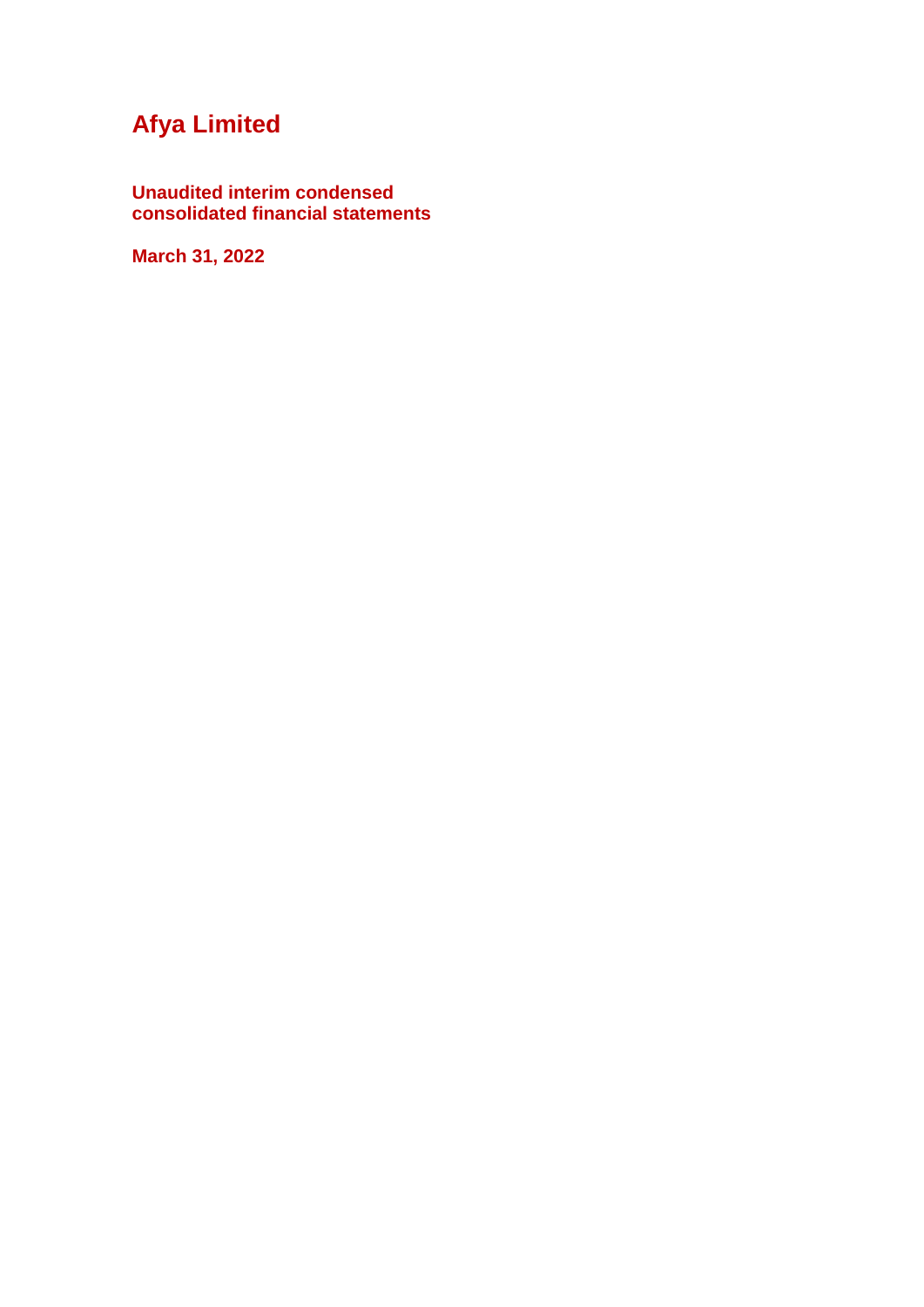Unaudited interim condensed consolidated statements of financial position As of March 31, 2022, and December 31, 2021 (In thousands of Brazilian reais)

|                                                     | <b>Notes</b> | March 31, 2022     | December 31, 2021  |
|-----------------------------------------------------|--------------|--------------------|--------------------|
| Assets                                              |              | (unaudited)        |                    |
| <b>Current assets</b>                               |              |                    |                    |
| Cash and cash equivalents<br>Trade receivables      | 5<br>6       | 789,435            | 748,562            |
| Inventories                                         |              | 364,701<br>13,864  | 378,351<br>11,827  |
| Recoverable taxes                                   |              | 31,544             | 25,579             |
| Other assets                                        | 8            | 30,678             | 42,533             |
| <b>Total current assets</b>                         |              | 1,230,222          | 1,206,852          |
| Non-current assets                                  |              |                    |                    |
| Trade receivables                                   | 6            | 28,390             | 27,442             |
| Other assets                                        | 8            | 182,946            | 180,306            |
| Investment in associate                             | 9<br>10      | 51.163             | 48,477             |
| Property and equipment<br>Right-of-use assets       | 12.2.2       | 440,193<br>676,402 | 419,808<br>663,686 |
| Intangible assets                                   | 11           | 3,952,453          | 3,900,835          |
| <b>Total non-current assets</b>                     |              | 5,331,547          | 5,240,554          |
| <b>Total assets</b>                                 |              | 6,561,769          | 6,447,406          |
| <b>Liabilities</b>                                  |              |                    |                    |
| <b>Current liabilities</b>                          |              |                    |                    |
| Trade payables                                      |              | 57,066             | 59,098             |
| Loans and financing                                 | 12.2.1       | 142,654            | 128,720            |
| Lease liabilities                                   | 12.2.2       | 27,750             | 24,955             |
| Accounts payable to selling shareholders            | 12.2.3       | 264,520            | 239,849            |
| Notes payable                                       | 12.2.4       | 15,306             | 14,478             |
| Advances from customers                             |              | 111,541            | 114,585            |
| Labor and social obligations                        |              | 153,752            | 131,294            |
| Taxes payable                                       |              | 28,745             | 26,715             |
| Income taxes payable                                |              | 11,608             | 11,649             |
| Other liabilities                                   |              | 13,205             | 15,163             |
| <b>Total current liabilities</b>                    |              | 826,147            | 766,506            |
| <b>Non-current liabilities</b>                      |              |                    |                    |
| Loans and financing                                 | 12.2.1       | 1,246,187          | 1,246,156          |
| Lease liabilities                                   | 12.2.2       | 705,670            | 689,130            |
| Accounts payable to selling shareholders            | 12.2.3       | 433,893            | 439,977            |
| Notes payable                                       | 12.2.4       | 55,574             | 58,248             |
| Taxes payable                                       |              | 95,341             | 96,598             |
| Provision for legal proceedings                     | 22           | 152,106            | 148,287            |
| Other liabilities                                   |              | 2,394              | 2,486              |
| <b>Total non-current liabilities</b>                |              | 2,691,165          | 2,680,882          |
| <b>Total liabilities</b>                            |              | 3,517,312          | 3,447,388          |
| <b>Equity</b>                                       |              |                    |                    |
| Share capital                                       | 16           | 17                 | 17                 |
| Additional paid-in capital                          |              | 2,375,344          | 2,375,344          |
| Share-based compensation reserve                    |              | 97,030             | 94,101             |
| <b>Treasury stock</b>                               |              | (241, 393)         | (152, 630)         |
| Retained earnings                                   |              | 760,927            | 631,317            |
| Equity attributable to equity holders of the parent |              | 2,991,925          | 2,948,149          |
| Non-controlling interests                           |              | 52,532             | 51,869             |
| <b>Total equity</b>                                 |              | 3,044,457          | 3,000,018          |
| <b>Total liabilities and equity</b>                 |              | 6,561,769          | 6,447,406          |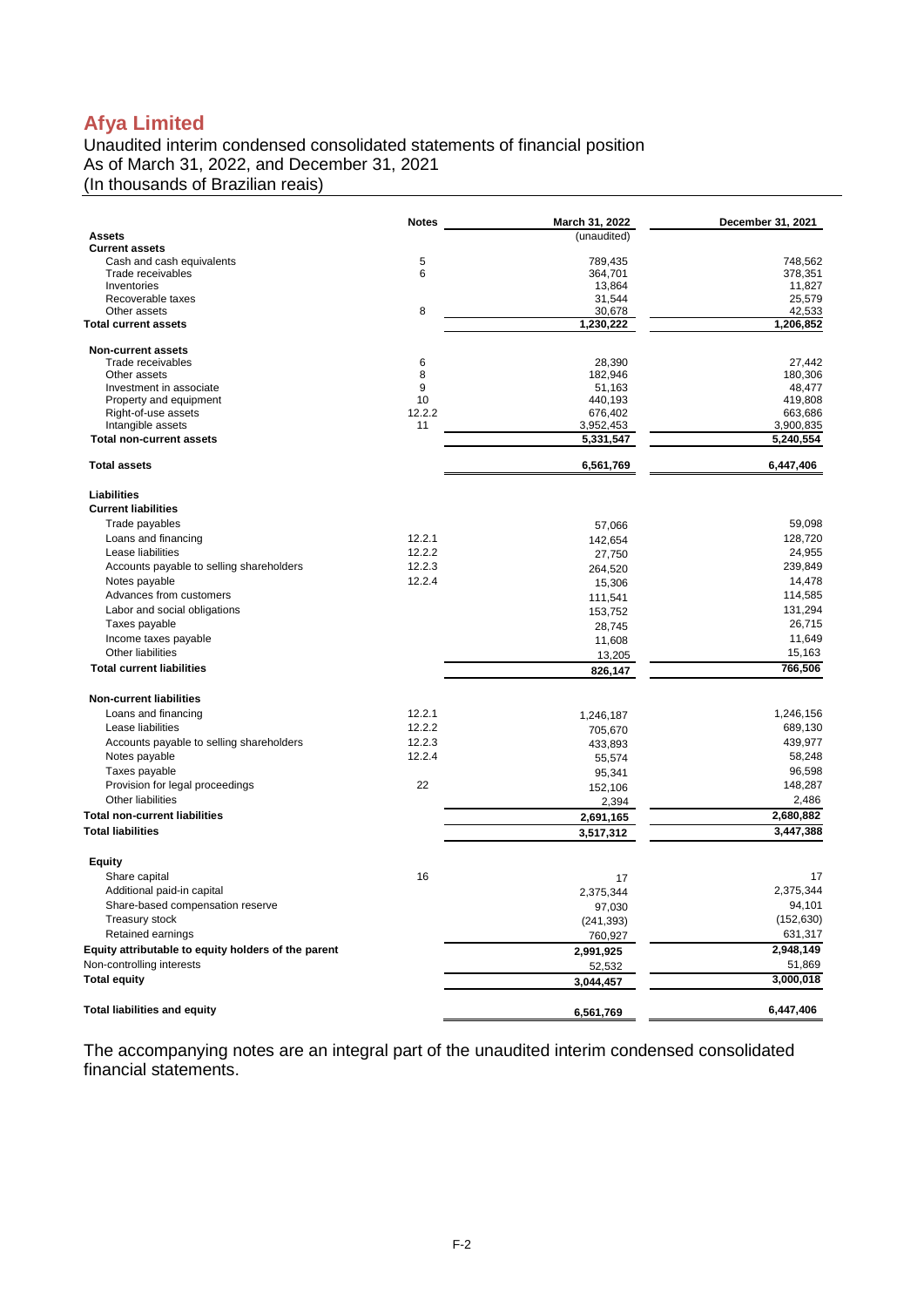Unaudited interim condensed consolidated statements of income and comprehensive income For the three-month periods ended March 31, 2022 and 2021 *(In thousands of Brazilian reais, except earnings per share)*

|                                     | <b>Notes</b> | March 31, 2022 | March 31, 2021 |
|-------------------------------------|--------------|----------------|----------------|
|                                     |              | (unaudited)    | (unaudited)    |
| Net revenue                         | 18           | 566,324        | 394,351        |
| Cost of services                    | 19           | (186, 730)     | (126, 492)     |
| <b>Gross profit</b>                 |              | 379,594        | 267,859        |
| General and administrative expenses | 19           | (178, 514)     | (130, 404)     |
| Other (expenses) income, net        |              | (309)          | 1,185          |
| <b>Operating income</b>             |              | 200,771        | 138,640        |
| Finance income                      | 20           | 24,569         | 13,815         |
| Finance expenses                    | 20           | (81, 291)      | (33,672)       |
| Finance result                      |              | (56, 722)      | (19, 857)      |
| Share of income of associate        | 9            | 4,240          | 3,239          |
| Income before income taxes          |              | 148,289        | 122,022        |
| Income taxes expenses               | 21           | (13, 347)      | (8,674)        |
| Net income                          |              | 134,942        | 113,348        |
| Other comprehensive income          |              |                |                |
| <b>Total comprehensive income</b>   |              | 134,942        | 113,348        |
| Income attributable to              |              |                |                |
| Equity holders of the parent        |              | 129,610        | 108,090        |
| Non-controlling interests           |              | 5,332          | 5,258          |
|                                     |              | 134,942        | 113,348        |
| Basic earnings per share            |              |                |                |
| Per common share                    | 17           | 1.42           | 1.16           |
| Diluted earnings per share          |              |                |                |
| Per common share                    | 17           | 1.42           | 1.15           |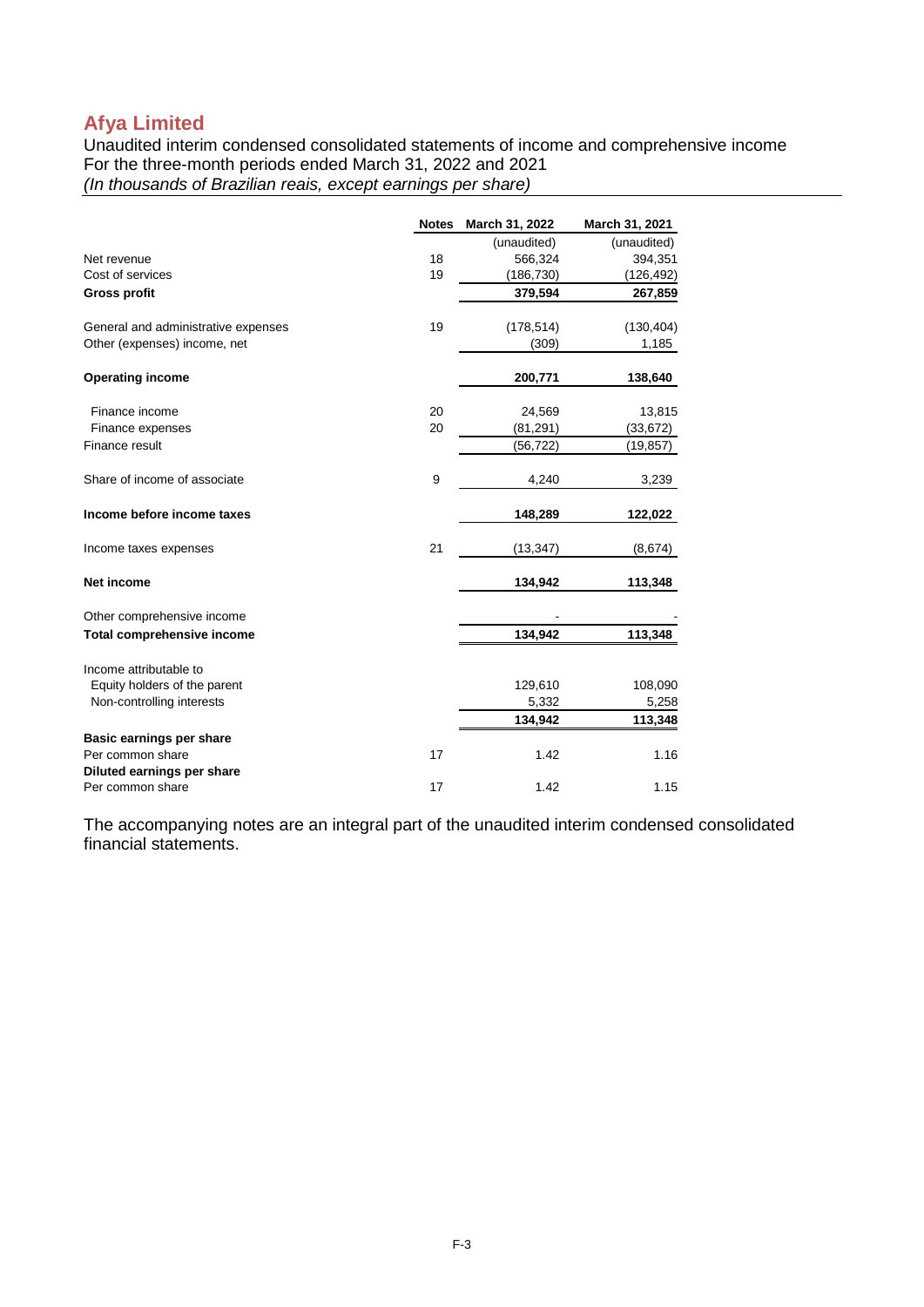Unaudited interim condensed consolidated statements of changes in equity For the three-month periods ended March 31, 2022 and 2021 *(In thousands of Brazilian reais)*

|                                        | Equity attributable to equity holders of the parent |                                         |                           |                                        |                      |           |                                  |                 |
|----------------------------------------|-----------------------------------------------------|-----------------------------------------|---------------------------|----------------------------------------|----------------------|-----------|----------------------------------|-----------------|
|                                        | Share<br>capital                                    | <b>Additional</b><br>paid-in<br>capital | Treasury<br><b>Shares</b> | Share-based<br>compensation<br>reserve | Retained<br>earnings | Total     | Non-<br>controlling<br>interests | Total<br>equity |
| Balances at December 31, 2020          | 17                                                  | 2,323,487                               |                           | 50,724                                 | 407,992              | 2,782,220 | 51,560                           | 2,833,780       |
| Net income                             |                                                     |                                         | $\overline{\phantom{a}}$  | $\sim$                                 | 108,090              | 108,090   | 5,258                            | 113,348         |
| Total comprehensive income             |                                                     |                                         |                           |                                        | 108,090              | 108,090   | 5,258                            | 113,348         |
| Capital increase                       |                                                     | 71,500                                  |                           |                                        |                      | 71,500    | $\overline{\phantom{a}}$         | 71,500          |
| Treasury shares                        |                                                     |                                         | (64, 752)                 |                                        |                      | (64, 752) | $\overline{\phantom{a}}$         | (64, 752)       |
| Share-based compensation               |                                                     |                                         |                           | 14,009                                 |                      | 14,009    |                                  | 14,009          |
| Dividends declared                     |                                                     |                                         |                           |                                        |                      |           | (4,275)                          | (4,275)         |
| Balances at March 31, 2021 (unaudited) | 17                                                  | 2,394,987                               | (64, 752)                 | 64,733                                 | 516,082              | 2,911,067 | 52,543                           | 2,963,610       |
| <b>Balances at December 31, 2021</b>   | 17                                                  | 2,375,344                               | (152, 630)                | 94,101                                 | 631,317              | 2,948,149 | 51,869                           | 3,000,018       |
| Net income                             |                                                     | $\overline{\phantom{a}}$                |                           | $\sim$                                 | 129,610              | 129,610   | 5,332                            | 134,942         |
| Total comprehensive income             |                                                     |                                         |                           |                                        | 129,610              | 129,610   | 5,332                            | 134,942         |
| Treasury shares                        |                                                     | $\blacksquare$                          | (88, 763)                 |                                        |                      | (88, 763) | $\overline{\phantom{a}}$         | (88, 763)       |
| Share-based compensation               |                                                     |                                         |                           | 2,929                                  |                      | 2,929     |                                  | 2,929           |
| Dividends declared                     |                                                     |                                         |                           |                                        |                      |           | (4,669)                          | (4,669)         |
| Balances at March 31, 2022 (unaudited) | 17                                                  | 2,375,344                               | (241,393)                 | 97,030                                 | 760,927              | 2,991,925 | 52,532                           | 3,044,457       |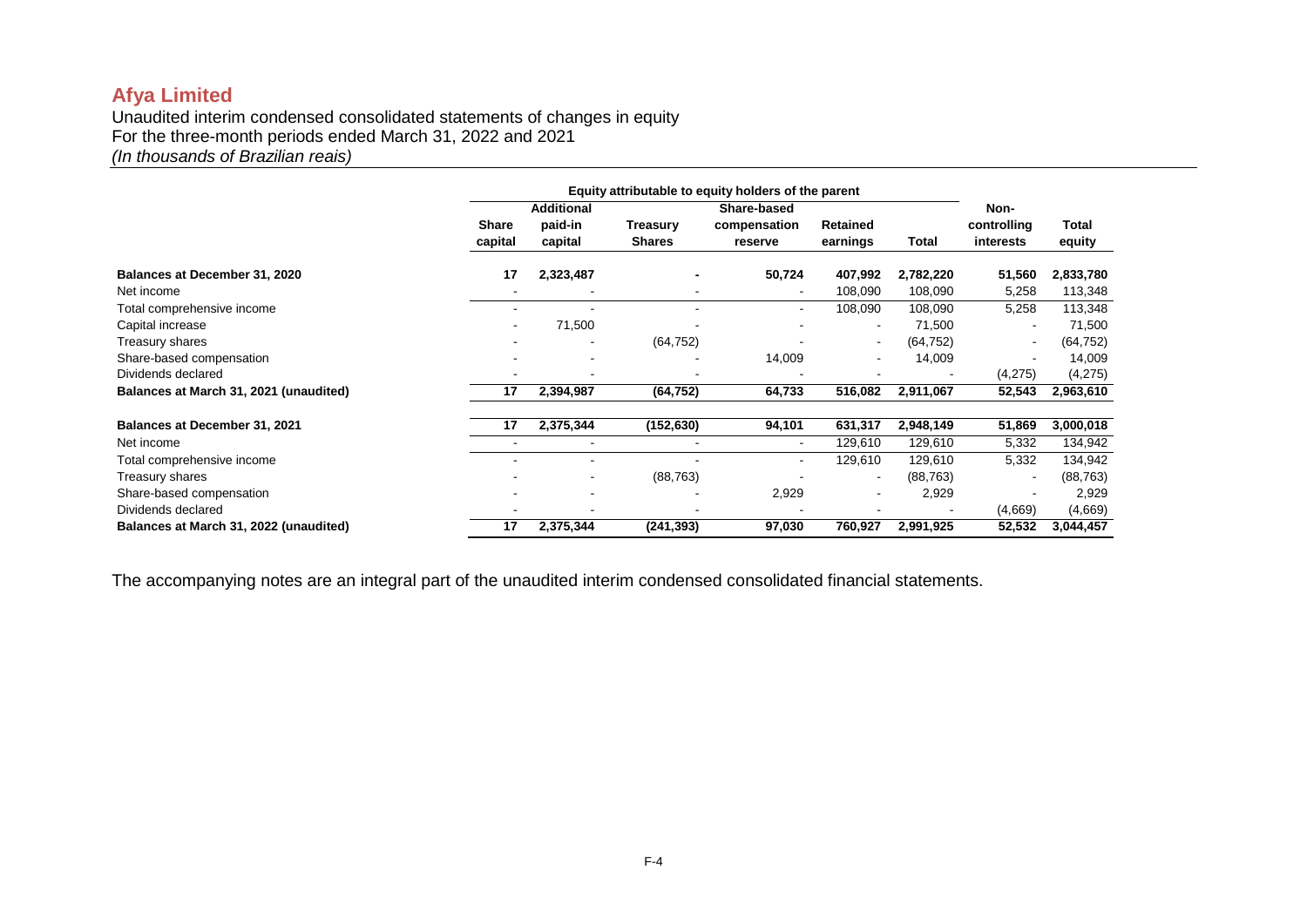Unaudited interim condensed consolidated statements of cash flows For the three-month periods ended March 31, 2022 and 2021 *(In thousands of Brazilian reais)*

|                                                        | March 31, 2022 | March 31, 2021 |
|--------------------------------------------------------|----------------|----------------|
| <b>Operating activities</b>                            | (unaudited)    | (unaudited)    |
| Income before income taxes                             | 148,289        | 122,022        |
| Adjustments to reconcile income before income taxes    |                |                |
| Depreciation and amortization                          | 48,387         | 31,651         |
| Disposals of property and equipment                    | 319            | 26             |
| Disposals of intangible                                | 2,894          |                |
| Allowance for doubtful accounts                        | 14,983         | 11,065         |
| Share-based compensation expense                       | 2,929          | 14,009         |
| Net foreign exchange differences                       | 126            | (3,988)        |
| <b>Accrued interest</b>                                | 46.106         | 12,285         |
| Accrued lease interest                                 | 20,641         | 13,120         |
| Share of income of associate                           | (4,240)        | (3,239)        |
| Provision for legal proceedings                        | 3,819          | 2,002          |
| <b>Changes in assets and liabilities</b>               |                |                |
| Trade receivables                                      | (576)          | (33, 229)      |
| Inventories                                            | (2,037)        | (2,077)        |
| Recoverable taxes                                      | (5,965)        | 779            |
| Other assets                                           | 9,263          | 1,550          |
| Trade payables                                         | (2,736)        | 7,088          |
| Taxes payables                                         | 1,043          | 729            |
| Advances from customers                                | (9,229)        | 13,582         |
| Labor and social obligations                           | 22,388         | 9,046          |
| Other liabilities                                      | (2, 839)       | (2, 341)       |
|                                                        | 293,565        | 194,080        |
| Income taxes paid                                      | (14, 850)      | (14, 801)      |
| Net cash flows from operating activities               | 278,715        | 179,279        |
| <b>Investing activities</b>                            |                |                |
| Acquisition of property and equipment                  | (30, 670)      | (23,056)       |
| Dividends received                                     | 1,554          | 5,770          |
| Acquisition of intangibles assets                      | (21, 680)      | (9,866)        |
| Payments of notes payable                              | (3,614)        | (2,628)        |
| Acquisition of subsidiaries, net of cash acquired      | (47, 904)      | (150, 483)     |
| Net cash flows used in investing activities            | (102, 314)     | (180, 263)     |
| <b>Financing activities</b>                            |                |                |
| Payments of loans and financing                        | (14, 494)      | (2,010)        |
| Payments of lease liabilities                          | (27, 476)      | (17, 509)      |
| <b>Treasury shares</b>                                 | (88, 763)      | (64, 752)      |
| Dividends paid to non-controlling interests            | (4,669)        | (4,275)        |
| Net cash flows from (used in) financing activities     | (135, 402)     | (88, 546)      |
| Net foreign exchange differences                       | (126)          | 3,984          |
| Net increase in cash and cash equivalents              | 40,873         | (85, 546)      |
| Cash and cash equivalents at the beginning of the year | 748,562        | 1,045,042      |
| Cash and cash equivalents at the end of the year       | 789,435        | 959.496        |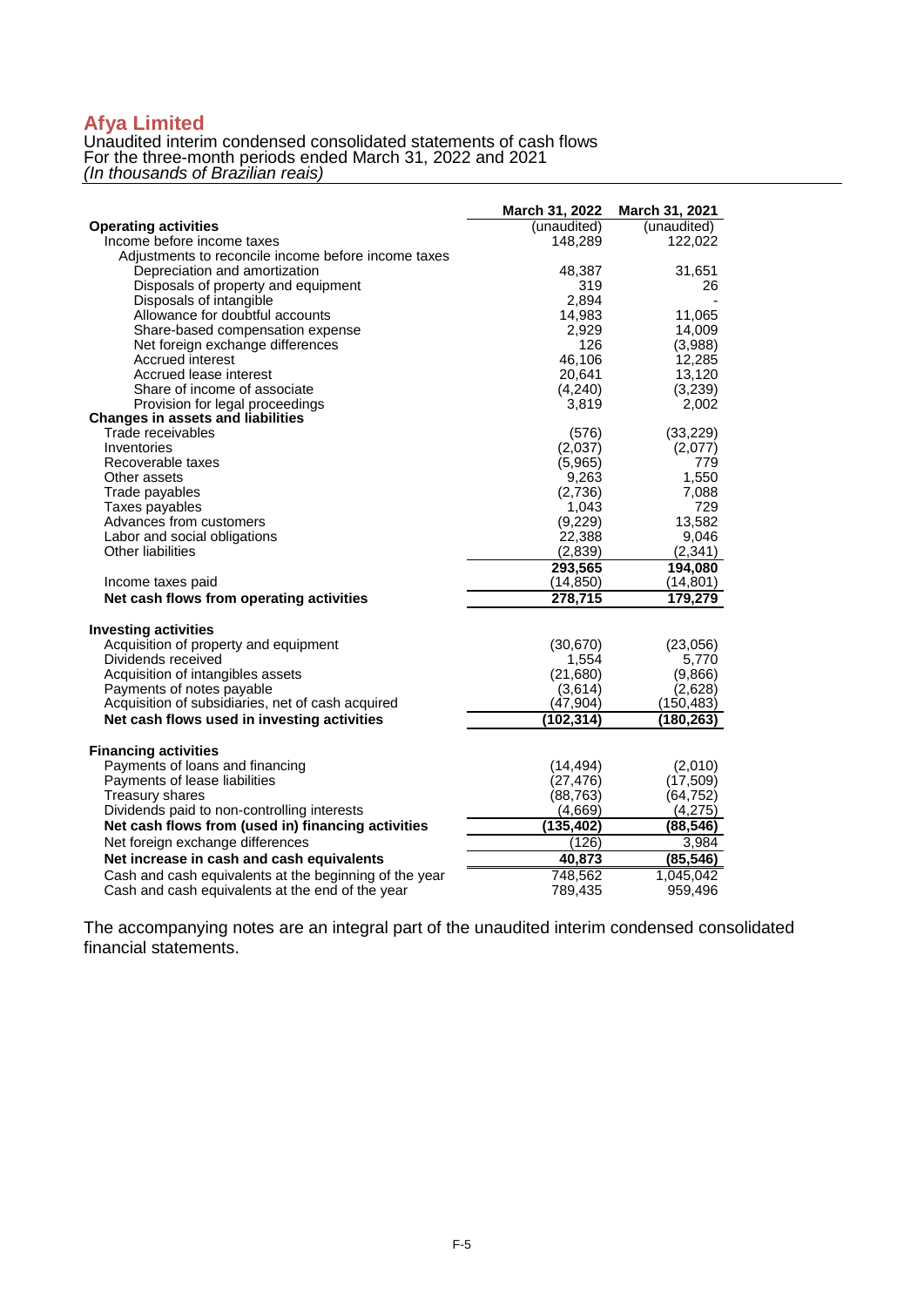Notes to the consolidated financial statements Expressed in thousands of Brazilian reais, unless otherwise stated

### **1 Corporate information**

Afya Limited ("Afya"), collectively with its subsidiaries referred to as the "Company", is a holding company incorporated under the laws of the Cayman Islands on March 22, 2019. Afya Limited became the holding company of Afya Participações S.A. (hereafter referred to as "Afya Brazil"), formerly denominated NRE Participações S.A., through the completion of the corporate reorganization in July 2019. Up to that date, Afya Limited did not have commenced operations and had only nominal assets and liabilities and no material contingent liabilities or commitments. Accordingly, Afya Limited's consolidated financial information substantially reflects the operations of Afya Brazil after the corporate reorganization.

The Company is formed by a network of higher education and post graduate institutions focused on medicine located in 18 Brazilian states forming the largest educational group by the number of medical seats in the country. In the non-regulated education, Afya provides services that comprise the development and sale of electronically distributed educational courses on medicine science, related printed and technological educational content. The Company also offers solutions to empower the physicians in their daily routine including supporting clinic decisions through mobile app subscription and delivering practice management tools through a SaaS model.

On February 23, 2022, Afya announced that the Secretary of Regulation and Supervision of Higher Education of the Ministry of Education ("MEC") authorized the operations of the medical schools in Abaetetuba, in the State of Pará, and Itacoatiara, in the State of Amazonas, both under Mais Médicos II program. With the authorizations, Afya reaches its third and fourth authorized schools to start operating under the Mais Medicos II program. Each medical school will contribute with 50 seats.

On March 16, 2022, MEC authorized the operations of the medical schools in Bragança, in the State of Pará, and Manacapuru, in the State of Amazonas, both under Mais Médicos II program. With the authorizations, Afya reaches its fifth and sixth authorized schools to start operating under the Mais Medicos II program. Each medical school will contribute with 50 seats.

On March 18, 2022, Afya announced that MEC authorized the increase of 28 seats of Centro Universitário São Lucas, in Ji-Parana located in the state of Rondônia. The earn-out related to the seats approval is R\$800 per seat, adjusted by the CDI rate from the closing until the payment date, of which: (i) 50% was paid in April 2022, and (ii) 50% is payable in cash in two equal installments through 2024.

#### Corporate reorganization

On March 29, 2019, Afya Brazil merged (i) BR Health Participações S.A. ("BR Health"), a whollyowned subsidiary of Bozano Educacional II Fundo de Investimento em Participações Multiestratégia ("Crescera") that controlled Guardaya Empreendimentos and Participações S.A. ("Guardaya") and was one of Afya Brazil's shareholders; and (ii) Guardaya which owned 100% of Medcel Editora e Eventos S.A. ("Medcel Editora") and CBB Web Serviços e Transmissões On Line S.A. ("CBB Web"), focused on medical residency preparation courses located in the state of São Paulo, resulting in the transfer to Afya Brazil of 100% of Medcel Editora and CBB Web and 15% of União Educacional do Planalto Central S.A. ("UEPC"), a medical school located in the Federal District. On June 18, 2019 Afya Brazil acquired an additional 15% interest in UEPC resulting in an interest of 30%.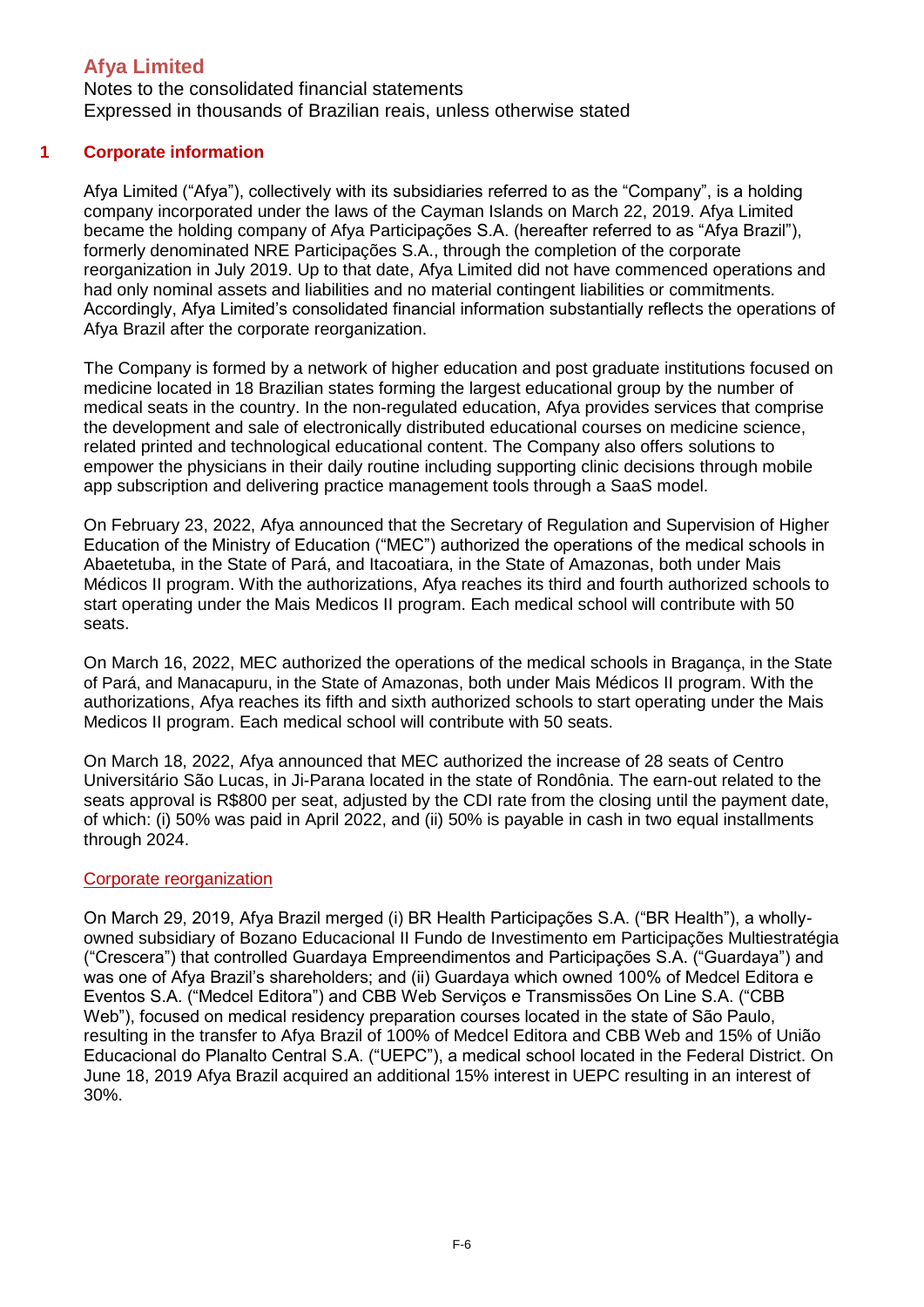Notes to the consolidated financial statements Expressed in thousands of Brazilian reais, unless otherwise stated

On July 7, 2019, each of Afya Brazil´s shareholders had agreed to contribute their respective shares on Afya Brazil into Afya Limited, exchanging one common share into 28 Class A or Class B common shares of Afya Limited. The holders of the Class A common shares and Class B common shares have identical rights, except that (i) the holder of Class B common shares is entitled to 10 votes per share, whereas holders of Class A common shares are entitled to one vote per share, (ii) Class B common shares have certain conversion rights and (iii) the holders of Class B common shares are entitled to maintain their proportional ownership interest in the event that common shares and/or preferred shares are proposed to be issued. The holders of Class A common shares and Class B common shares vote together as a single class on all matters (including the election of directors) submitted to a vote of shareholders, unless otherwise required by law and subject to certain exceptions.

### Acquisitions in 2022

(i) On March 4, 2022, Afya Brazil acquired BMV Atividades Médicas Ltda. ("Além da Medicina"). Além da Medicina is a medical content online platform for physicians and medical students that provides educational tools besides technical medical content that can assist them throughout their careers. Its contents include mentoring for residency, soft skills and finance, accounting, and investment basics for physicians. See Note 4

### COVID-19

In December 2019, a novel strain of coronavirus (COVID-19) was reported to have emerged in Wuhan, China. COVID-19 has since spread to most of the countries around the globe, including every state in Brazil. On March 11, 2020, the World Health Organization declared the COVID-19 outbreak a pandemic, and on March 20, 2020 the Brazilian federal government declared a national emergency with respect to COVID-19.

Since March 17, 2020, there has been some interruption of our on-campus activities due to Brazilian government authorities' mandatory lockdowns. We managed to rapidly adapt our business to these unusual times, and although there has been an interruption of our on-campus activities, we are offering our non-practical educational activities to our students through our online platform (rather than on-site). Regarding the offering of practical classes, we quickly resumed our in-hospital and health care residency programs for fifth and sixth-year students, which represents the largest portion of our practical curriculum.

During 2020, the States of Rio de Janeiro, Pará, Tocantins, Piauí, Rondônia, Bahia and Maranhão had issued state decrees granting discounts to our students because of COVID-19. These mandatory discounts have been suspended as their constitutionality has been challenged in the superior courts.

Additionally, we are also facing individual and collective legal proceedings all across the country. On November 18, 2021, the Brazilian Federal Court of Justice (STF) decided, by the majority of the votes, that any lawsuit with decisions to apply linear discounts in monthly tuition fees for private universities with respect to the COVID-19 pandemic are unconstitutional. The decisions were made in connection to the suits "Arguições de Descumprimento de Preceito Fundamental – ADPF", numbers 706 e 713, distributed by ANUP (Associação Nacional das Universidades Particulares) e CRUB (Conselho de Reitores das Universidades Brasileiras), respectively. Therefore, the Company shall not apply linear discounts in any active monthly tuition fees that are related to the effects of the Covid-19 pandemic. The Company is still granting discounts on individual lawsuits regarding the pandemics. Regarding the discounts granted by the date of issuance of these financial statements, the Company is charging back the students as final legal decisions are given by Brazilian courts.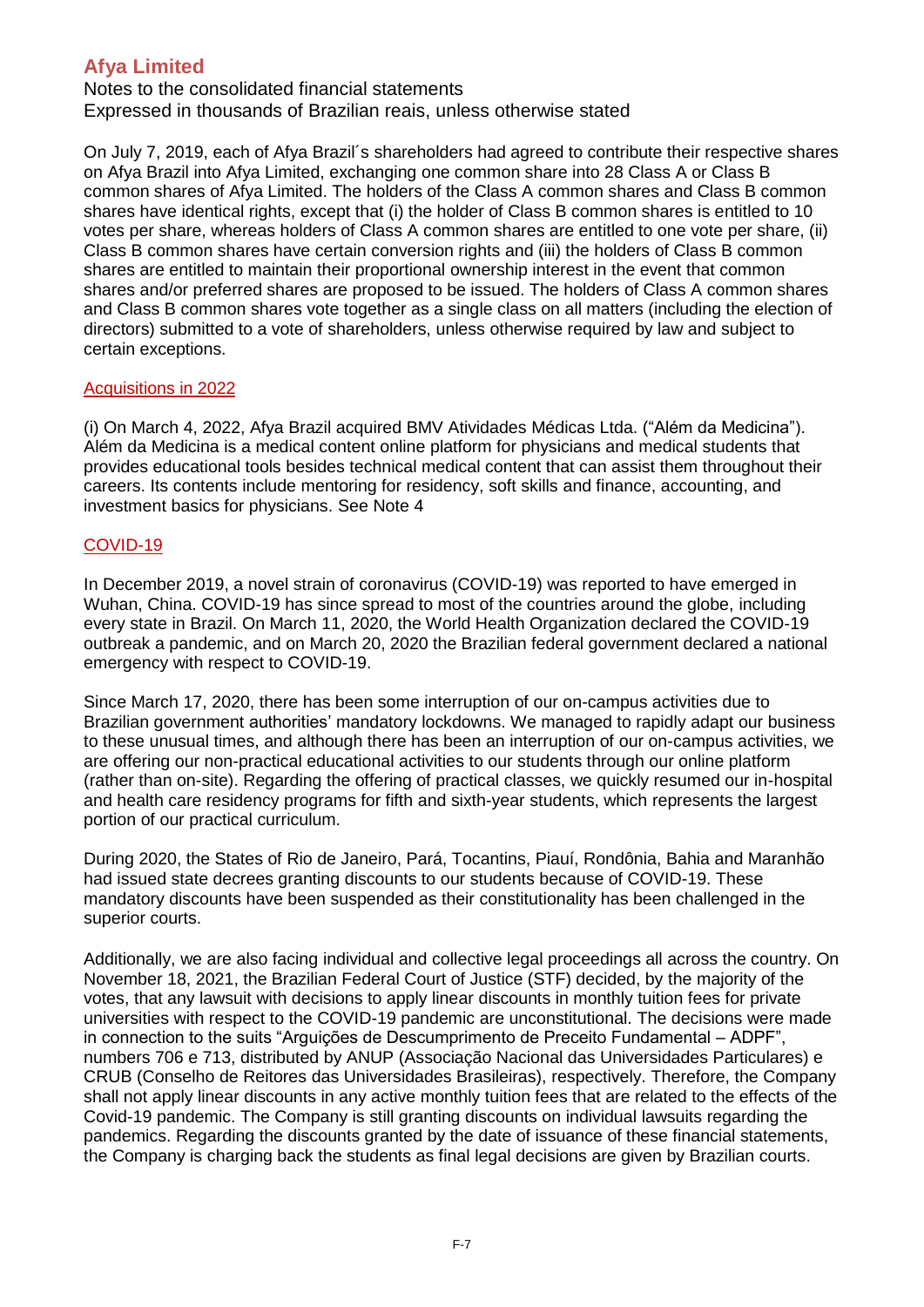Notes to the consolidated financial statements Expressed in thousands of Brazilian reais, unless otherwise stated

The total mandatory discounts granted due to COVID-19 for individual lawsuits, net of discounts that have been recovered from the previous period, totaled R\$ 1,392 during 2022 (R\$ 8,204, net of discounts recovered, for three-month period ended March 31, 2021).

By the date of issuance of these interim financial statements all of the lockdown restrictions have been revoked by Brazilian authorities in our campus locations and the Company has also successfully retaken all of its practical classes in medicines courses and all of its classroom classes.

#### Conflict between Russia and Ukraine.

As a result of the current geopolitical tensions and conflict between Russia and Ukraine, and the recent recognition by Russia of the independence of the self-proclaimed republics of Donetsk and Luhansk in the Donbas region of Ukraine, the governments of the United States, the European Union, Japan and other jurisdictions have recently announced the imposition of sanctions on certain industry sectors and parties in Russia, Belarus and the regions of Donetsk and Luhansk, as well as enhanced export controls on certain products and industries. These and any additional sanctions and export controls, as well as any counter responses by the governments of Russia or other jurisdictions, could adversely affect, directly or indirectly, the global supply chain, with negative implications on the availability of raw materials, energy prices, and our customers, as well as the local and global financial markets and financial services industry and the global economy in general.

As of the date of these interim financial statements, the conflict between Russia and Ukraine has not brought significant impact over Afya's operations and results

### **2 Significant accounting policies**

#### **2.1 Basis for preparation of the unaudited interim condensed consolidated financial statements**

The unaudited interim condensed consolidated financial statements as of March 31, 2022 and for the three-month periods ended March 31, 2022 and 2021 have been prepared in accordance with IAS 34 Interim Financial Reporting.

The unaudited interim condensed consolidated financial statements have been prepared on a historical cost basis, except for derivative financial instruments that have been measured at fair value.

The unaudited interim condensed consolidated financial statements do not include all the information and disclosures required in the annual financial statements and should be read in conjunction with the Company's annual consolidated financial statements as of December 31, 2021.

Afya Limited is a holding company, as such the primary source of revenue derives from its interest on the operational companies in Brazil. As result, the Brazilian Real has been assessed as the Company`s functional currency.

The unaudited interim condensed consolidated financial statements are presented in Brazilian Reais ("BRL" or "R\$"), which is the Company's functional and presentation currency. All amounts are rounded to the nearest thousand.

These unaudited interim condensed consolidated financial statements as of March 31, 2022 and for the three-month periods ended March 31, 2022 and 2021 were authorized for issuance by the Board of Directors on May 23, 2022.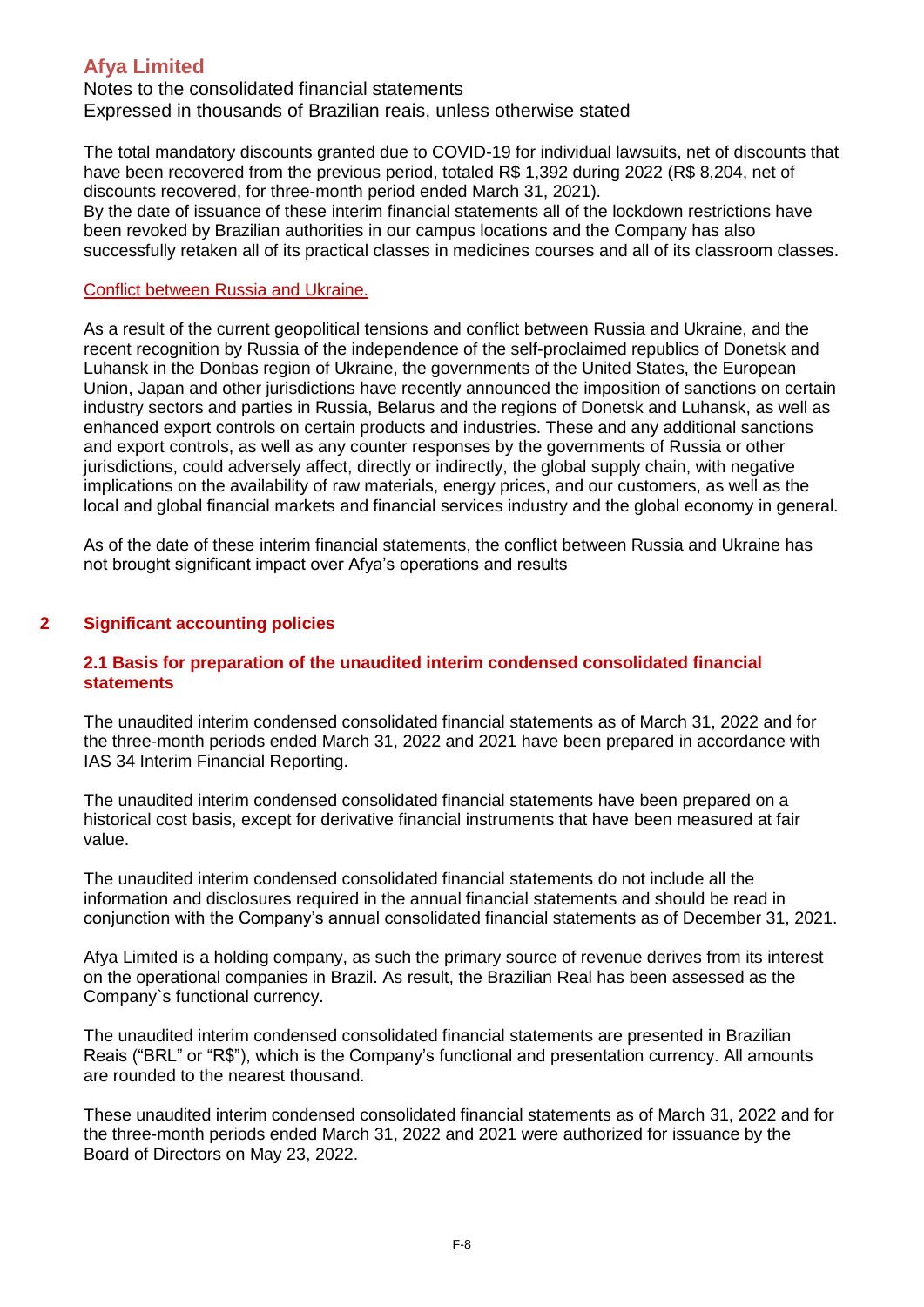Notes to the consolidated financial statements Expressed in thousands of Brazilian reais, unless otherwise stated

### **2.2 Changes in accounting policies and disclosures**

#### *New standards, interpretations and amendments adopted by the Company*

The accounting policies adopted in the preparation of the unaudited interim condensed consolidated financial statements are consistent with those followed in the preparation of the Company's annual consolidated financial statements for the year ended December 31, 2021. The Company has not early adopted any standard, interpretation or amendment that has been issued but is not yet effective.

Certain amendments apply for the first time in 2022, but do not have an impact on the interim condensed consolidated financial statements of the Company.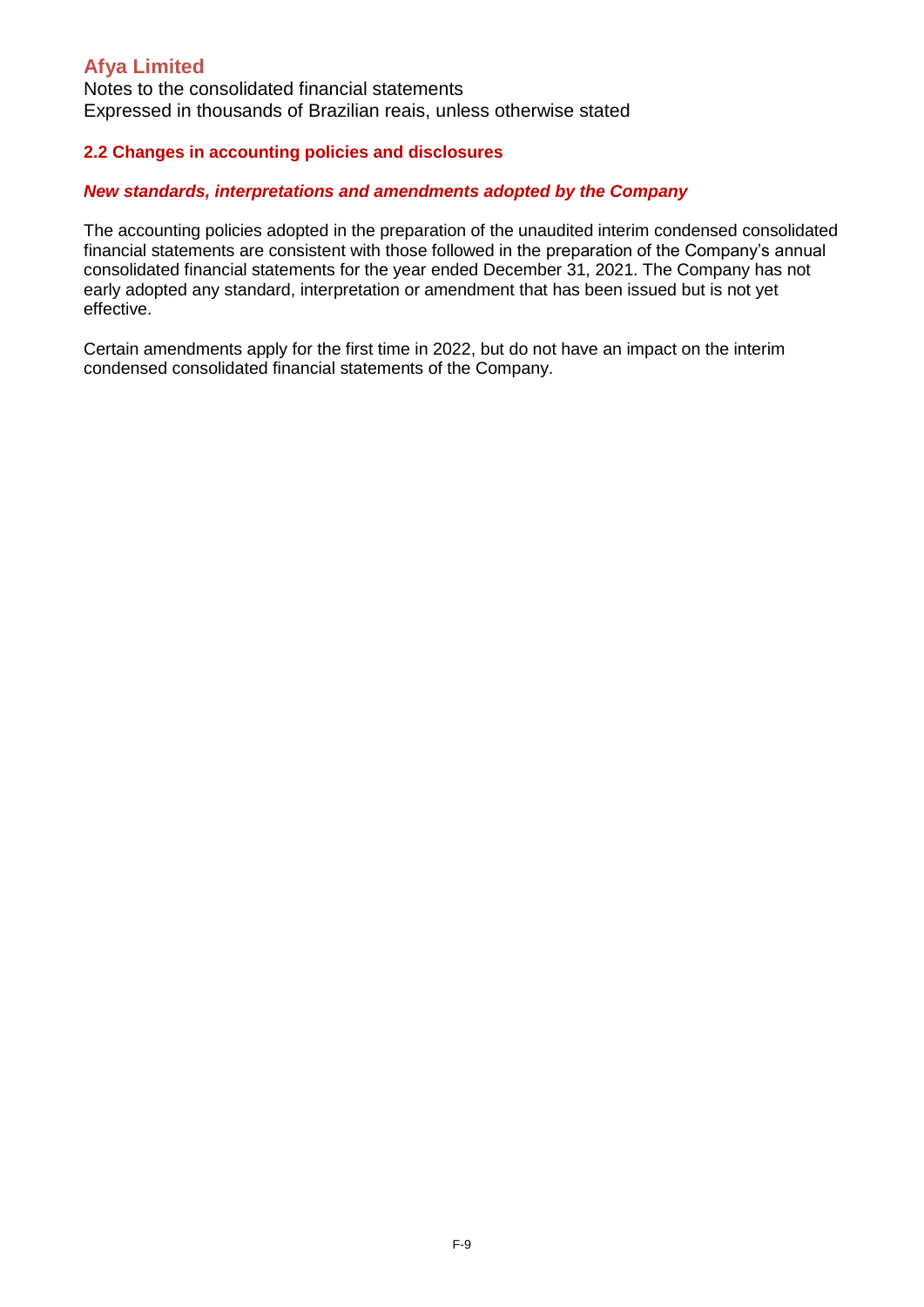### Notes to the consolidated financial statements Expressed in thousands of Brazilian reais, unless otherwise stated

### **2.3 Basis consolidation**

The table below is a list of the Company's subsidiaries and associate:

|                                                                                                     |                                                                 |                               |                    |                                  | Direct and indirect interest |
|-----------------------------------------------------------------------------------------------------|-----------------------------------------------------------------|-------------------------------|--------------------|----------------------------------|------------------------------|
| Name                                                                                                | <b>Principal activities</b>                                     | Location                      | Investment<br>type | March 31.<br>2022<br>(unaudited) | December 31,<br>2021         |
| Afya Participações S.A. ("Afya Brazil")                                                             | Holding                                                         | Nova Lima -<br>МG             | Subsidiary         | 100%                             | 100%                         |
| Instituto Tocantinense Presidente Antônio Carlos<br>Porto S.A. - ("ITPAC Porto")                    | Undergraduate degree<br>programs                                | Porto Nacional<br>- TO        | Subsidiary         | 100%                             | 100%                         |
| Instituto Tocantinense Presidente Antônio Carlos<br>S.A. - ("ITPAC Araguaina")                      | Undergraduate degree<br>programs                                | Araguaína - TO                | Subsidiary         | 100%                             | 100%                         |
| União Educacional do Vale do Aço S.A. -<br>("UNIVAÇO")                                              | Medicine undergraduate<br>degree program                        | Ipatinga - MG                 | Subsidiary         | 100%                             | 100%                         |
| IPTAN - Instituto de Ensino Superior Presidente<br>Tancredo de Almeida Neves S.A. ("IPTAN")         | Undergraduate degree<br>programs                                | São João Del<br>Rei - MG      | Subsidiary         | 100%                             | 100%                         |
| Instituto de Educação Superior do Vale do Parnaíba<br>S.A. ("IESVAP")                               | Undergraduate degree<br>programs                                | Parnaíba - Pl                 | Subsidiary         | 80%                              | 80%                          |
| Centro de Ciências em Saúde de Itajubá S.A.<br>$($ "CCSI" $)$                                       | Medicine undergraduate<br>degree program                        | Itajubá - MG                  | Subsidiary         | 60%                              | 60%                          |
| Instituto de Ensino Superior do Piauí S.A. ("IESP")                                                 | Undergraduate and graduate<br>degree programs                   | Teresina - PI                 | Subsidiary         | 100%                             | 100%                         |
| Centro Integrado de Saúde de Teresina ("CIS")                                                       | Outpatient care                                                 | Teresina - PI                 | Subsidiary         | 100%                             | 100%                         |
| FADEP - Faculdade Educacional de Pato Branco<br>Ltda. ("FADEP")                                     | Undergraduate degree<br>programs                                | Pato Branco -<br><b>PR</b>    | Subsidiary         | 100%                             | 100%                         |
| Medcel Editora e Eventos S.A. ("Medcel")                                                            | Medical education content                                       | São Paulo - SP                | Subsidiary         | 100%                             | 100%                         |
| Instituto Educacional Santo Agostinho S.A. ("FASA")                                                 | Undergraduate degree                                            | <b>Montes Claros</b>          | Subsidiary         | 100%                             | 100%                         |
|                                                                                                     | programs<br>Undergraduate degree                                | - MG<br>Montes Claros         |                    |                                  |                              |
| ESMC Educação Superior Ltda. ("ESMC")<br>Instituto de Pesquisa e Ensino Médico do Estado de         | programs                                                        | - MG<br><b>Belo Horizonte</b> | Subsidiary         | 100%                             | 100%                         |
| Minas Gerais Ltda. ("IPEMED")                                                                       | Graduate                                                        | - MG                          | Subsidiary         | 100%                             | 100%                         |
| Instituto Paraense de Educação e Cultura Ltda<br>("IPEC")                                           | Medicine degree programs                                        | Marabá - PA                   | Subsidiary         | 100%                             | 100%                         |
| Sociedade Universitária Redentor S.A.<br>("UniRedentor")                                            | Undergraduate and graduate<br>degree programs                   | Itaperuna - RJ                | Subsidiary         | 100%                             | 100%                         |
| Centro Universitário São Lucas Ltda. ("UniSL")                                                      | Undergraduate degree<br>programs                                | Porto Velho -<br><b>RO</b>    | Subsidiary         | 100%                             | 100%                         |
| Peb Med Instituição de Pesquisa Médica e Serviços<br>Ltda ("PebMed")                                | Content and clinical tools and<br>online platform               | Rio de Janeiro<br>- RJ        | Subsidiary         | 100%                             | 100%                         |
| Faculdade de Ensino Superior da Amazônia Reunida<br>– ("FESAR")                                     | Undergraduate degree<br>programs                                | Redenção -<br><b>PA</b>       | Subsidiary         | 100%                             | 100%                         |
| Centro Superior de Ciências da Saúde S/S Ltda.<br>("FCMPB")                                         | Medicine degree programs                                        | João Pessoa -<br>PB           | Subsidiary         | 100%                             | 100%                         |
| MedPhone Tecnologia em Saúde Ltda.<br>("MedPhone")                                                  | Content and clinical tools and<br>online platform               | Recife - PE                   | Subsidiary         | 100%                             | 100%                         |
| iClinic Desenvolvimento de Software Ltda ("iClinic")                                                | Electronic Medical Record,<br>Clinical Management System        | Ribeirão Preto<br>- SP        | Subsidiary         | 100%                             | 100%                         |
| Medicinae Solutions S.A. ("Medicinae")                                                              | Healthcare payments and<br>financial services                   | Rio de Janeiro<br>– RJ        | Subsidiary         | 100%                             | 100%                         |
| Medical Harbour Aparelhos Médico Hospitalares e<br>Servicos em Tecnologia Ltda. ("Medical Harbour") | Educational health and<br>medical imaging                       | Florianópolis -<br>SC         | Subsidiary         | 100%                             | 100%                         |
| Cliquefarma Drogarias Online Ltda. ("Cliquefarma")                                                  | Online platform                                                 | São Paulo -<br>SP             | Subsidiary         | 100%                             | 100%                         |
| Shosp Tecnologia da Informação Ltda. ("Shosp")                                                      | Electronic Medical Record,<br><b>Clinical Management System</b> | Rio de Janeiro<br>– RJ        | Subsidiary         | 100%                             | 100%                         |
| Sociedade Padrão de Educação Superior Ltda.<br>("UnitipMoc")                                        | Undergraduate degree<br>programs                                | <b>Montes Claros</b><br>- MG  | Subsidiary         | 100%                             | 100%                         |
| Companhia Nilza Cordeiro Herdy de Educação e<br>Cultura. ("Unigranrio")                             | Undergraduate and graduate<br>degree programs                   | Duque de<br>Caxias - RJ       | Subsidiary         | 100%                             | 100%                         |
| Policlínica e Centro de Estética Duque de Caxias<br>Ltda. ("Policlínica")                           | <b>Medical Care</b>                                             | Duque de<br>Caxias - RJ       | Subsidiary         | 100%                             | 100%                         |
| Sociedade Educacional de Palhoça S/A Ltda.<br>("SOCIESP")                                           | <b>Basic Education</b>                                          | Palhoça - SC                  | Subsidiary         | 100%                             | 100%                         |
| Instituto de Ensino Superior de Palhoça S/S Ltda.<br>("IESP PALHOÇA")                               | Undergraduate degree<br>programs                                | Palhoça - SC                  | Subsidiary         | 100%                             | 100%                         |
| RX PRO Soluções de Tecnologia Ltda. ("RX PRO")                                                      | Marketing for pharmaceutical<br>industry                        | São Paulo –<br>SP             | Subsidiary         | 100%                             | 100%                         |
| RX PRO LOG Transporte e Logística Ltda. ("RX<br>PRO LOG")                                           | Marketing for pharmaceutical<br>industry                        | São Paulo –<br>SP             | Subsidiary         | 100%                             | 100%                         |
| BMV Atividades Médicas Ltda. ("Além da Medicina")                                                   | Medical education content                                       | São Paulo -<br>SP             | Subsidiary         | 100%                             |                              |
| União Educacional do Planalto Central S.A.<br>("UEPC")                                              | Undergraduate degree<br>programs                                | Brasília - DF                 | Associate          | 30%                              | 30%                          |

\* See Note 4 for further details of the business combinations during 2022.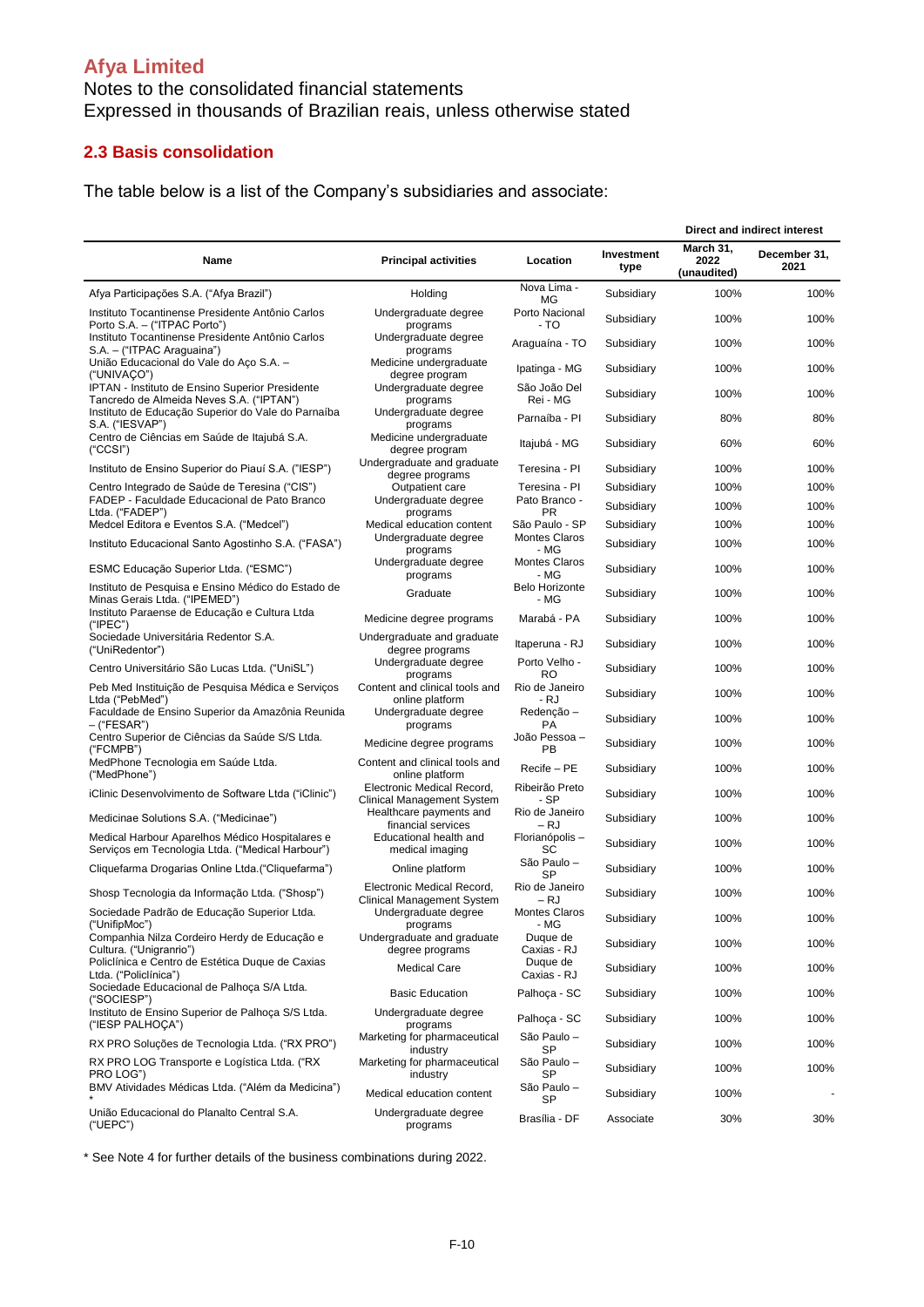### Notes to the consolidated financial statements Expressed in thousands of Brazilian reais, unless otherwise stated

The financial information of the acquired subsidiaries is included in the Company's consolidated financial statements beginning on the respective acquisition dates.

The Company consolidates the financial information for all entities it controls. Control is achieved when the Company is exposed to, or has rights, to variable returns from its involvement with the investee and has the ability to affect those returns through its power over the investee. Consolidation of a subsidiary begins when the Company obtains control over the subsidiary and it ceases when the Company loses control of the subsidiary. Assets, liabilities, income and expenses of a subsidiary acquired or disposed of during the year are included in the consolidated financial statements from the date the Company gains control until the date the Company ceases to control the subsidiary.

When necessary, adjustments are made to the financial statements of subsidiaries in order to bring their accounting policies in line with the Company's accounting policies. All intra-group assets and liabilities, equity, income, expenses and cash flows relating to transactions are eliminated in full on consolidation.

A change in the ownership interest of a subsidiary, without a loss of control, is accounted for as an equity transaction. If the Company loses control over a subsidiary, it derecognizes the related assets (including goodwill), liabilities, non-controlling interest and other components of equity, while any resulting gain or loss is recognized in the statement of income.

Non-controlling interests in the results and equity of subsidiaries are shown separately in the consolidated statements of financial position, consolidated statements of income and comprehensive income and consolidated statements of changes in equity.

### **3 Segment information**

The Company has three operating segments as follows:

• Undergrad, which provides educational services through undergraduate courses related to medicine, other health sciences and other undergraduate programs;

• Continuing Education, which provides specialization programs and graduate courses in medicine; and

• Digital Services, which provides content and technology for medical education, clinical decisions software, practice management tools and electronic medical records, doctor-patient relationship, telemedicine and digital prescription for physicians and provides access and demand for the healthcare players.

Segment information is presented consistently with the internal reports provided to the Company's Chief Executive Officer (CEO), which is the Chief Operating Decision Maker (CODM) and is responsible for allocating resources, assessing the performance of the Company's operating segments, and making the Company's strategic decisions.

No operating segments have been aggregated to form the above reportable operating segments. There is only one geographic region and the results are monitored and evaluated as a single business.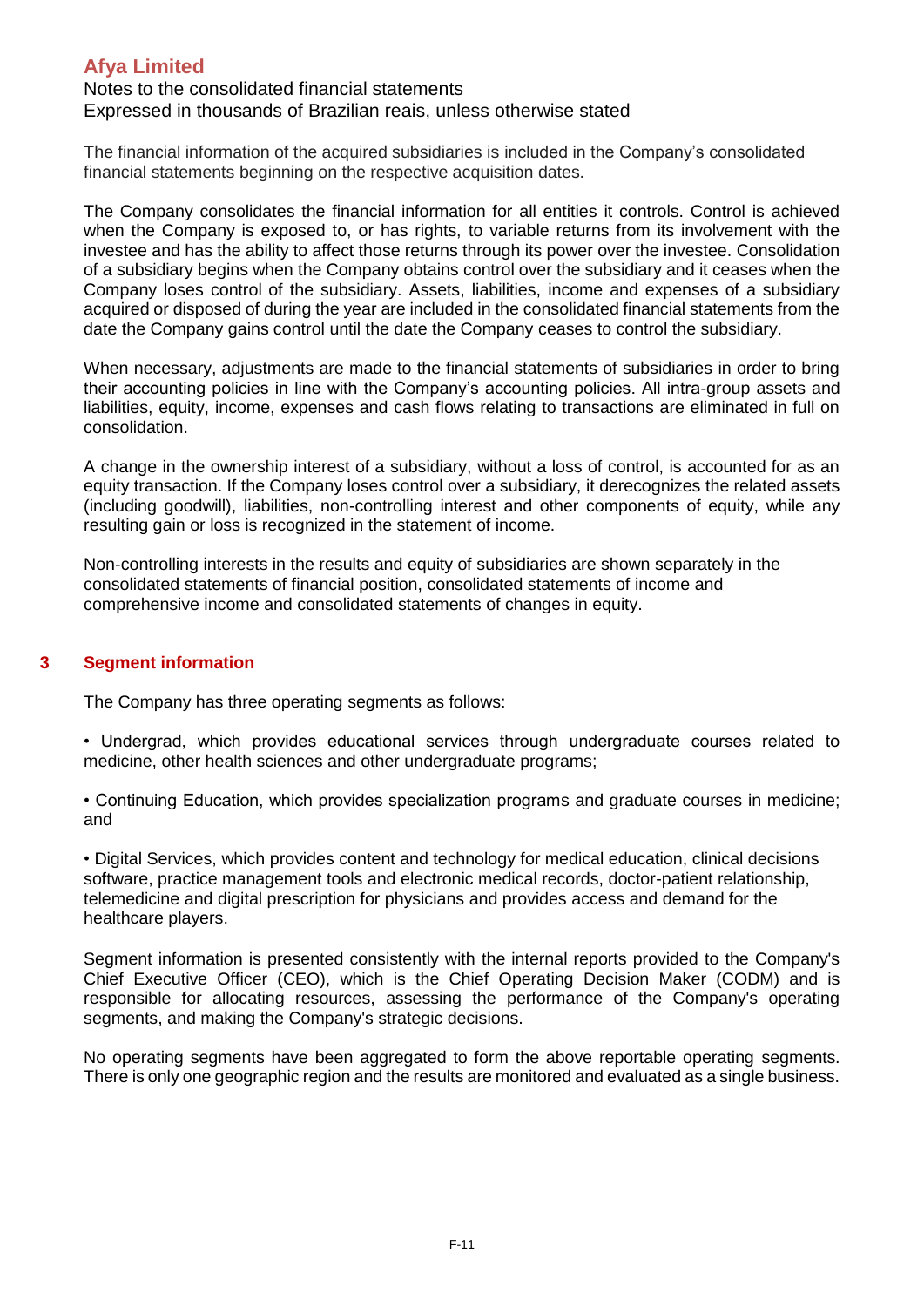### Notes to the consolidated financial statements Expressed in thousands of Brazilian reais, unless otherwise stated

The following tables presents assets and liabilities information for the Company's operating segments as of March 31, 2022 and December 31, 2021, respectively:

|                                                                 |           |                                |                            | <b>Total</b>           | <b>Adjustments</b>        |              |
|-----------------------------------------------------------------|-----------|--------------------------------|----------------------------|------------------------|---------------------------|--------------|
|                                                                 |           | Continuing                     | <b>Digital</b>             | reportable             | and                       |              |
|                                                                 | Undergrad | <b>Education</b>               | <b>Services</b>            | segments               | eliminations              | Total        |
| As of March 31, 2022<br>(unaudited)                             |           |                                |                            |                        |                           |              |
| <b>Total assets</b>                                             | 6,175,354 | 137,198                        | 249,217                    | 6,561,769              |                           | 6,561,769    |
| <b>Current assets</b>                                           | 1,062,721 | 46,172                         | 121,329                    | 1,230,222              |                           | 1,230,222    |
| Non-current assets                                              | 5,112,633 | 91,026                         | 127,888                    | 5,331,547              |                           | 5,331,547    |
| <b>Total liabilities and equity</b>                             | 6,175,354 | 137,198                        | 249,217                    | 6,561,769              |                           | 6,561,769    |
| <b>Current liabilities</b>                                      | 689.638   | 41,247                         | 95.262                     | 826,147                |                           | 826,147      |
| Non-current liabilities                                         | 2,575,459 | 71,556                         | 44,150                     | 2,691,165              |                           | 2,691,165    |
| Equity                                                          | 2,910,257 | 24,395                         | 109,805                    | 3,044,457              |                           | 3,044,457    |
|                                                                 |           | Continuing                     | Digital                    | <b>Total</b>           | <b>Adjustments</b><br>and |              |
|                                                                 | Undergrad | <b>Education</b>               | <b>Services</b>            | reportable<br>segments | eliminations              | <b>Total</b> |
| As of March 31, 2022                                            |           |                                |                            |                        |                           |              |
| (unaudited)<br><b>Other disclosures</b>                         |           |                                |                            |                        |                           |              |
| Investments in associate                                        | 51,163    |                                |                            | 51,163                 |                           | 51.163       |
| Capital expenditures (*)                                        | 56,046    | 3,404                          | 17,308                     | 76,758                 |                           | 76,758       |
|                                                                 |           |                                |                            |                        |                           |              |
|                                                                 |           |                                |                            |                        |                           |              |
|                                                                 |           |                                |                            | <b>Total</b>           | <b>Adjustments</b>        |              |
|                                                                 | Undergrad | Continuing<br><b>Education</b> | Digital<br><b>Services</b> | reportable<br>segments | and<br>eliminations       | Total        |
| As of December 31, 2021                                         |           |                                |                            |                        |                           |              |
| <b>Total assets</b>                                             | 6,072,135 | 105,629                        | 272,122                    | 6,449,886              | (2,480)                   | 6,447,406    |
| Current assets                                                  | 1,048,869 | 42,737                         | 117,726                    | 1,209,332              | (2,480)                   | 1,206,852    |
| Non-current assets                                              | 5,023,266 | 62,892                         | 154,396                    | 5,240,554              |                           | 5,240,554    |
| <b>Total liabilities and equity</b>                             | 6,072,135 | 105,629                        | 272,122                    | 6,449,886              | (2,480)                   | 6,447,406    |
| <b>Current liabilities</b>                                      | 645,657   | 32,300                         | 91,029                     | 768,986                | (2,480)                   | 766,506      |
| Non-current liabilities                                         | 2,551,175 | 47,705                         | 82,002                     | 2,680,882              |                           | 2,680,882    |
| Equity                                                          | 2,875,303 | 25,624                         | 99,091                     | 3,000,018              |                           | 3,000,018    |
|                                                                 |           |                                |                            | <b>Total</b>           | <b>Adjustments</b>        |              |
|                                                                 |           | Continuing                     | Digital                    | reportable             | and                       |              |
|                                                                 | Undergrad | Education                      | <b>Services</b>            | segments               | eliminations              | Total        |
| As of December 31, 2021<br><b>Other disclosures</b>             |           |                                |                            |                        |                           |              |
| Investments in associate                                        | 48,477    |                                |                            | 48,477                 |                           | 48,477       |
| As of March 31, 2021<br>(unaudited)<br>Capital expenditures (*) | 22,034    | 1,252                          | 9.636                      | 32,922                 |                           | 32,922       |

(\*) Capital expenditures consider the acquisitions of property and equipment and intangible assets.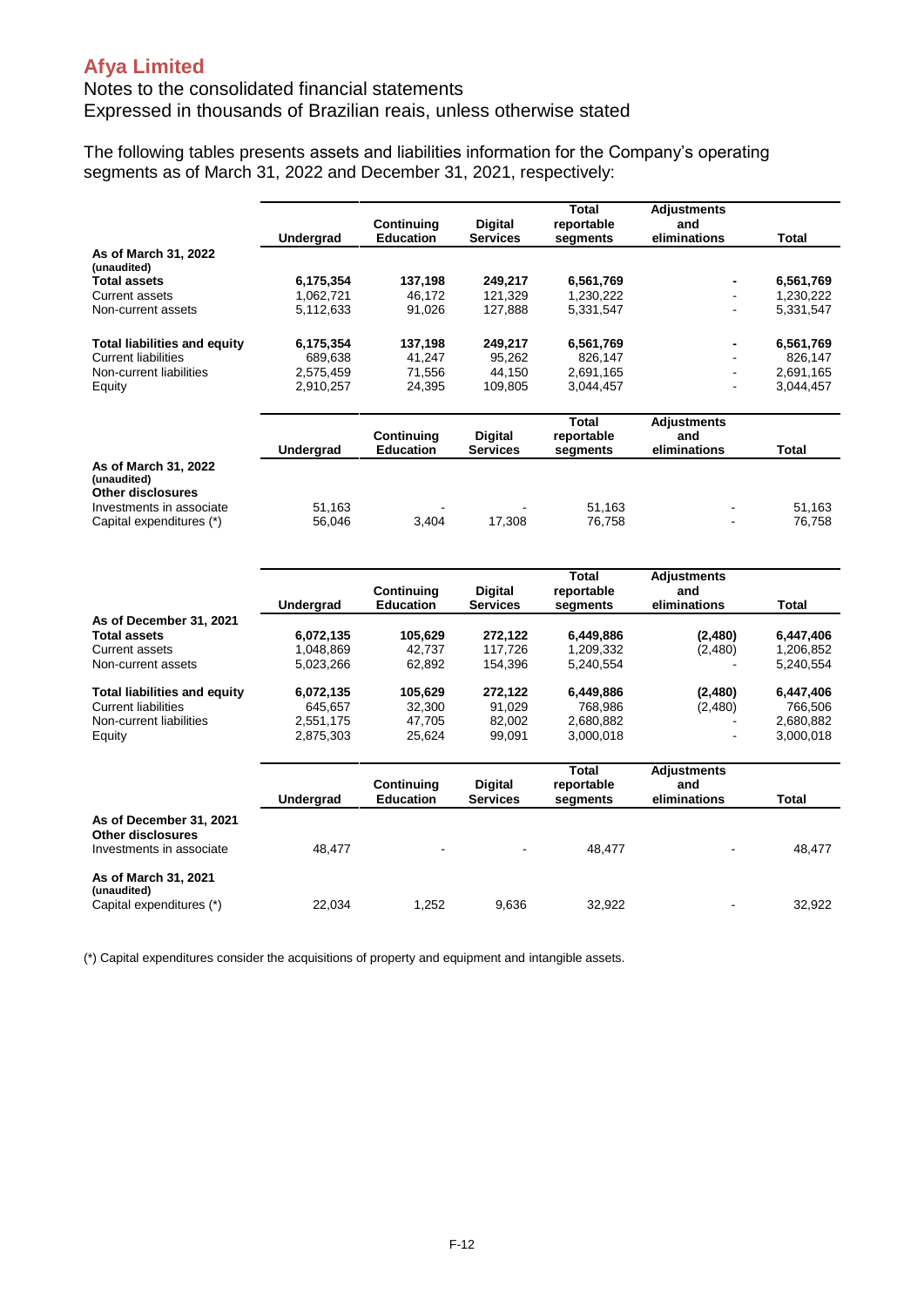### Notes to the consolidated financial statements Expressed in thousands of Brazilian reais, unless otherwise stated

The following tables present the statements of income for the Company's operating segments for the three-month periods ended March 31, 2022 and 2021:

|                                                                                                                                                                                                                                   | March 31, 2022 (unaudited)                  |                                        |                                                |                                                   |                                                       |                                                                                                   |
|-----------------------------------------------------------------------------------------------------------------------------------------------------------------------------------------------------------------------------------|---------------------------------------------|----------------------------------------|------------------------------------------------|---------------------------------------------------|-------------------------------------------------------|---------------------------------------------------------------------------------------------------|
|                                                                                                                                                                                                                                   | Undergrad                                   | Continuing<br><b>Education</b>         | <b>Digital</b><br><b>Services</b>              | Total<br>reportable<br>segments                   | <b>Elimination</b><br>(inter-segment<br>transactions) | Total                                                                                             |
| External customer<br>Inter-segment<br>Net revenue<br>Cost of services<br>Gross profit                                                                                                                                             | 495.395<br>495,395<br>(161, 112)<br>334,283 | 23.851<br>23,851<br>(15, 412)<br>8,439 | 47.078<br>399<br>47,477<br>(10, 605)<br>36,872 | 566.324<br>399<br>566,723<br>(187,129)<br>379,594 | (399)<br>(399)<br>399                                 | 566,324<br>566,324<br>(186,730)<br>379,594                                                        |
| General and administrative<br>expenses<br>Other income, net<br><b>Operating income</b><br>Finance income<br>Finance expenses<br>Share of income of associate<br>Income before income taxes<br>Income taxes expenses<br>Net income |                                             |                                        |                                                |                                                   |                                                       | (178, 514)<br>(309)<br>200,771<br>24,569<br>(81, 291)<br>4,240<br>148,289<br>(13, 347)<br>134,942 |

|                                              |           |                                       |                                   | March 31, 2021 (unaudited)      |                                                       |            |
|----------------------------------------------|-----------|---------------------------------------|-----------------------------------|---------------------------------|-------------------------------------------------------|------------|
|                                              | Undergrad | <b>Continuing</b><br><b>Education</b> | <b>Digital</b><br><b>Services</b> | Total<br>reportable<br>segments | <b>Elimination</b><br>(inter-segment<br>transactions) | Total      |
| External customer                            | 321,852   | 19,288                                | 53,211                            | 394,351                         |                                                       | 394,351    |
| Inter-segment                                |           |                                       | 327                               | 327                             | (327)                                                 |            |
| Net revenue                                  | 321,852   | 19,288                                | 53,538                            | 394,678                         | (327)                                                 | 394,351    |
| Cost of services                             | (105,075) | (9,594)                               | (12, 150)                         | (126,819)                       | 327                                                   | (126,492)  |
| Gross profit                                 | 216,777   | 9,694                                 | 41,388                            | 267,859                         |                                                       | 267,859    |
| administrative<br>General<br>and<br>expenses |           |                                       |                                   |                                 |                                                       | (130, 404) |
| Other expenses, net                          |           |                                       |                                   |                                 |                                                       | 1,185      |
| <b>Operating income</b>                      |           |                                       |                                   |                                 |                                                       | 138,640    |
| Finance income                               |           |                                       |                                   |                                 |                                                       | 13,815     |
| Finance expenses                             |           |                                       |                                   |                                 |                                                       | (33, 672)  |
| Share of income of associate                 |           |                                       |                                   |                                 |                                                       | 3,239      |
| Income before income taxes                   |           |                                       |                                   |                                 |                                                       | 122,022    |
| Income taxes expenses                        |           |                                       |                                   |                                 |                                                       | (8,674)    |
| Net income                                   |           |                                       |                                   |                                 |                                                       | 113,348    |

### **Seasonality of operations**

Undergrad ´s and Continuing Education tuition revenues are related to the intake process and monthly tuition fees charged to students over the period thus the Company does not have significant fluctuations during the semester.

Digital Services is comprised mostly by Medcel, Pebmed and iClinic revenues. While Pebmed and iClinic do not have significant fluctuation regarding seasonality, Medcel revenues are concentrated in the first and last quarter of the year, as a result of enrollments of Medcel's clients period. The majority of Medcel's revenues is derived from printed books and e-books, which are recognized at the point in time when control is transferred to the customer. Consequently, Digital Services segment generally has higher revenues and results of operations in the first and last quarters of the year compared to the second and third quarters of the year.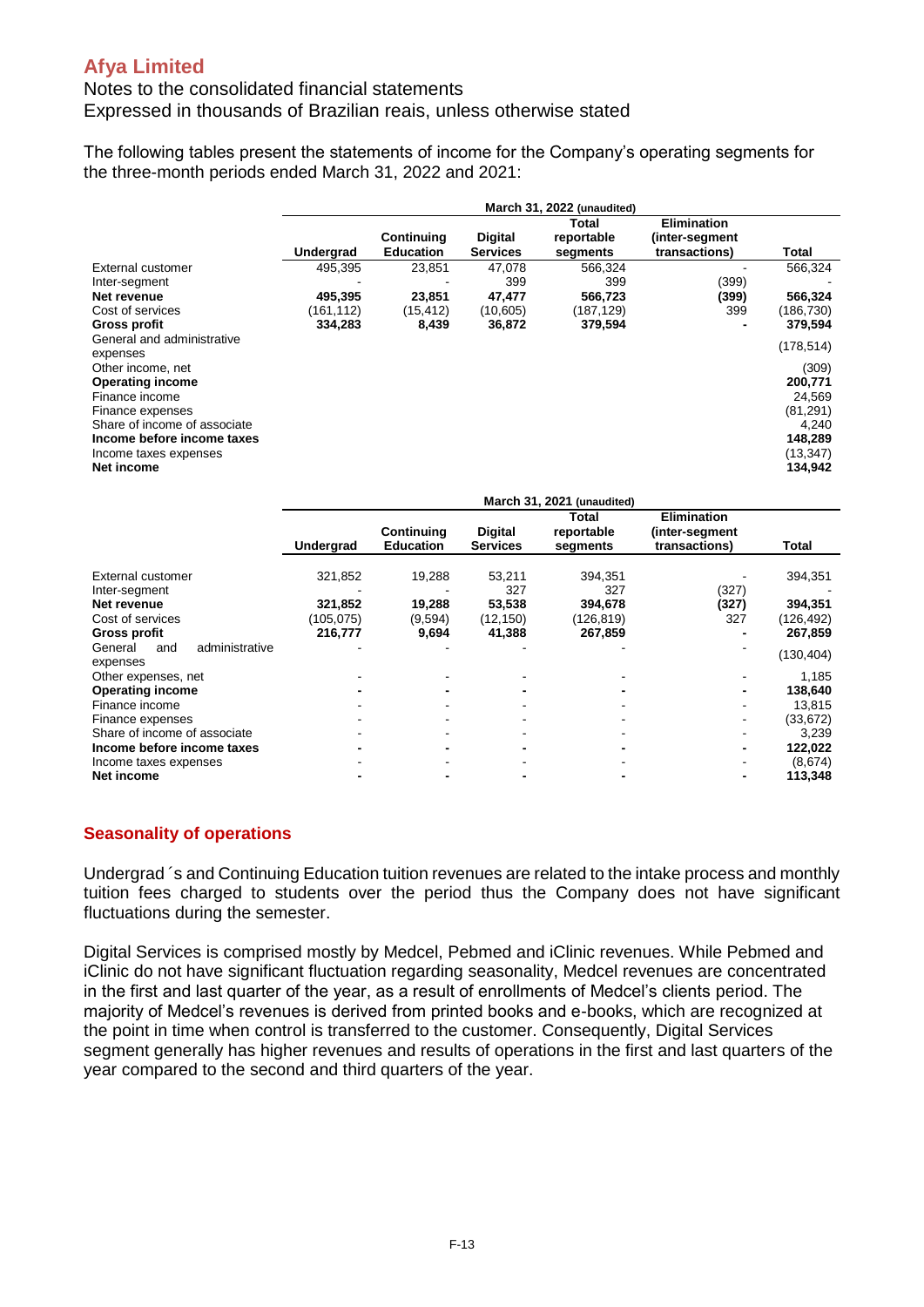Notes to the consolidated financial statements Expressed in thousands of Brazilian reais, unless otherwise stated

#### **4 Business combinations**

The preliminary fair values of the identifiable assets acquired and liabilities assumed as of acquisition date were:

| Assets                                                                                                   | Além da Medicina |
|----------------------------------------------------------------------------------------------------------|------------------|
| Cash and cash and equivalents                                                                            | 298              |
| Trade receivables                                                                                        | 1,705            |
| Other assets                                                                                             | 267              |
| Property and equipment                                                                                   | 37               |
| Intangible assets                                                                                        | 15,903           |
|                                                                                                          | 18,210           |
| <b>Liabilities</b>                                                                                       |                  |
| Trade payables                                                                                           | 704              |
| Labor and social obligations                                                                             | 70               |
| Taxes and contributions payable                                                                          | 1,192            |
| Advances from customers                                                                                  | 6,185            |
| Other liabilities                                                                                        | 1,265            |
|                                                                                                          | 9,416            |
| Total identifiable net assets at fair value                                                              | 8,794            |
| Preliminary goodwill arising on acquisition                                                              | 17,232           |
| Purchase consideration transferred                                                                       | 26,026           |
| Cash paid                                                                                                | 14,952           |
| Contingent consideration                                                                                 | 11,074           |
| Analysis of cash flows on acquisition:                                                                   |                  |
| Transaction costs of the acquisition (included in cash flows from operating<br>activities)               | 227              |
| Cash paid net of cash acquired with the subsidiary (included in cash flows from<br>investing activities) | 14,654           |
| Net of cash flow on acquisition                                                                          | 14,881           |

### **(a) Acquisition of Além da Medicina**

On March 4, 2022, Afya Brazil acquired 100% of the share capital of BMV Atividades Médicas Ltda. ("Além da Medicina"). The aggregate purchase price of R\$26,025 is comprised by: i) 14,952 of which 100% was paid in cash on the transaction closing date and ii) an earn-out ("contingent consideration") of up of R\$ 19,200 is payable in connection with product revenue achievements for 2023 and 2024. The contingent consideration of R\$11,074 is based on the present value of the obligation considering the facts and circumstances at the acquisition date.

Além da Medicina is a medical content online platform for physicians and medical students that provides educational tools besides technical medical content that can assist them throughout their careers. Its contents include mentoring for residency, soft skills and finance, accounting, and investment basics for physicians.

The acquisition of Além da Medicina was accounted for under IFRS 3 – Business Combinations.

Transaction costs to date amount to R\$227 and were expensed and are included in general and administrative expenses in the consolidated statement of income.

At the acquisition date, the fair value of the trade receivables acquired equals its carrying amount.

The goodwill recognized includes the value of expected synergies arising from the acquisition, which is not separately recognized. Goodwill is allocated entirely to Digital Services segment. The preliminary goodwill recognized is not expected to be deductible for income taxes purposes.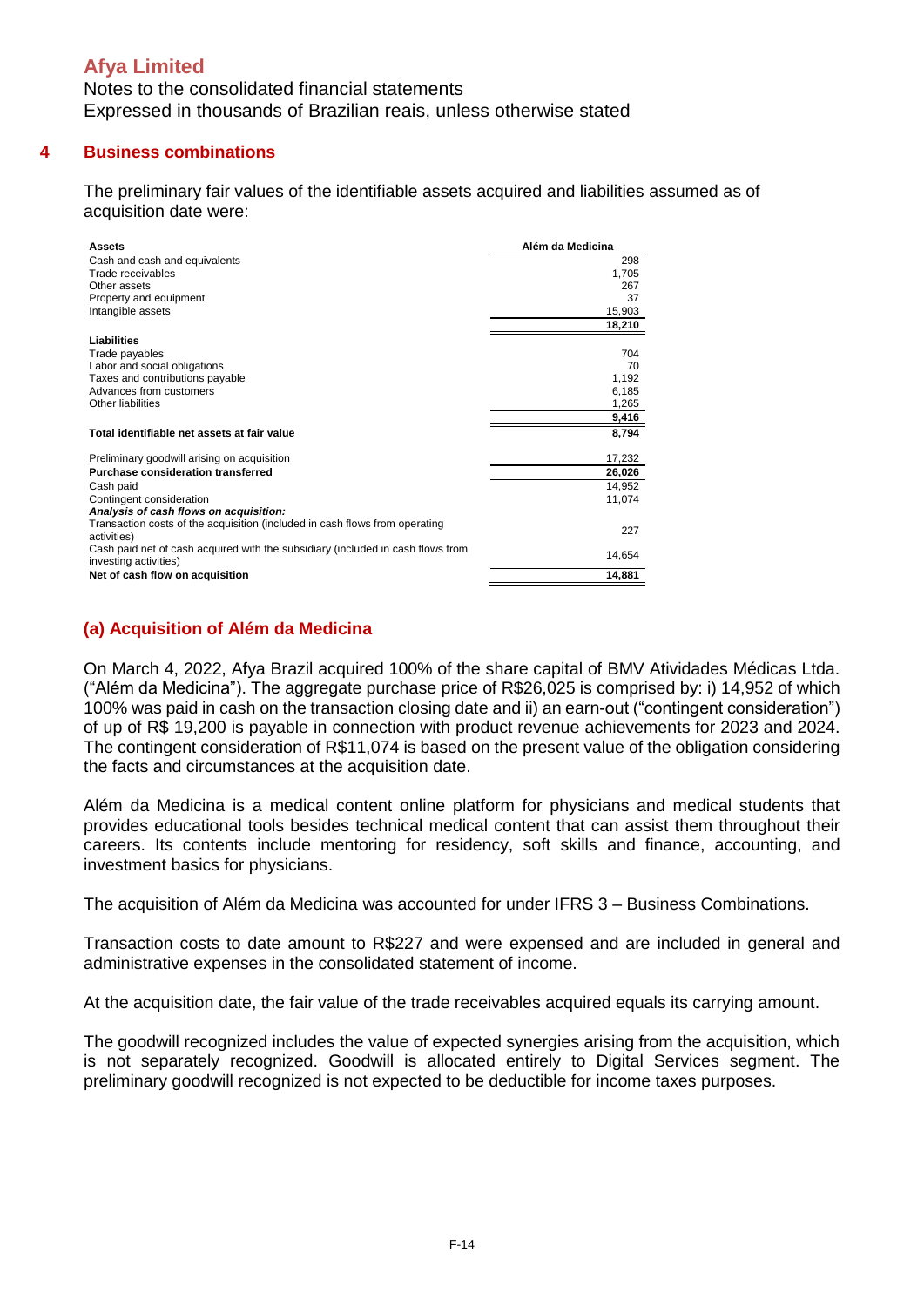Notes to the consolidated financial statements Expressed in thousands of Brazilian reais, unless otherwise stated

The valuation techniques used for measuring the fair value of separately identified intangible assets acquired were as follows:

| Intangible assets<br>acquired                       | <b>Valuation technique</b>                                                                                                                                                                                                                                                                                                                                                                                                    |
|-----------------------------------------------------|-------------------------------------------------------------------------------------------------------------------------------------------------------------------------------------------------------------------------------------------------------------------------------------------------------------------------------------------------------------------------------------------------------------------------------|
| <b>Trademark</b>                                    | <b>Relief from royalty</b><br>This methodology is based on the market remuneration of the use license granted to third<br>parties. The value of the asset is restated by the savings of royalties that the owner would have<br>to own the asset. It is necessary to determine a royalty rate that reflects the appropriate<br>remuneration of the asset. The royalty payments, net of taxes, are discounted to present value. |
| <b>Customer</b><br>relationships                    | Multi-period excess earnings method<br>The method considers the present value of net cash flows expected to be generated by<br>customer relationships, by excluding any cash flows related to contributory assets.                                                                                                                                                                                                            |
| <b>Educational</b><br>content                       | <b>Replacement cost</b><br>This methodology is based on the estimated cost of replacing the referred asset with a new one<br>(acquisition or reconstruction), adjusted to reflect the losses in value resulting from the physical deterioration and the functional and economic obsolescence of that asset.                                                                                                                   |
| <b>Developed</b><br>technology<br>intangible assets | <b>Replacement cost</b><br>This methodology is based on the estimated cost of replacing the referred asset with a new one<br>(acquisition or reconstruction), adjusted to reflect the losses in value resulting from the physical<br>deterioration and the functional and economic obsolescence of that asset.                                                                                                                |

From the date of acquisition, Além da Medicina has contributed R\$1,110 of net revenue and R\$ 42 of income before income taxes to the Company. Should the acquisition had taken place at the beginning of the period, net revenue for the period ended March 31, 2022 would have been increased by R\$2,529 and income before income taxes would have been increased by R\$867.

#### **5 Cash and cash equivalents**

|                        |             | March 31, 2022 December 31, 2021 |
|------------------------|-------------|----------------------------------|
|                        | (unaudited) |                                  |
| Cash and bank deposits | 42.648      | 88.487                           |
| Cash equivalents       | 746.787     | 660.075                          |
|                        | 789.435     | 748.562                          |

Cash equivalents correspond mainly to financial investments in Bank Certificates of Deposit ("CDB") with highly rated financial institutions and investments funds managed by highly rated financial institutions. As of March 31, 2022, the average interest on these investments are equivalent to 100.17% of the Interbank Certificates of Deposit ("CDI") (December 31, 2021: 100.38%). These funds are available for immediate use and have insignificant risk of changes in value. Cash equivalents denominated in U.S. dollars totaled R\$1,683 as of March 31, 2022 (December 31, 2021: R\$23,228).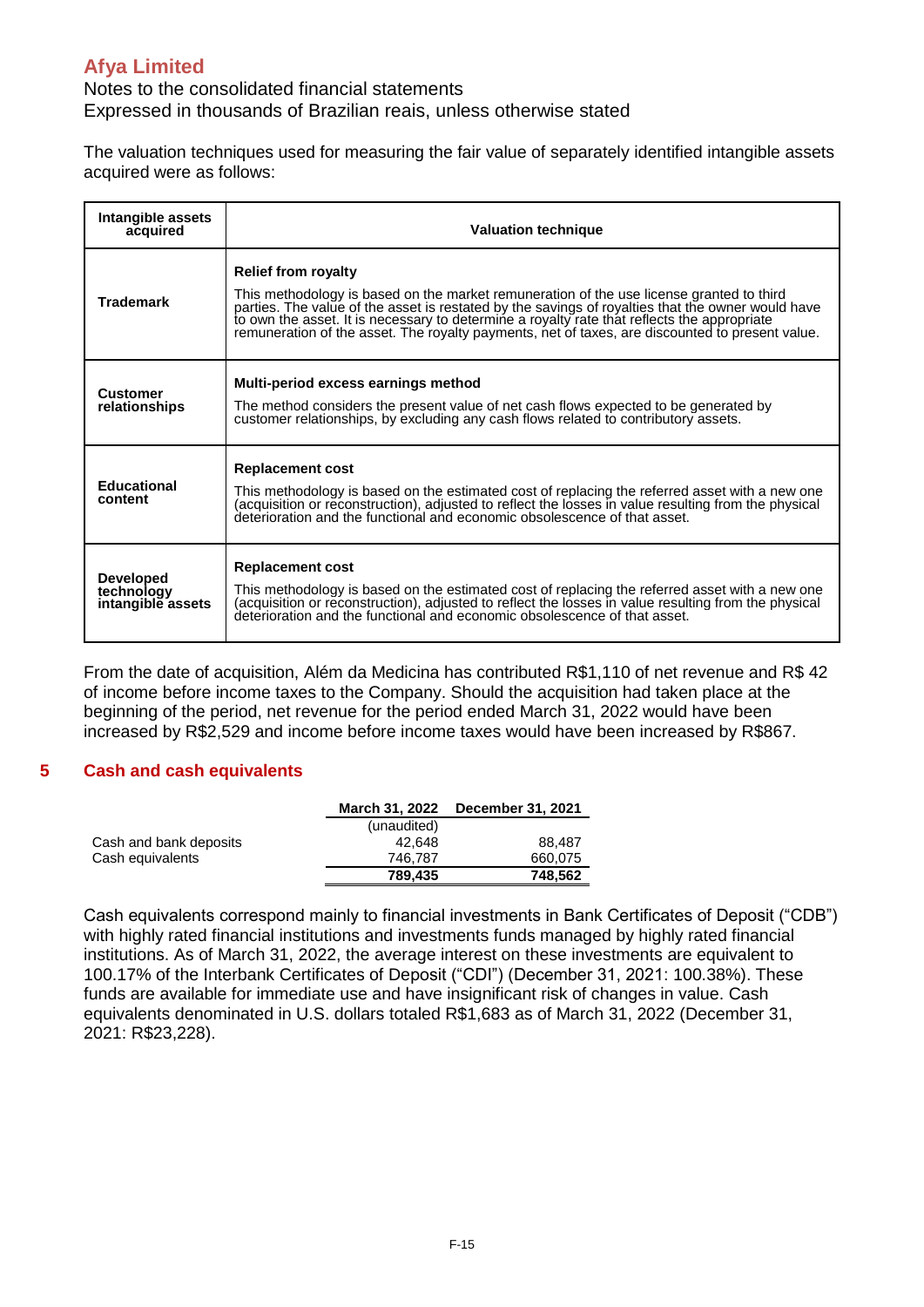Notes to the consolidated financial statements Expressed in thousands of Brazilian reais, unless otherwise stated

#### **6 Trade receivables**

|                                     | March 31, 2022 | <b>December 31, 2021</b> |
|-------------------------------------|----------------|--------------------------|
|                                     | (unaudited)    |                          |
| Tuition fees                        | 275,163        | 279,915                  |
| Educational content (a)             | 68,801         | 69,227                   |
| <b>FIES</b>                         | 60,462         | 61,342                   |
| <b>Educational credits</b>          | 6.106          | 5.375                    |
| Mobile app subscription (b)         | 16.143         | 20,946                   |
| <b>Others</b>                       | 13,023         | 14,001                   |
|                                     | 439,698        | 450,806                  |
| (-) Allowance for doubtful accounts | (46,607)       | (45, 013)                |
|                                     | 393,091        | 405,793                  |
| Current                             | 364,701        | 378.351                  |
| Non-current                         | 28.390         | 27.442                   |

(a) Related to trade receivables from sales of printed books, e-books and medical courses through digital platform from Medcel.

(b) Related to trade receivables from mobile applications subscriptions for digital medical content.

As of March 31, 2022 and December 31, 2021, the aging of trade receivables was as follows:

|                               | March 31, 2022 | December 31, 2021 |
|-------------------------------|----------------|-------------------|
|                               | (unaudited)    |                   |
| Neither past due nor impaired | 188.091        | 184,382           |
| Past due                      |                |                   |
| 1 to 30 days                  | 86.639         | 68,932            |
| 31 to 90 days                 | 62,558         | 69,299            |
| 91 to 180 days                | 30.951         | 55,764            |
| More than 180 days            | 71.459         | 72.429            |
|                               | 439,698        | 450,806           |

The changes in the allowance for doubtful accounts for the three-month periods ended March 31, 2022 and 2021, was as follows:

|                                         | <b>March 31, 2022</b> | <b>March 31, 2021</b> |
|-----------------------------------------|-----------------------|-----------------------|
|                                         | (unaudited)           | (unaudited)           |
| Balances at the beginning of the period | (45,013)              | (32,980)              |
| Additions                               | (14,983)              | (11,065)              |
| Write-offs                              | 13.389                | 2.442                 |
| Balances at the end of the period       | (46, 607)             | (41, 603)             |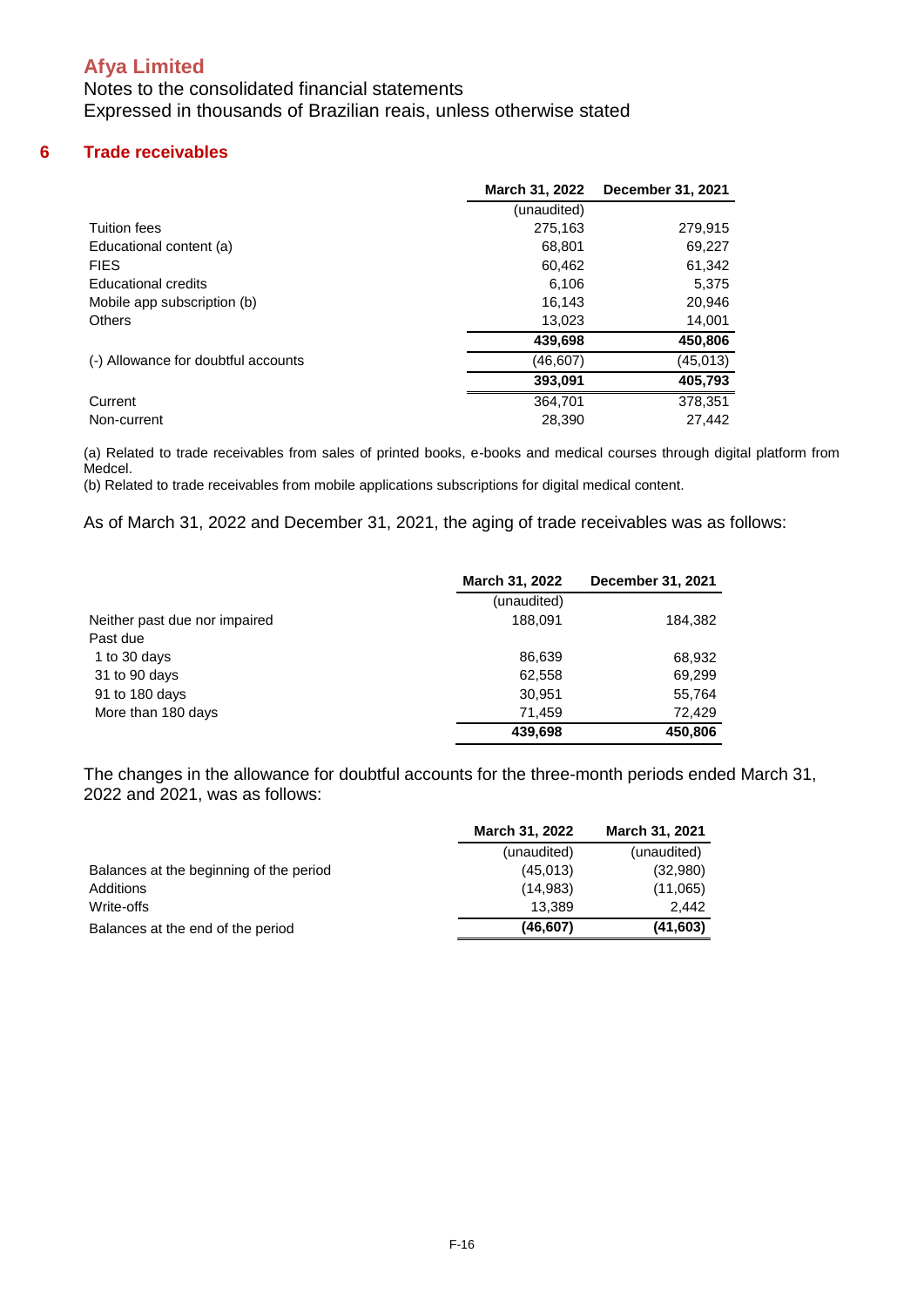Notes to the consolidated financial statements Expressed in thousands of Brazilian reais, unless otherwise stated

#### **7 Related parties**

The table below summarizes the balances and transactions with related parties:

|                                              | March 31, 2022 | December 31, 2021 |
|----------------------------------------------|----------------|-------------------|
|                                              | (unaudited)    |                   |
| <b>Assets</b>                                |                |                   |
| Trade receivables (a)                        | 801            | 692               |
|                                              | 801            | 692               |
| Current                                      | 801            | 692               |
| Non-current                                  |                |                   |
| <b>Liabilities</b>                           |                |                   |
| Accounts payable to selling shareholders (b) | 55,878         | 54,556            |
|                                              | 55,878         | 54,556            |
| Current                                      | 27,939         | 27,278            |
| Non-current                                  | 27,939         | 27,278            |
|                                              |                |                   |
|                                              | March 31, 2022 | March 31, 2021    |
|                                              | (unaudited)    | (unaudited)       |
| Other income                                 |                |                   |
| UEPC (a)                                     | 294            | 321               |
|                                              | 294            | 321               |
| Lease                                        |                |                   |
| RVL Esteves Gestão Imobiliária S.A.          | 4,754          | 2,913             |
| UNIVAÇO Patrimonial Ltda.                    | 812            | 846               |
| IESVAP Patrimonial Ltda.                     | 1,172          | 1,147             |
|                                              | 6,738          | 4,906             |

(a) Refers to sales of educational content from Medcel to UEPC.

(b) Refers to amounts to be payable to our shareholder Nicolau Carvalho Esteves regarding the agreement to which Afya Brazil acquired the right to develop ITPAC Garanhuns medical school, a greenfield unit. 50% of the transaction is due in two equal annual installments, adjusted by the CDI rate.

#### *Key management personnel compensation*

Key management personnel compensation included in the Company's consolidated statement of income comprised the following:

|                               | <b>March 31, 2022</b> | March 31, 2021 |
|-------------------------------|-----------------------|----------------|
|                               | (unaudited)           | (unaudited)    |
| Short-term employee benefits  | 2,031                 | 1,679          |
| Share-based compensation plan | 3.204                 | 6,803          |
|                               | 5,235                 | 8,482          |

Compensation of the Company's key management includes short-term employee benefits comprised by salaries, labor and social charges, and other ordinary short-term employee benefits. The amounts disclosed in the table above are the amounts recognized as an expense in general and administrative expenses during the reporting period related to key management personnel.

The executive officers participate in share-based compensation plans described in Note 15(b).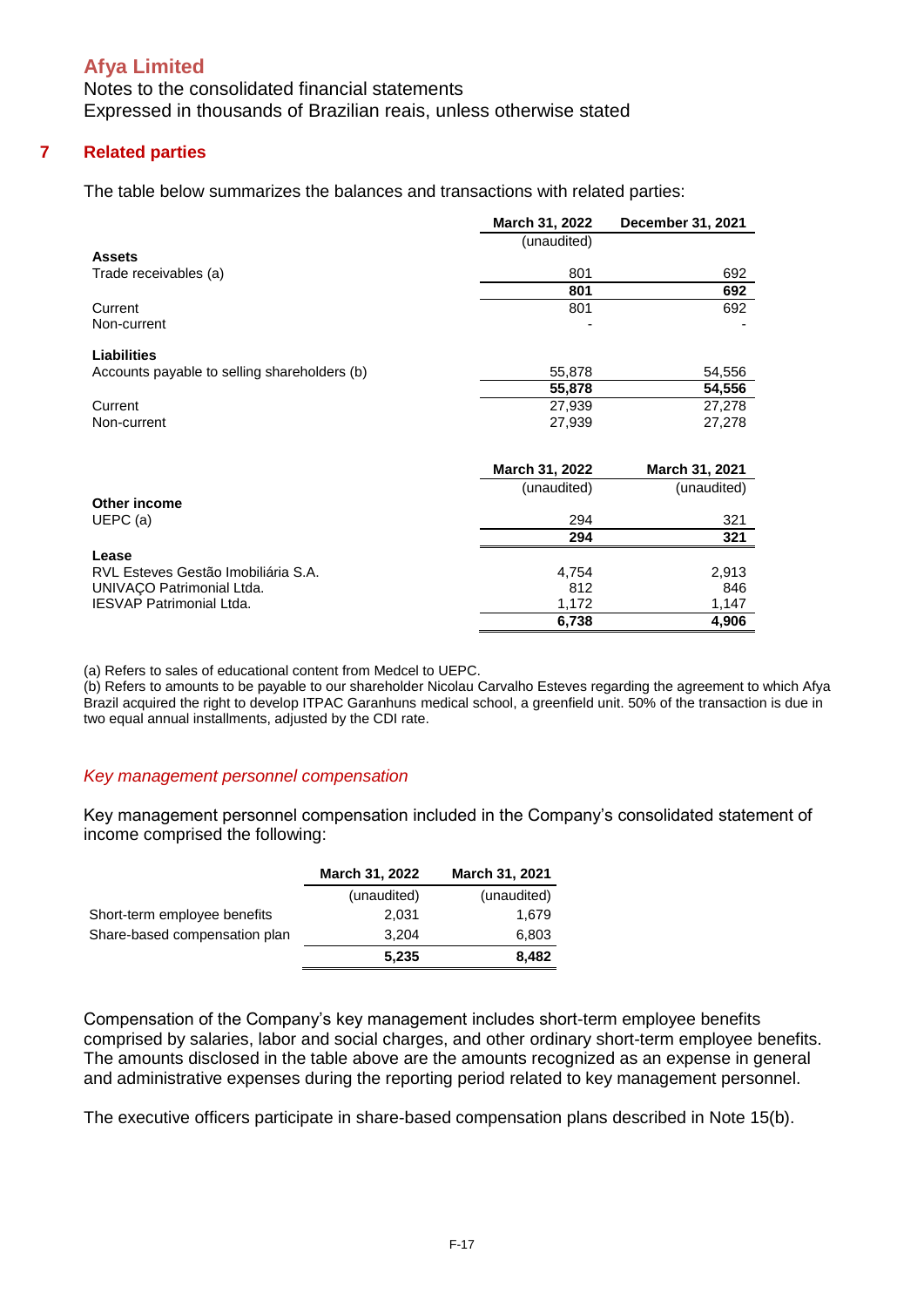Notes to the consolidated financial statements Expressed in thousands of Brazilian reais, unless otherwise stated

#### **8 Other assets**

As of March 31, 2022, the Company has R\$213,624 (R\$ 222,839 in December 31, 2021) accounted for as Other assets as follow:

|                            | <b>March 31, 2022</b> | December 31, 2021 |
|----------------------------|-----------------------|-------------------|
|                            | (unaudited)           |                   |
| Indemnification assets (a) | 136.089               | 135,355           |
| Judicial deposits          | 19.171                | 18,825            |
| Prepaid expenses           | 7.520                 | 10,110            |
| Other FIES receivables     | 23,858                | 21,450            |
| Other assets               | 26,986                | 37,099            |
| <b>Total</b>               | 213.624               | 222,839           |
| Current                    | 30,678                | 42,533            |
| Non-current                | 182.946               | 180.306           |

(a) Under the terms of the Share Purchase and Sale Agreements ("Agreements") between the Company and the selling shareholders of the subsidiaries acquired, the Company assesses that the selling shareholders are exclusively responsible for any provisions (including labor, tax and civil), which are or will be the subject of a claim by any third party, arising from the act or fact occurred, by action or omission, prior to or on the closing dates of the acquisitions.

#### **9 Investment in associate**

In connection with the corporate reorganization, described in Note 1 regarding the merger with BR Health, the Company acquired a 30% interest in UEPC, a medical school located in the Federal District, that offers higher education and post-graduate courses, both in person and long-distance learning. The Company's interest in UEPC is accounted for using the equity method. The following table illustrates the summarized financial information of the Company's investment in UEPC:

|                                          | March 31, 2022 | December 31, 2021 |
|------------------------------------------|----------------|-------------------|
|                                          | (unaudited)    |                   |
| Current assets                           | 27,231         | 33,976            |
| Non-current assets                       | 112,769        | 109,805           |
| <b>Current liabilities</b>               | (21, 917)      | (35,049)          |
| Non-current liabilities                  | (91,483)       | (91,086)          |
| <b>Equity</b>                            | 26,600         | 17,646            |
| Company's share in equity - 30%          | 7.980          | 5.294             |
| Goodwill                                 | 43,183         | 43,183            |
| Carrying amount of the investment        | 51,163         | 48,477            |
|                                          |                |                   |
|                                          | March 31, 2022 | March 31, 2021    |
|                                          | (unaudited)    | (unaudited)       |
| Net revenue                              | 34,462         | 30,544            |
| Cost of services                         | (11, 763)      | (10, 813)         |
| General and administrative expenses      | (6,919)        | (7, 782)          |
| Finance result                           | (962)          | (1,049)           |
| Income before income taxes               | 14,818         | 10,900            |
| Income taxes expenses                    | (684)          | (103)             |
| Net income for the period                | 14,134         | 10,797            |
| Company's share of income for the period | 4.240          | 3,239             |
|                                          | March 31, 2022 | March 31, 2021    |
|                                          | (unaudited)    | (unaudited)       |
| Opening balance                          | 48,477         | 51,410            |
| Dividends received                       | (1, 554)       | (5,770)           |
| Share of income                          | 4,240          | 3,239             |
| Closing balance                          | 51,163         | 48,879            |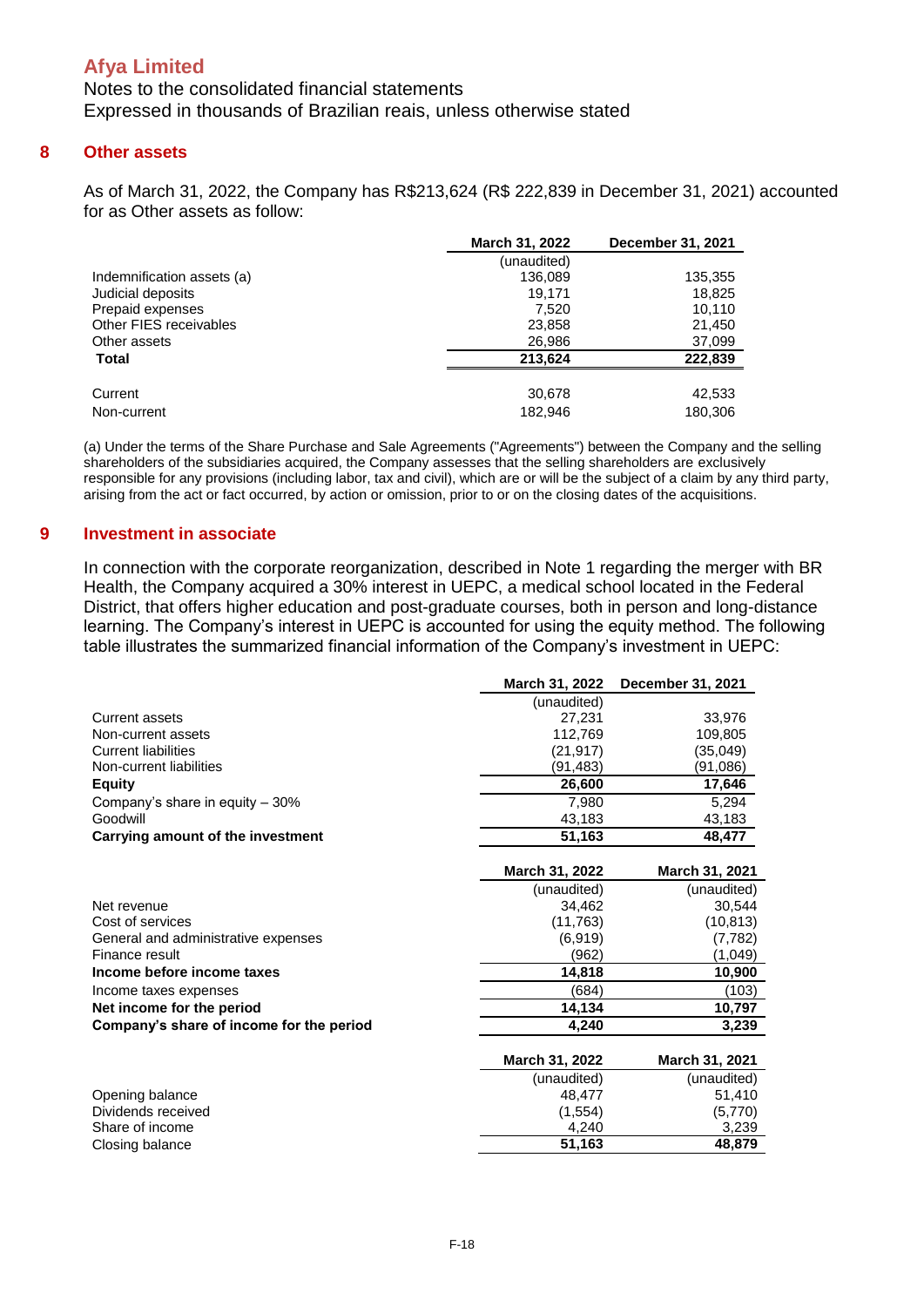Notes to the consolidated financial statements Expressed in thousands of Brazilian reais, unless otherwise stated

#### **10 Property and equipment**

|                                  |                 | <b>Machinery</b><br>and |                          |                 | <b>Furniture</b><br>and | ΙT        | Library   | Leasehold    | <b>Construction</b> |              |
|----------------------------------|-----------------|-------------------------|--------------------------|-----------------|-------------------------|-----------|-----------|--------------|---------------------|--------------|
| Cost                             | <b>Building</b> | equipment               | Lands                    | <b>Vehicles</b> | fixtures                | equipment | books     | improvements | in progress         | <b>Total</b> |
| As of December 31, 2020          | 25,919          | 68,503                  | 13,401                   | 1,215           | 29,131                  | 28,511    | 21,624    | 122,005      | 3,706               | 314,015      |
| <b>Additions</b>                 |                 | 2,127                   |                          |                 | 1.722                   | 2,636     | 332       | 3,576        | 12,663              | 23,056       |
| <b>Business combinations</b>     |                 | 214                     |                          |                 | 20                      | 453       |           |              |                     | 687          |
| <b>Disposals</b>                 |                 |                         |                          | (178)           |                         |           |           |              |                     | (178)        |
| As of March 31, 2021 (unaudited) | 25,919          | 70,844                  | 13,401                   | 1,037           | 30,873                  | 31,600    | 21,956    | 125,581      | 16,369              | 337,580      |
| As of December 31, 2021          | 52,433          | 77,371                  | 18,852                   | 1,467           | 69,834                  | 53,184    | 30,072    | 152,976      | 31,786              | 487,975      |
| Additions                        |                 | 3,737                   | $\overline{\phantom{a}}$ | 639             | 5,074                   | 2,396     | 43        | 884          | 17,897              | 30,670       |
| <b>Business combinations</b>     |                 | 37                      |                          |                 |                         |           |           |              |                     | 37           |
| Disposals                        |                 | (124)                   |                          | (87)            | (254)                   | (59)      |           |              |                     | (524)        |
| Transfer                         | 11.963          |                         |                          |                 | 100                     | 417       |           | 8,266        | (20,338)            | 410          |
| As of March 31, 2022 (unaudited) | 64,396          | 81,023                  | 18,852                   | 2,019           | 74,754                  | 55,938    | 30,115    | 162,126      | 29,345              | 518,568      |
| <b>Depreciation</b>              |                 |                         |                          |                 |                         |           |           |              |                     |              |
| As of December 31, 2020          |                 | (19, 322)               | $\blacksquare$           | (171)           | (8,089)                 | (10, 851) | (10, 817) | (4, 384)     |                     | (53, 634)    |
| Depreciation                     |                 | (1,657)                 |                          | (14)            | (775)                   | (1, 429)  | (671)     | (1, 553)     |                     | (6,099)      |
| <b>Disposals</b>                 |                 |                         |                          | 152             |                         |           |           |              |                     | 152          |
| As of March 31, 2021 (unaudited) | $\blacksquare$  | (20, 979)               | $\blacksquare$           | (33)            | (8, 864)                | (12, 280) | (11,488)  | (5, 937)     | $\blacksquare$      | (59, 581)    |
| As of December 31, 2021          | (1,673)         | (16, 391)               |                          | (220)           | (12, 496)               | (14, 922) | (13,600)  | (8,865)      |                     | (68, 167)    |
| Depreciation                     | (660)           | (2, 236)                |                          | (56)            | (1,858)                 | (2,789)   | (907)     | (1, 907)     |                     | (10, 413)    |
| <b>Disposals</b>                 |                 | 52                      |                          |                 |                         | 153       |           |              |                     | 205          |
| As of March 31, 2022 (unaudited) | (2, 333)        | (18, 575)               | $\blacksquare$           | (276)           | (14, 354)               | (17, 558) | (14,507)  | (10,772)     | $\blacksquare$      | (78, 375)    |
|                                  |                 |                         |                          |                 |                         |           |           |              |                     |              |
| Net book value                   |                 |                         |                          |                 |                         |           |           |              |                     |              |
| As of March 31, 2022 (unaudited) | 62,063          | 62,448                  | 18,852                   | 1,743           | 60,400                  | 38,380    | 15,608    | 151,354      | 29,345              | 440,193      |
| As of December 31, 2021          | 50,760          | 60,980                  | 18.852                   | 1.247           | 57,338                  | 38.262    | 16,472    | 144,111      | 31,786              | 419,808      |

The Company assesses, at each reporting date, whether there is an indication that a property and equipment asset may be impaired. If any indication exists, the Company estimates the asset's recoverable amount. There were no indications of impairment of property and equipment as of and for the three-months periods ended March 31, 2022 and 2021.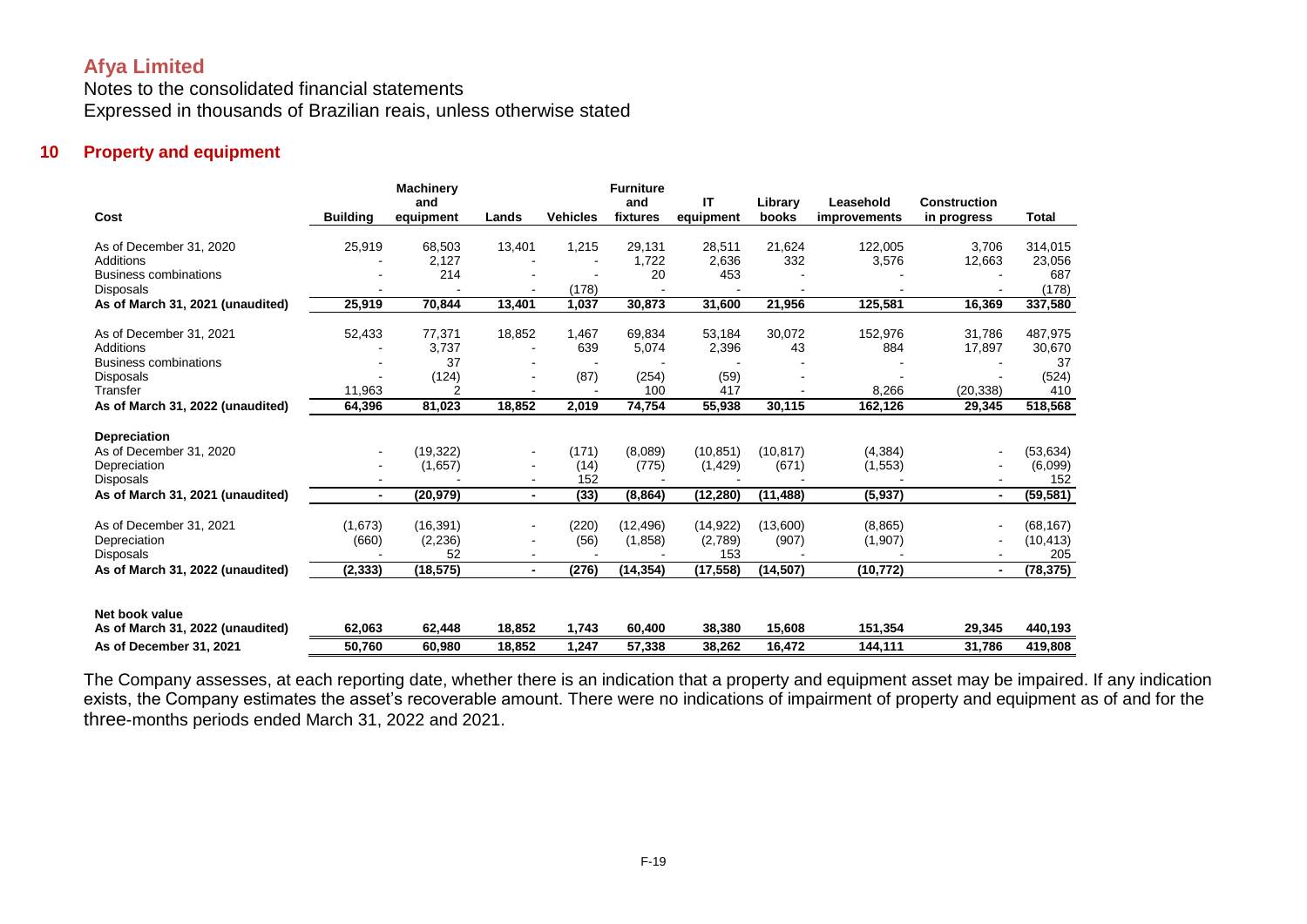### Notes to the consolidated financial statements Expressed in thousands of Brazilian reais, unless otherwise stated

#### **11 Intangible assets and goodwill**

|                                                                                                      | Goodwill                                   | Licenses<br>with<br>indefinite<br>useful<br>life (i) |                                | <b>Customer</b><br>Trademarks relationships Software content |                                   |                                 | technology                 | <b>Education Developed Educational</b><br>platform | Software in<br>progress                    | <b>Total</b>                                      |
|------------------------------------------------------------------------------------------------------|--------------------------------------------|------------------------------------------------------|--------------------------------|--------------------------------------------------------------|-----------------------------------|---------------------------------|----------------------------|----------------------------------------------------|--------------------------------------------|---------------------------------------------------|
| Cost<br>As of December 31, 2020<br>Additions<br><b>Business combinations</b><br>As of March 31, 2021 | 101.068                                    | 810.656 1.451.270                                    | 75,014<br>45,944               | 283,539<br>28,251                                            | 16.221<br>1,469<br>1,346          | 17,305<br>$\blacksquare$        | 355<br>15,512              | 27.902<br>6,004                                    | 2.297<br>2,393                             | 2,684,559<br>9,866<br>192,121                     |
| (unaudited)                                                                                          |                                            | 911,724 1,451,270                                    | 120,958                        | 311,790                                                      | 19,036                            | 17,305                          | 15,867                     | 33,906                                             | 4,690                                      | 2,886,546                                         |
| As of December 31, 2021<br>Additions<br><b>Disposals</b><br>Transfer<br><b>Business combinations</b> | 1,184,336 2,165,406<br>17.232              | 24,408                                               | 133,369<br>13,671              | 431,277<br>9<br>512                                          | 21,759<br>722<br>7,306<br>33      | 17,305<br>1,535                 | 34,397<br>483<br>152       | 76.444<br>12,788<br>(3, 476)<br>2,780              | 28.847<br>7,678<br>(10, 496)               | 4.093.140<br>46,088<br>(3.476)<br>(410)<br>33,135 |
| As of March 31, 2022<br>(unaudited)                                                                  | 1,201,568 2,189,814                        |                                                      | 147,040                        | 431,798                                                      | 29,820                            | 18,840                          | 35,032                     | 88,536                                             | 26,029                                     | 4,168,477                                         |
| Amortization<br>As of December 31, 2020<br>Amortization<br>As of March 31, 2021<br>(unaudited)       |                                            |                                                      | (3,502)<br>(1,846)<br>(5, 348) | (85, 832)<br>(12,471)<br>(98, 303)                           | (6, 256)<br>(705)<br>(6,961)      | (7,692)<br>(1,651)<br>(9, 343)  | $\binom{32}{15}$<br>(47)   | (8, 235)<br>(64)<br>(8, 299)                       | $\overline{\phantom{a}}$<br>$\blacksquare$ | (111, 549)<br>(16, 752)<br>(128, 301)             |
| As of December 31, 2021<br>Amortization<br><b>Disposals</b><br>As of March 31, 2022<br>(unaudited)   |                                            | $\blacksquare$                                       | (8,529)<br>(1,326)<br>(9, 855) | (142, 270)<br>(17, 898)<br>(160, 168)                        | (12,699)<br>(1, 487)<br>(14, 186) | (16, 672)<br>(433)<br>(17, 105) | (657)<br>(652)<br>(1, 309) | (11, 478)<br>(2,505)<br>582<br>(13, 401)           | $\overline{\phantom{0}}$<br>$\blacksquare$ | (192, 305)<br>(24, 301)<br>582<br>(216, 024)      |
| Net book value<br>As of March 31, 2022<br>(unaudited)<br>As of December 31, 2021                     | 1,201,568 2,189,814<br>1,184,336 2,165,406 |                                                      | 137,185<br>124,840             | 271,630<br>289,007                                           | 15,634<br>9,060                   | 1,735<br>633                    | 33,723<br>33,740           | 75,135<br>64,966                                   | 26,029<br>28,847                           | 3,952,453<br>3,900,835                            |

(i) On March 18, 2022, Afya announced that MEC authorized the increase of 28 seats of Centro Universitário São Lucas, in Ji-Parana located in the state of Rondônia. The earn-out related to the seats approval is R\$800 per seat, adjusted by the CDI rate from the closing until the payment date.

#### **Impairment testing of goodwill and intangible assets with indefinite lives**

The Company performed its annual impairment test in December and when circumstances indicated that the carrying value may be impaired. The Company's impairment test for goodwill and intangible assets with indefinite lives is based on value-in-use calculations. The key assumptions used to determine the recoverable amount for the different cash generating units were disclosed in the annual consolidated financial statements for the year ended December 31, 2021. There were no indications of impairment of goodwill and intangible assets with indefinite lives for the three-month period ended March 31, 2022.

#### **Intangible assets with definite lives**

For the three-month period ended March 31, 2022, there were no indicatives that the Company's intangible assets with finite useful lives might be impaired.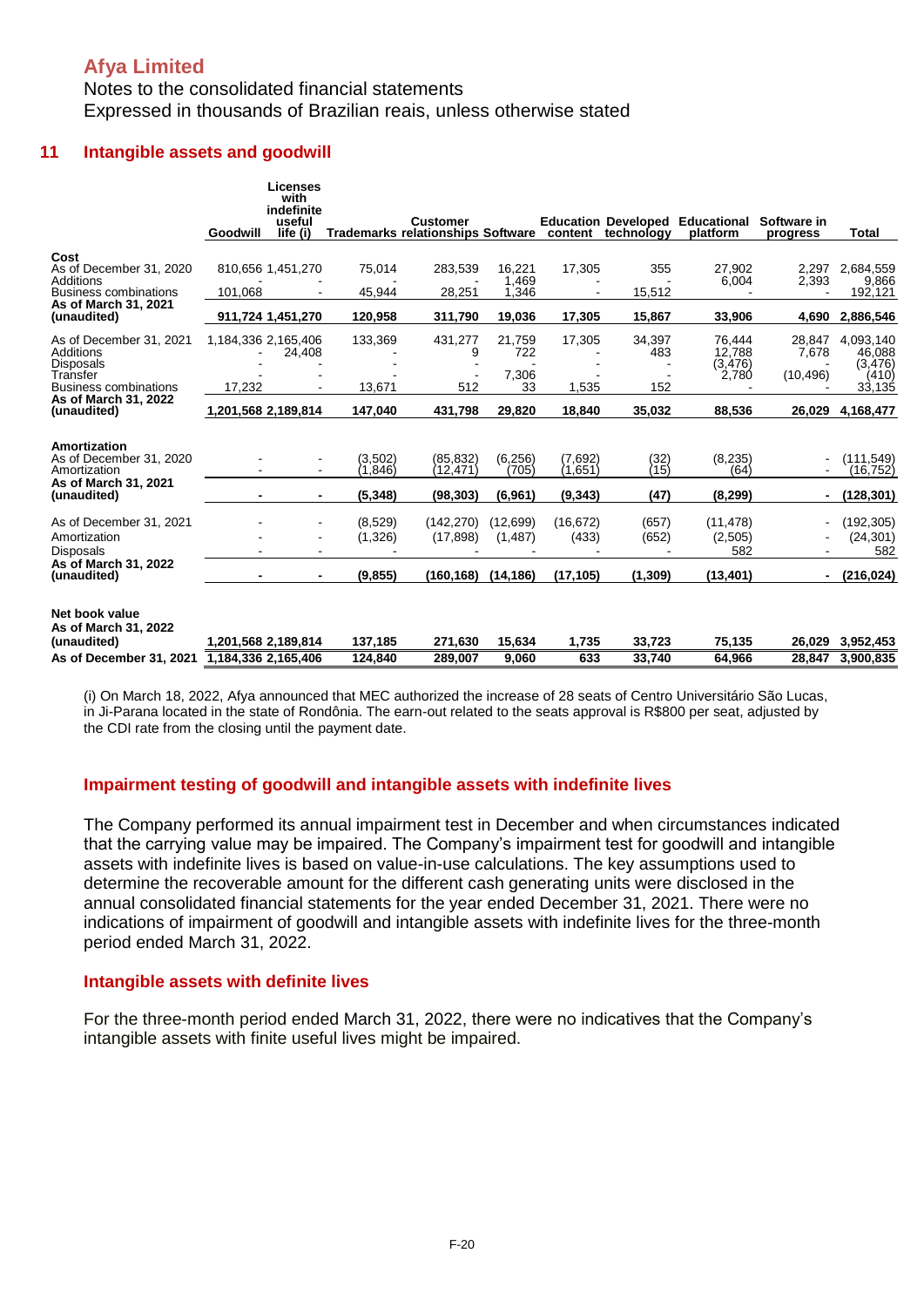Notes to the consolidated financial statements Expressed in thousands of Brazilian reais, unless otherwise stated

### **12 Financial assets and financial liabilities**

#### **12.1 Financial assets**

| <b>Financial assets</b>   | March 31, 2022 | <b>December 31, 2021</b> |
|---------------------------|----------------|--------------------------|
| At amortized cost         | (unaudited)    |                          |
| Cash and cash equivalents | 789.435        | 748.562                  |
| Trade receivables         | 393.091        | 405,793                  |
| <b>Total</b>              | 1,182,526      | 1,154,355                |
| Current                   | 1.154.136      | 1.126.913                |
| Non-current               | 28,390         | 27.442                   |

Financial instruments at amortized cost include trade receivables and cash and cash equivalents.

### **12.2 Financial liabilities**

| <b>Financial liabilities</b>             |             | March 31, 2022 December 31, 2021 |
|------------------------------------------|-------------|----------------------------------|
| At amortized cost                        | (unaudited) |                                  |
| Trade payables                           | 57,066      | 59,098                           |
| Loans and financing                      | 1,388,841   | 1,374,876                        |
| Lease liabilities                        | 733.420     | 714.085                          |
| Accounts payable to selling shareholders | 698.413     | 679.826                          |
| Notes payable                            | 70,880      | 72,726                           |
| Advances from customers                  | 111,541     | 114,585                          |
| Total                                    | 3,060,161   | 3,015,196                        |
| Current                                  | 618,837     | 581,685                          |
| Non-current                              | 2,441,324   | 2,433,511                        |

#### **12.2.1 Loans and financing**

| <b>Financial institution</b> | <b>Currency</b> | Interest rate       | <b>Maturity</b> | <b>March 31, 2022</b> | December 31, 2021 |
|------------------------------|-----------------|---------------------|-----------------|-----------------------|-------------------|
|                              |                 |                     |                 | (unaudited)           |                   |
| Banco Itaú Unibanco S.A. (a) | Brazilian real  | $CDI + 1.62% p.y.$  | 2023            | 525.467               | 510.972           |
| FINEP (b)                    | Brazilian real  | TJLP p.y.           | 2027            | 9.702                 | 10.145            |
| Softbank (d)                 | Brazilian real  | $6.5\%$ p.v.        | 2026            | 822,828               | 822,560           |
| Banco Itaú Unibanco S.A. (c) | Brazilian real  | $CDI + 1.75\%$ p.y. | 2024            | 30.844                | 31,199            |
|                              |                 |                     |                 | 1,388,841             | 1,374,876         |
| Current                      |                 |                     |                 | 142.654               | 128,720           |
| Non-current                  |                 |                     |                 | 1.246.187             | 1,246,156         |

(a) On October 1, 2020, Afya Brazil entered into a loan with Banco Itaú Unibanco S.A. in the amount of R\$ 500,000 adjusted by the CDI rate plus an interest rate of 1.62% per year and is repayable in three installments in October 2022, April 2023 and October 2023.

(b) On July 23, 2019, Medcel entered into a loan of R\$ 16,153 with Financiadora de Estudos e Projetos ("FINEP"), a governmental agency focused on financing investments on R&D, which has an interest rate based on TJLP (Long term interest rate), and maturity in 2027. The first and second tranches of R\$6,734 and R\$4,130, respectively, were drawdown in October 2019 and December 2020, respectively, in order to develop the Medical web series and other digital content. There is no financial covenant related to this agreement. The total balance is guaranteed by a bank warranty.

(c) On October 28, 2020, UNIFIPmoc entered into a loan with Banco Itaú Unibanco S.A. in the amount of R\$ 30,000. On June 30, 2021 this agreement was amended and is now adjusted by the CDI rate plus an interest rate of 1.75% per year and is repayable in three installments in July 2023, January 2024 and July 2024.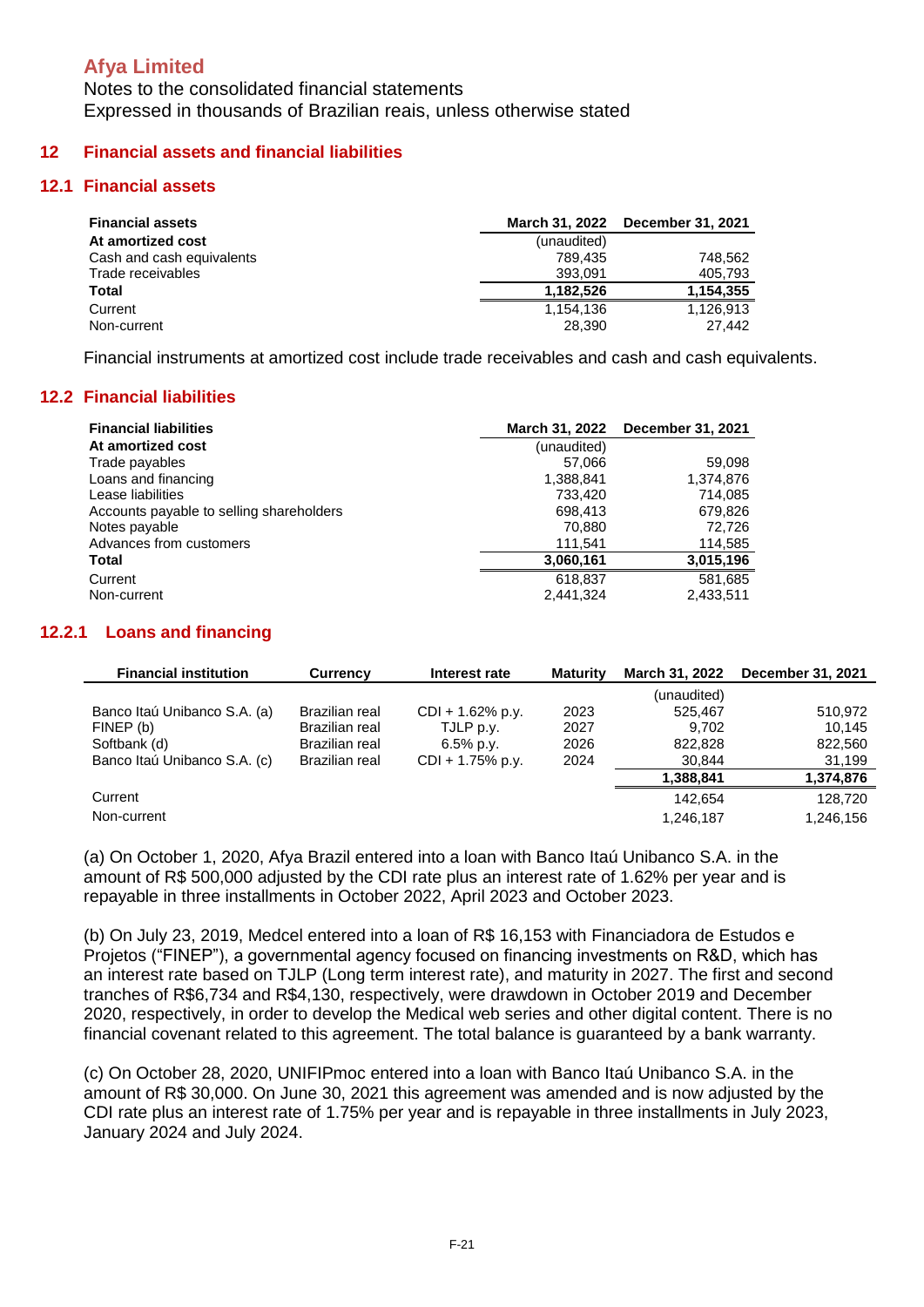Notes to the consolidated financial statements Expressed in thousands of Brazilian reais, unless otherwise stated

(d) On April 26, 2021, the Company issued and sold 150,000 shares of perpetual convertible preferred shares designated as Series A perpetual convertible preferred shares, with a par value of U.S.\$0.00005 per share of the Company for US\$150,000 thousands, equivalent to R\$ 821,805 on the issuance date. The Series A perpetual convertible preferred shares is a class of equity security that ranks senior to the common shares with respect to dividend rights or rights upon liquidation.

Each Series A perpetual convertible preferred share is entitled to a cash dividend of 6.5% per annum and is convertible, at the holder's discretion, into the Company's Class A common shares at an initial conversion price of US\$25.35. The Company may require the conversion of any or all of the Series A perpetual convertible preferred shares at any time on or after the three-year anniversary of the original issuance date if certain conditions set forth in the certificate of designation are met (if for 20 out of 30 consecutive trading days prior, Afya's stock price is equal or above 150% of the conversion rate). The Company may also redeem any or all of the Series A perpetual convertible preferred shares for cash, shares of its common shares or a combination thereof at its election, at any time on or after the seven-year anniversary of the original issuance date as determined in the certificate of designation. On or after the five-year anniversary of the original issuance date, the holders of the Series A convertible perpetual preferred shares shall have the right to redeem all of the outstanding Series A convertible perpetual preferred shares for cash, the Company's common shares or a combination thereof (at the Company's election, subject to certain conditions) to be determined in the certificate of designation. Upon the occurrence of a change of control, the holders will have the right to redeem their Series A convertible perpetual preferred shares for cash at a price set forth in the certificate of designation.

The Series A convertible perpetual preferred shares will be entitled with the same voting rights of the common shares only when converted into it.

The Company determined that the Series A perpetual convertible preferred shares should be classified as financial liability at amortized cost upon their issuance since is redeemable primarily according to the decision of the holder and there is a contractual obligation to deliver assets (cash, shares of its common shares or a combination thereof) that could not be avoided by the Company in an event of redemption. The financial liability is denominated in Brazilian Reais and thus not subject to foreign exchange changes.

In addition, as the entire instrument is classified as a liability, the embedded put option to redeem the Series A perpetual convertible preferred shares for cash is an embedded derivative. The embedded derivative will not be treated separately once the exercise price of the option is closely related to the host contract.

The initial transaction costs that are directly attributable to the issuance of Series A perpetual convertible preferred shares were measured at fair value together with the financial liability on initial measurement. The transaction costs totaled R\$13,030, including legal counsels and advisors.

### **12.2.2 Leases**

The Company has lease contracts for properties. The lease contracts generally have maturities in the lease terms between 5 and 30 years. There are no sublease or variable payments in-substance lease agreements in the period.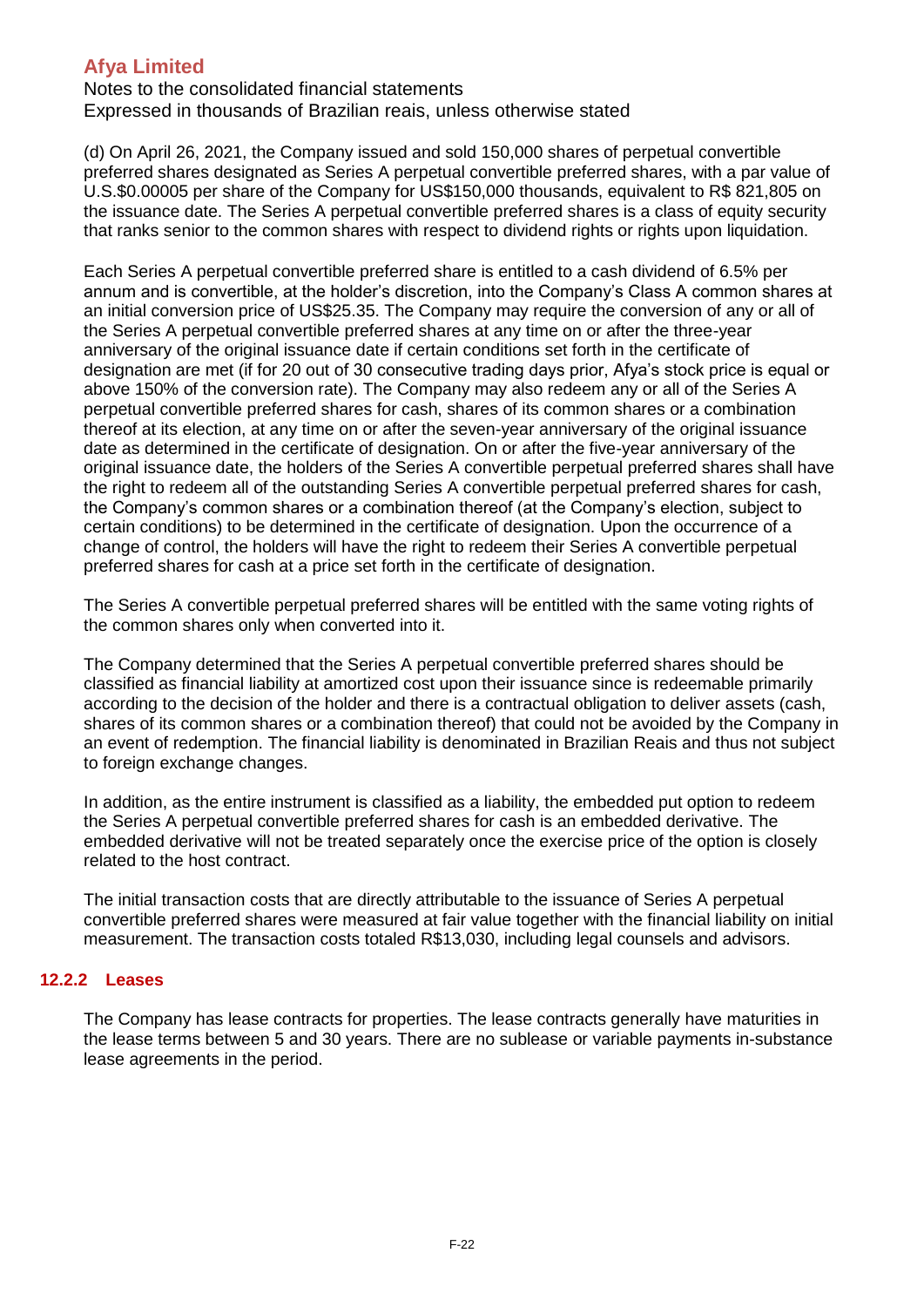Notes to the consolidated financial statements Expressed in thousands of Brazilian reais, unless otherwise stated

The carrying amounts of right-of-use assets and lease liabilities as of March 31, 2022 and December 31, 2021 and the movements during the three-month periods ended March 31, 2021 and 2022, are described below:

|                                                            | <b>Right-of-use assets</b> | <b>Lease liabilities</b> |
|------------------------------------------------------------|----------------------------|--------------------------|
| As of January 1, 2021                                      | 419,074                    | 447,703                  |
| Additions                                                  | 77                         | 77                       |
| Remeasurement                                              | 26,931                     | 26,931                   |
| <b>Business combinations</b>                               | 88                         | 88                       |
| Depreciation expense                                       | (8,800)                    |                          |
| Interest expense                                           |                            | 13,120                   |
| Payments of lease liabilities                              |                            | (17, 509)                |
| <b>Disposals</b>                                           | (4,206)                    | (4,206)                  |
| As of March 31, 2021 (unaudited)                           | 433,164                    | 466,204                  |
|                                                            |                            |                          |
| As of January 1, 2022                                      | 663,686                    | 714,085                  |
| Additions                                                  | 26,076                     | 26,076                   |
| Remeasurement                                              | 7,020                      | 7,020                    |
| Depreciation expense                                       | (13, 673)                  |                          |
| Interest expense                                           |                            | 20,641                   |
| Payments of lease liabilities                              |                            | (27, 476)                |
| <b>Disposals</b>                                           | (6,707)                    | (6,926)                  |
| As of March 31, 2022 (unaudited)                           | 676,402                    | 733,420                  |
| As of December 31, 2021                                    |                            |                          |
| Current<br>Non-current<br>As of March 31, 2022 (unaudited) | 663,686                    | 24,955<br>689,130        |
| Current<br>Non-current                                     | 676,402                    | 27,750<br>705,670        |

The Company recognized lease expense from short-term leases and low-value assets of R\$3,698 for the three-month period ended March 31, 2022 (R\$ 853 for the three-month period ended March 31, 2021).

#### **12.2.3 Accounts payable to selling shareholders**

|                                     | March 31, 2022 | December 31, 2021 |
|-------------------------------------|----------------|-------------------|
|                                     | (unaudited)    |                   |
| Acquisition of FASA (a)             | 42,655         | 41,581            |
| Acquisition of IPEMED (b)           | 20,649         | 30,233            |
| Acquisition of UniRedentor (c)      | 65,684         | 85,506            |
| Acquisition of UniSãoLucas (d)      | 68,115         | 42,672            |
| Acquisition of FCMPB (e)            | 152,792        | 149,175           |
| Acquisition of Medicinae (f)        | 1.994          | 3,887             |
| Acquisition of Medical Harbour (g)  | 6,988          | 6,801             |
| Acquisition of Cliquefarma (h)      | 3.124          | 3,050             |
| Acquisition of Shosp (i)            | 2,180          | 2.141             |
| Acquisition of Unigranrio (j)       | 256,213        | 249,979           |
| Acquisition of RXPRO (k)            | 11,067         | 10,245            |
| Acquisition of Guaranhuns (I)       | 55,878         | 54,556            |
| Acquisition of Além da Medicina (m) | 11,074         |                   |
|                                     | 698,413        | 679,826           |
| Current                             | 264.520        | 239.849           |
| Non-current                         | 433,893        | 439.977           |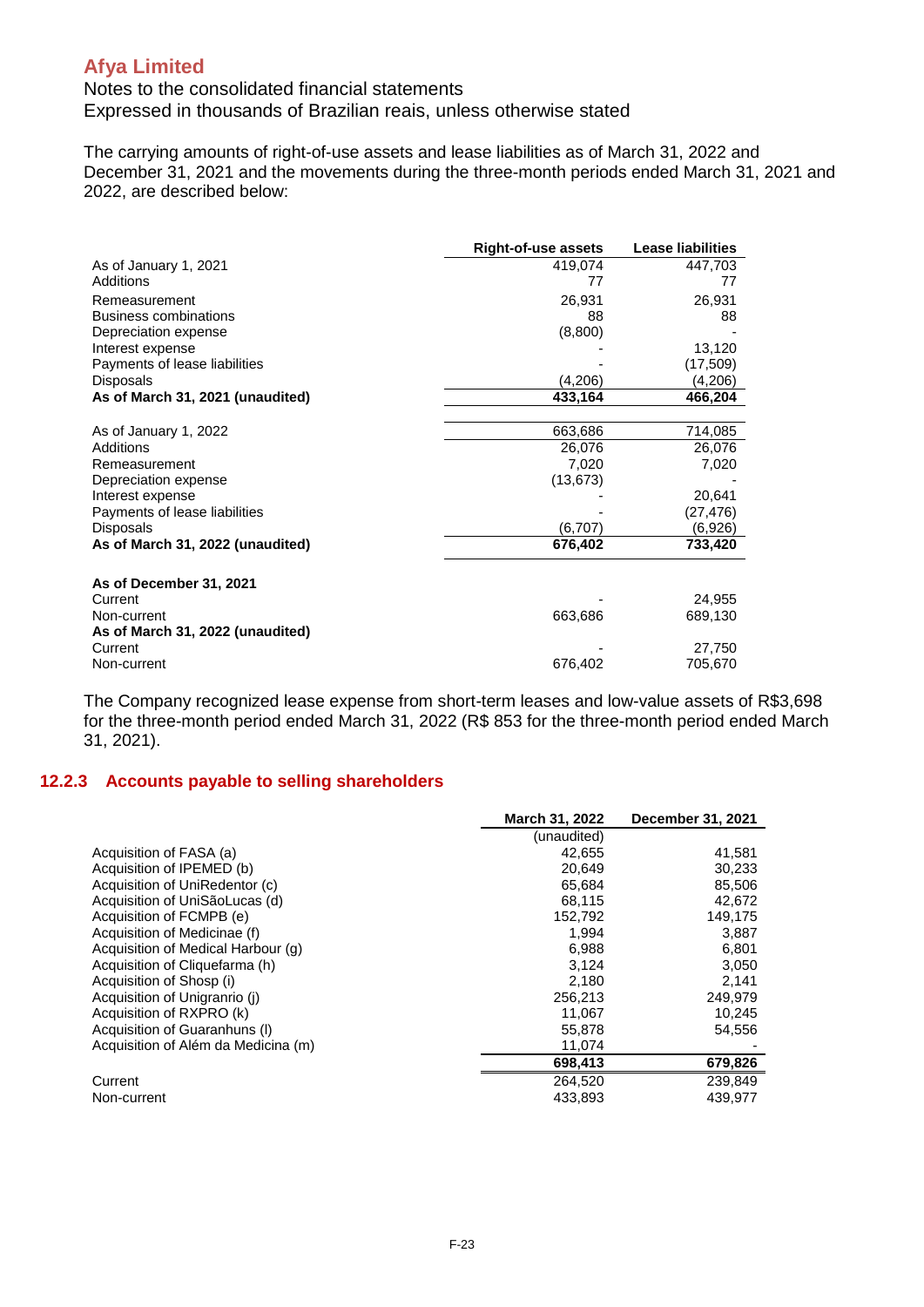#### Notes to the consolidated financial statements

Expressed in thousands of Brazilian reais, unless otherwise stated

|                                                     | <b>March 31, 2022</b> | March 31, 2021 |
|-----------------------------------------------------|-----------------------|----------------|
|                                                     | (unaudited)           | (unaudited)    |
| Opening balance                                     | 679.826               | 518.240        |
| Cash flows                                          | (33,250)              | (27, 135)      |
| Additions (Earn-out Ji-Parana and Além da Medicina) | 35.482                |                |
| Interest                                            | 16.355                | 5.053          |
| Installments on Business combinations               |                       | 3.151          |
| <b>Closing balance</b>                              | 698,413               | 499,309        |

(a) On April 3, 2019, Afya Brazil acquired 90% of FASA and R\$ 39,695 was paid in April 2020, R\$ 29,770 was paid in April, 2021, and R\$ 29,770 was paid in April 2022; each installment adjusted by the IPCA rate  $+4.1\%$  per year.

(b) On May 9, 2019, Afya Brazil acquired 100% of IPEMED and R\$ 45,303 is payable in five equal installments of R\$ 9,061, adjusted by the CDI rate, and due annually in February 2020, 2021, 2022, 2023 and 2024.

(c) On January 31, 2020, Afya Brazil acquired 100% of UniRedentor and R\$100,000 is payable in five equal installments from January 2021 through July 2024, adjusted by the CDI rate. The purchase consideration was adjusted by R\$4,503 and such amount was deducted from the first installment paid in February 2021.

(d) On May 5, 2020, Afya Brazil acquired 100% of UniSL and R\$ 60,456 is payable in three equal installments through May 2023, adjusted by the CDI rate. The purchase consideration was adjusted by R\$7,816 and such amount was deducted from the first installment paid on May 5, 2021.

On March 18, 2022, Afya announced that MEC authorized the increase of 28 seats of Centro Universitário São Lucas, in Ji-Parana located in the state of Rondônia. The earn-out related to the seats approval is R\$800 per seat, adjusted by the CDI rate from the closing until the payment date, of which: (i) 50% was paid in April 2022, and (ii) 50% is payable in cash in two equal installments through 2024.

(e) On November 9, 2020, Afya Brazil acquired 100% of FCMPB and R\$ 188,894 is payable in four installments through November 2024, adjusted by the CDI rate.

(f) On March 25, 2021, Afya Brazil acquired 100% of Medicinae and an earn-out ("contingent consideration") of up of R\$ 4,400 is payable in connection with product development goals for 2021 and revenue achievements for 2022. The contingent consideration of R\$1,994 is based on the present value of the obligation considering the facts and circumstances at the acquisition date, and no relevant impacts were identified by management from the acquisition date.

(g) On April 8, 2021, Afya Brazil acquired 100% of Medical Harbour and an earn-out of R\$ 9,000 is payable in relation to product development goals for 2021 and 2022 and revenue achievements for 2023. The contingent consideration of R\$6,988 is based on the present value of the obligation considering the facts and circumstances at the acquisition date, and no relevant impacts were identified by management from the acquisition date.

(h) On April 16, 2021, Afya Brazil acquired 100% of Cliquefarma and an earn-out of R\$ 3,000, adjusted by the CDI rate, is payable in relation to product development. The contingent consideration of R\$3,124 is based on the present value of the obligation considering the facts and circumstances at the acquisition date, and no relevant impacts were identified by management from the acquisition date.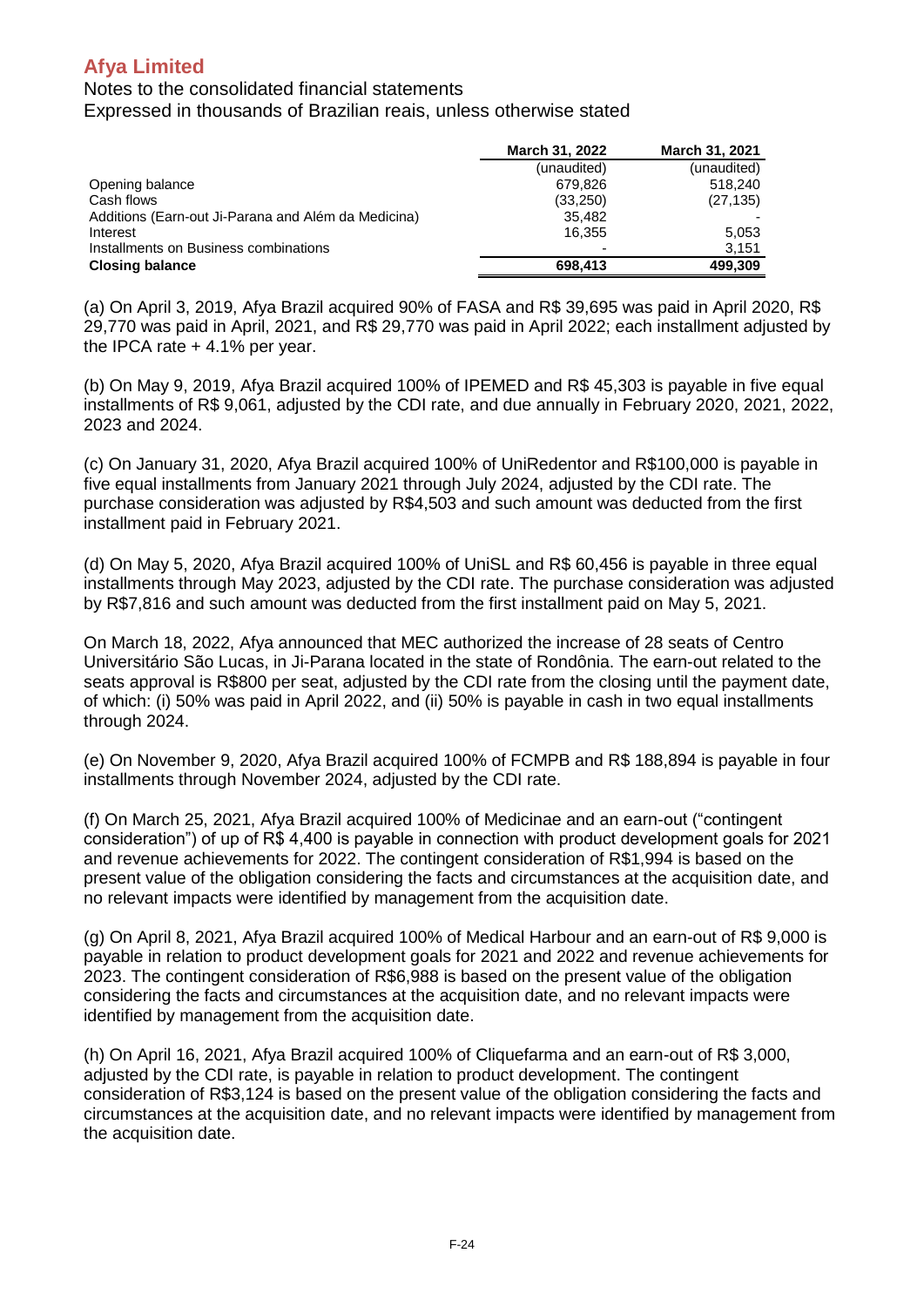Notes to the consolidated financial statements Expressed in thousands of Brazilian reais, unless otherwise stated

(i) On May 13, 2021, Afya Brazil acquired 100% of Shosp and R\$ 454 will be paid, and an earn-out of up to R\$ 1,793 is payable in relation to product development. The contingent consideration of R\$2,180 is based on the present value of the obligation considering the facts and circumstances at the acquisition date, and no relevant impacts were identified by management from the acquisition date.

(j) On August 4, 2021, Afya Brazil acquired 100% of Unigranrio. The adjusted aggregate purchase price is R\$ 618,956 of which 60% was paid in cash on the transaction closing date, and 40% is payable in cash in four equal installments from 2022 to 2025, adjusted by the CDI rate. (k) On October 01, 2021, Afya Brazil acquired 100% of RXPRO and an earn-out of up to R\$ 21,000 is payable in relation to revenue achievements until 2024. The contingent consideration of R\$11,067 is based on the present value of the obligation considering the facts and circumstances at the acquisition date, and no relevant impacts were identified by management from the acquisition date.

(l) On November 05, 2021, Afya Brazil concluded the acquisition of 100% of ITPAC Garanhuns and R\$54,000 was paid in cash on the transaction closing date, and (ii) R\$54,000 is payable in two equal installments, adjusted by the CDI rate, and due annually at the end of the first and the second year from the transaction closing date.

(m) On March 4, 2022, Afya Brazil acquired 100% of Além da Medicina and an earn-out of up to R\$19,200 is payable in relation to product development. The contingent consideration of R\$11,074 is based on the present value of the obligation considering the facts and circumstances at the acquisition date, and no relevant impacts were identified by management from the acquisition date.

### **12.2.4 Notes payable**

With the acquisition of UniSL, Afya Brazil assumed notes payable regarding the previous acquisition of a portion of the operations of Universidade Luterana do Brasil (ULBRA) by UniSL in auction by the end of 2018. Two of the UniSL campuses, located in the cities of Ji-Paraná and Porto Velho in the State of Rondônia, were acquired in such transaction. As of March 31, 2022, the notes payable of R\$70,880, has a final maturity in 2023 and is adjusted by 100% of IPCA-E.

Set out below are the carrying amount of notes payable and the movements during the three-month periods:

|                                                                                              | Notes payable                        |
|----------------------------------------------------------------------------------------------|--------------------------------------|
| As of January 1, 2021<br>Payments<br>Monetary indexation<br>As of March 31, 2021 (unaudited) | 76,181<br>(2,628)<br>1,776<br>75,329 |
| As of January 1, 2022<br>Payments<br>Monetary indexation<br>As of March 31, 2022 (unaudited) | 72,726<br>(3,614)<br>1,768<br>70,880 |
| As of December 31, 2021<br><b>Current liabilities</b><br>Non-current liabilities             | 14,478<br>58.248                     |
| As of March 31, 2022 (unaudited)<br><b>Current liabilities</b><br>Non-current liabilities    | 15,306<br>55.574                     |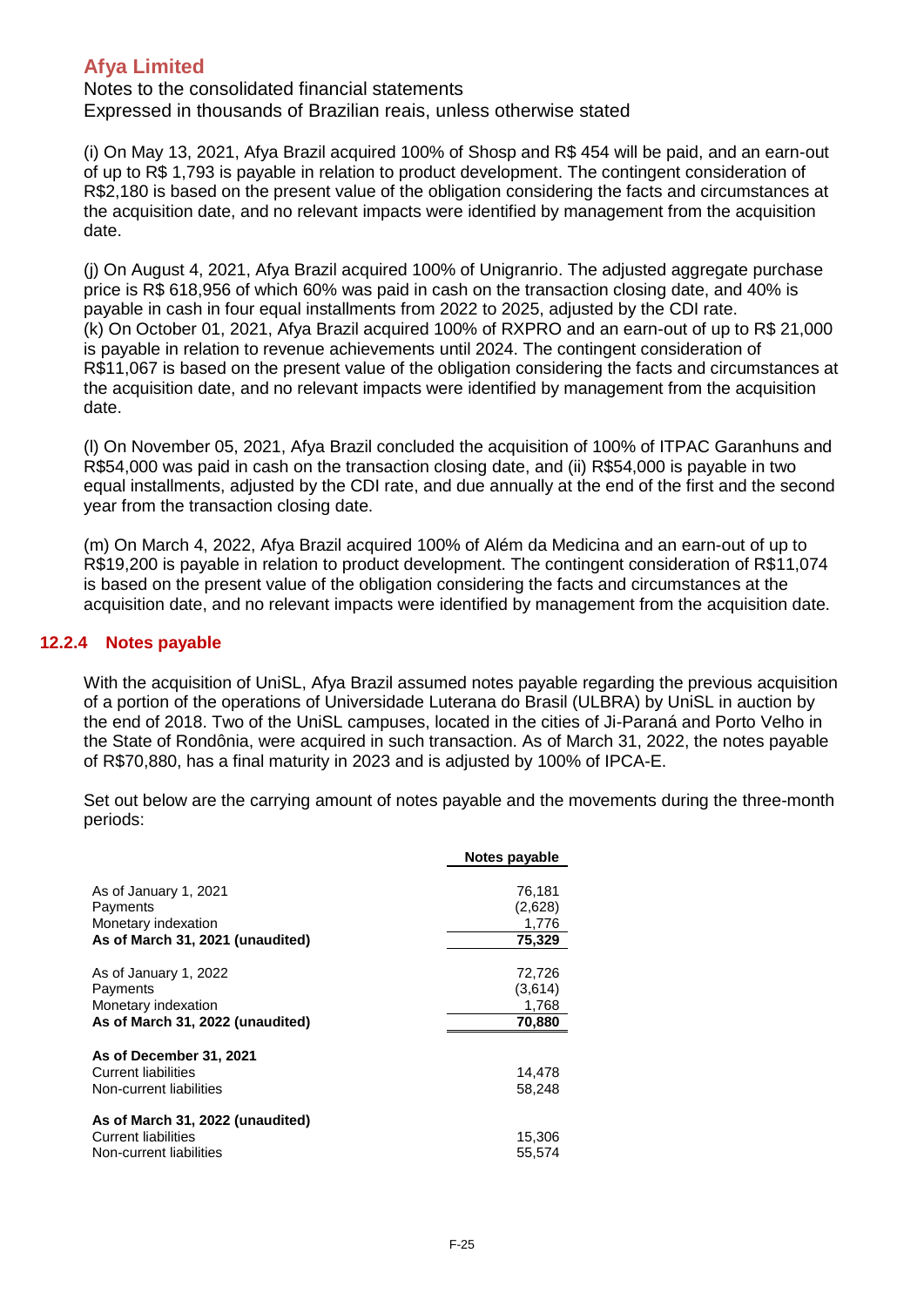Notes to the consolidated financial statements Expressed in thousands of Brazilian reais, unless otherwise stated

### **12.3 Fair values**

The table below is a comparison of the carrying amounts and fair values of the Company's financial instruments, other than those carrying amounts that are reasonable approximation of fair values:

|                                          | <b>March 31, 2022</b>  |                   | December 31, 2021      |                   |
|------------------------------------------|------------------------|-------------------|------------------------|-------------------|
|                                          | (unaudited)            |                   |                        |                   |
|                                          | <b>Carrying amount</b> | <b>Fair value</b> | <b>Carrying amount</b> | <b>Fair value</b> |
| <b>Financial assets</b>                  |                        |                   |                        |                   |
| Trade receivables (non-current)          | 28,390                 | 28,390            | 27,442                 | 27,442            |
| <b>Total</b>                             | 28,390                 | 28,390            | 27.442                 | 27,442            |
| <b>Financial liabilities</b>             |                        |                   |                        |                   |
| Loans and financing                      | 1.388.841              | 1,399,115         | 1.374.876              | 1,387,136         |
| Lease liabilities                        | 733,420                | 733.420           | 714.085                | 714,085           |
| Accounts payable to selling shareholders | 698,413                | 698.413           | 679,826                | 679,826           |
| Notes payable                            | 70,880                 | 70,880            | 72,726                 | 72,726            |
| Total                                    | 2,891,554              | 2,901,828         | 2,841,513              | 2,853,773         |

The Company assessed that the fair values of cash and cash equivalents, current trade receivables and other current assets, trade payables, advances from customers and other current liabilities approximate their carrying amounts largely due to the short-term maturities of these instruments.

The fair value of interest-bearing borrowings and loans are determined by using the DCF method using discount rate that reflects the issuer's borrowing rate as of the end of the reporting period. The own non-performance risk at March 31, 2022 was assessed to be insignificant.

#### **12.4 Financial instruments risk management objectives and policies**

The Company's principal financial liabilities comprise loans and financing, lease liabilities, accounts payable to selling shareholders, notes payable, trade payables and advances from customers. The main purpose of these financial liabilities is to finance the Company's operations. The Company's principal financial assets include trade receivables and cash and cash equivalents.

The Company is exposed to market risk, credit risk and liquidity risk. The Company monitors market, credit and liquidity risks in line with the objectives in capital management and counts with the support, monitoring and oversight of the Board of Directors in decisions related to capital management and its alignment with the objectives and risks. The Company's policy is that no trading of derivatives for speculative purposes may be undertaken. The Board of Directors reviews and agrees with policies for managing each of these risks, which are summarized below.

#### **12.4.1 Financial instruments risk management objectives and policies**

Market risk is the risk that the fair value or future cash flows of a financial instrument will fluctuate because of changes in market prices. The Company's exposure to market risk is related to interest rate risk and foreign currency risk.

The sensitivity analysis in the following sections relate to the position as of March 31, 2022.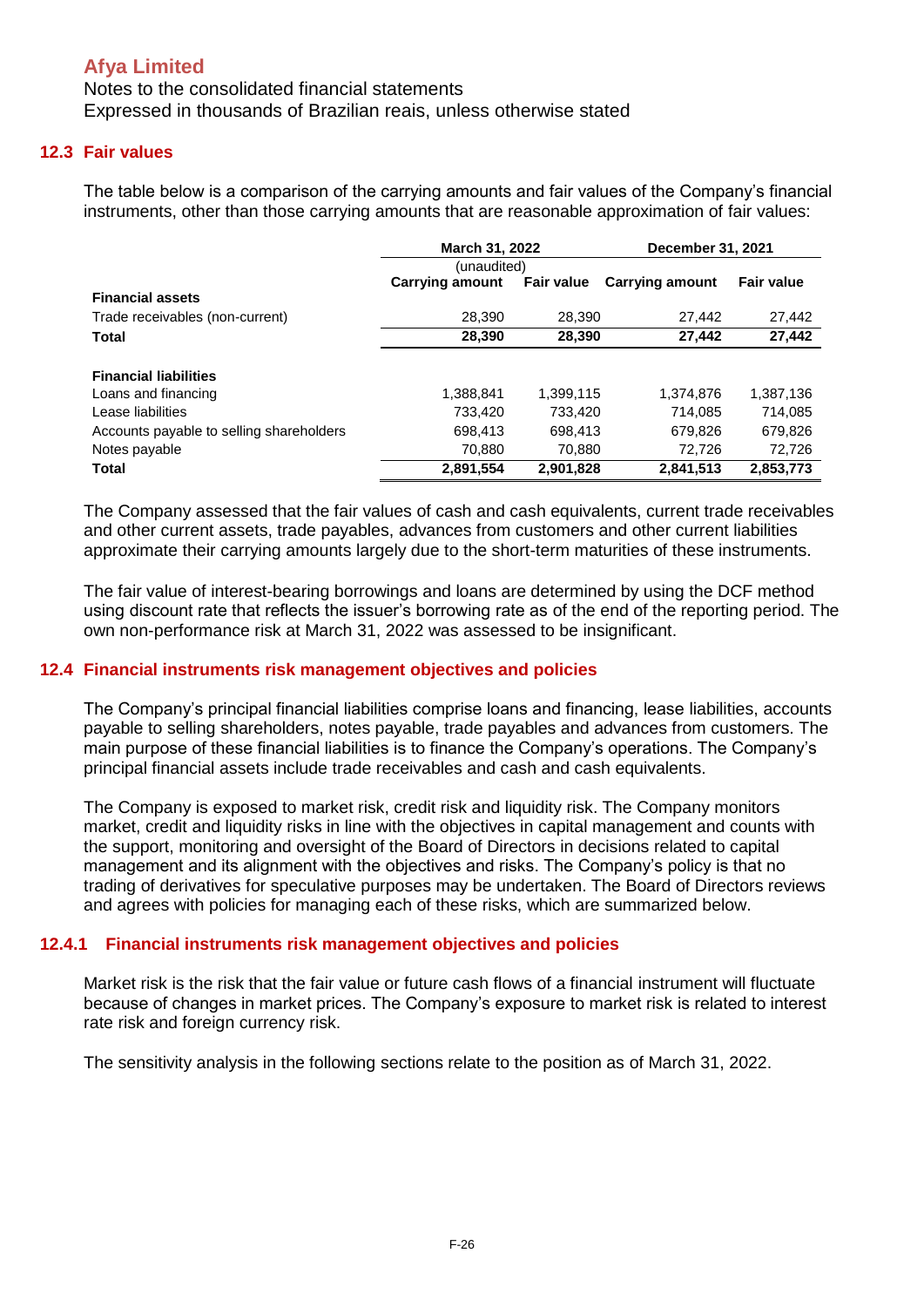Notes to the consolidated financial statements Expressed in thousands of Brazilian reais, unless otherwise stated

#### *(i) Interest rate risk*

Interest rate risk is the risk that the fair value or future cash flows of a financial instrument will fluctuate because of changes in market interest rates. The Company's exposure to the risk of changes in market interest rates relates primarily to the Company's cash equivalents, loans and financing, accounts payable to selling shareholders and notes payable, with floating interest rates.

#### Sensitivity analysis

The following table demonstrates the sensitivity to a reasonably possible change in interest rates on cash equivalents, loans and financing and accounts payable to selling shareholders and notes payable. With all variables held constant, the Company's income before income taxes is affected through the impact on floating interest rates, as follows:

|                                             |                |                      |                  |         |         | Increase / decrease in basis points |           |
|---------------------------------------------|----------------|----------------------|------------------|---------|---------|-------------------------------------|-----------|
|                                             | March 31, 2022 | Index $-$ % per year | <b>Base rate</b> | +75     | -75     | $+150$                              | $-150$    |
|                                             | (unaudited)    |                      |                  |         |         |                                     |           |
| Cash equivalents                            | 745.105        | 100.17 CDI%          | 86.954           | 5.588   | (5,588) | 11.176                              | (11, 176) |
| Loans and financing                         | (525,467)      | CDI + 1.62%          | (69,729)         | (3,941) | 3,941   | (7,882)                             | 7,882     |
| Loans and financing                         | (30,844)       | CDI + 1.75%          | (4, 133)         | (231)   | 231     | (462)                               | 462       |
| Loans and financing                         | (9,702)        | TJLP                 | (1, 287)         | (73)    | 73      | (146)                               | 146       |
| Accounts payable to selling<br>shareholders | (619, 331)     | CDI                  | (72,152)         | (4,645) | 4,645   | (9,290)                             | 9,290     |
| Accounts payable to selling<br>shareholders | (42, 655)      | $IPCA + 4.1%$        | (2, 440)         | (320)   | 320     | (640)                               | 640       |
| Notes payable                               | (70,880)       | <b>IPCA</b>          | (1, 148)         | (532)   | 532     | (1,064)                             | 1.064     |

#### *(ii) Foreign currency risk*

Foreign currency risk is the risk that the fair value or future cash flows of exposure will fluctuate because of changes in foreign exchange rates. The Company's exposure to the risk of changes in foreign exchange rates relates to cash and cash equivalents denominated in U.S. dollars in the amount of R\$1,683 as of March 31, 2022 (December 31, 2021: R\$23,228).

#### Foreign currency sensitivity

The following table demonstrates the sensitivity in the Company's income before income taxes of a 10% change in the U.S. dollar exchange rate (R\$4.7372 to U.S. dollar 1.00) as of March 31, 2022, with all other variables held constant.

|                                          | <b>Exposure</b> | +10% | $-10%$ |
|------------------------------------------|-----------------|------|--------|
| As of March 31, 2022<br>Cash equivalents | 1,683           | 168  | (168)  |

### **12.4.2 Credit risk**

Credit risk is the risk that a counterparty will not meet its obligations under a financial instrument or customer contract, leading to a financial loss. The Company is exposed to credit risk from its operating activities (primarily trade receivables) and from its financing activities, including cash and cash equivalents.

Customer credit risk is managed by the Company based on the established policy, procedures and control relating to customer credit risk management. Outstanding customer receivables are regularly monitored. See Note 6 for additional information on the Company's trade receivables.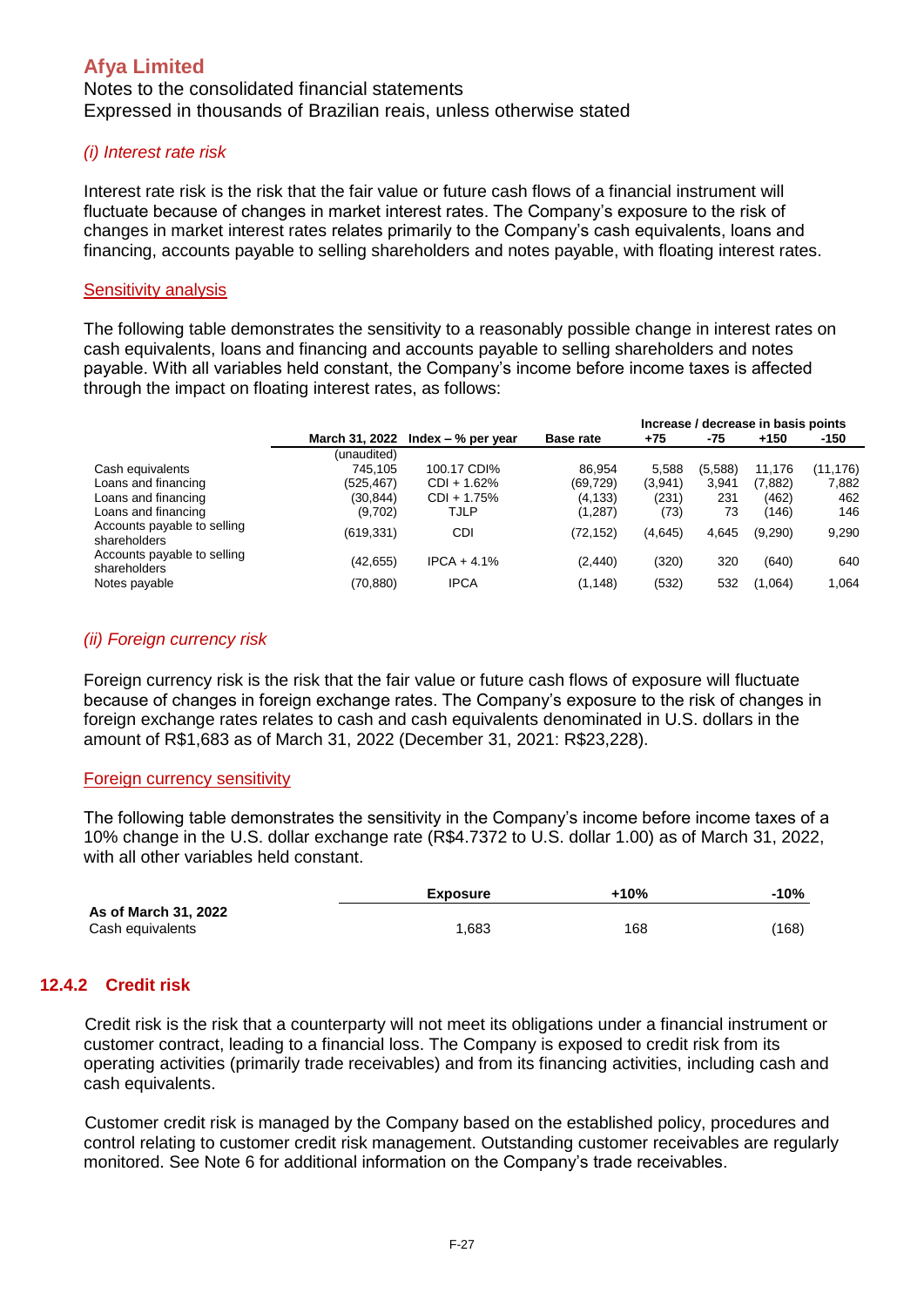Notes to the consolidated financial statements Expressed in thousands of Brazilian reais, unless otherwise stated

Credit risk from balances with banks and financial institutions is managed by the Company's treasury department in accordance with the Company's policy. Investments of surplus funds are made only with approved counterparties and within limits assigned to each counterparty. The Company's maximum exposure to credit risk for the components of the statements of financial position on March 31, 2022 and December 31, 2021 is the carrying amounts of its financial assets.

#### **12.4.3 Liquidity risk**

The Company's Management has responsibility for monitor liquidity risk. In order to achieve the Company's objective, Management regularly reviews the risk and maintains appropriate reserves, including bank credit facilities with first tier financial institutions. Management also continuously monitors projected and actual cash flows and the combination of the maturity profiles of the financial assets and liabilities.

The main requirements for financial resources used by the Company arise from the need to make payments for suppliers, operating expenses, labor and social obligations, loans and financing and accounts payable to selling shareholders.

The tables below summarize the maturity profile of the Company's financial liabilities based on contractual undiscounted amounts:

| As of March 31, 2022 (unaudited)         | Less than<br>year | 1 to 3<br>years | $3$ to 5<br>vears        | <b>More</b><br>than 5<br>years | Total     |
|------------------------------------------|-------------------|-----------------|--------------------------|--------------------------------|-----------|
| Trade payables                           | 57.066            |                 | -                        | $\overline{\phantom{0}}$       | 57.066    |
| Loans and financing                      | 218,878           | 588.365         | 935.419                  | 753                            | 1.743.415 |
| Lease liabilities                        | 108,959           | 223.077         | 211,349                  | 1.112.675                      | 1,656,060 |
| Accounts payable to selling shareholders | 235.949           | 469.355         | 96.486                   | ٠                              | 801,790   |
| Notes payable                            | 16,363            | 67.222          | $\blacksquare$           | ۰                              | 83,585    |
| Advances from customers                  | 111,541           | -               | $\overline{\phantom{0}}$ | ۰.                             | 111,541   |
|                                          | 748.756           | 1,348,019       | 1,243,254                | 1.113.428                      | 4,453,457 |

| As of December 31, 2021                  | <b>Less than</b><br>year | 1 to 3<br>years | $3$ to 5<br>vears        | <b>More</b><br>than 5<br>years | Total     |
|------------------------------------------|--------------------------|-----------------|--------------------------|--------------------------------|-----------|
| Trade payables                           | 59.098                   | -               |                          |                                | 59.098    |
| Loans and financing                      | 217.903                  | 585.686         | 948.503                  | 1.212                          | 1,753,304 |
| Lease liabilities                        | 103,003                  | 211.894         | 204.744                  | 1.108.555                      | 1,628,196 |
| Accounts payable to selling shareholders | 246.059                  | 445.066         | 88.989                   | ٠                              | 780.114   |
| Notes payable                            | 15.644                   | 74.306          | $\overline{\phantom{0}}$ | $\overline{\phantom{0}}$       | 89.950    |
| Advances from customers                  | 114,585                  |                 | ٠                        | $\overline{\phantom{a}}$       | 114,585   |
|                                          | 756.292                  | 1,316,952       | 1.242.236                | 1.109.767                      | 4.425.247 |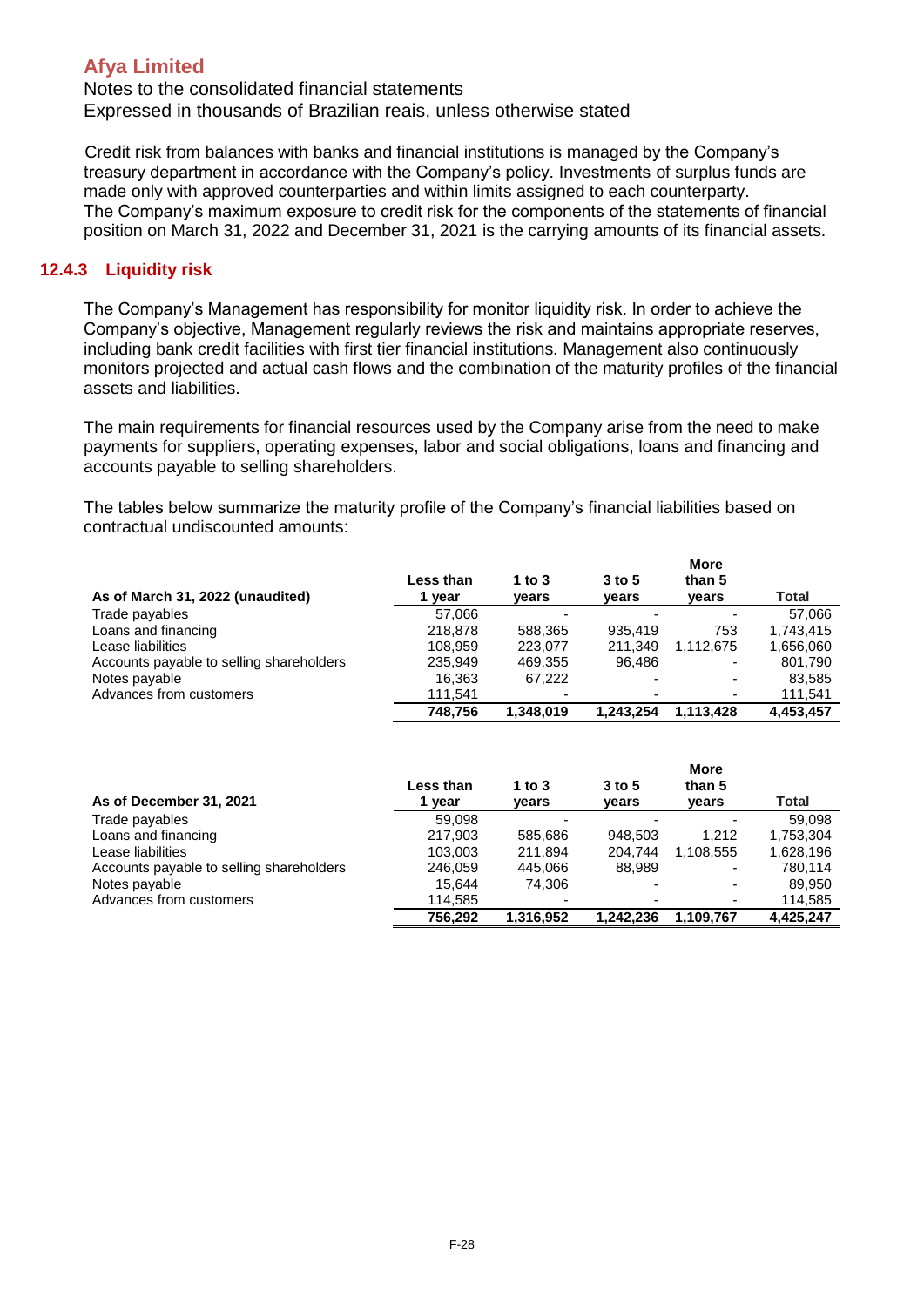Notes to the consolidated financial statements Expressed in thousands of Brazilian reais, unless otherwise stated

### **12.5 Changes in liabilities arising from financing activities**

|                     | January<br>1.2022  | <b>Payments</b> | <b>Additions</b> | <b>Interest</b> | <b>Business</b><br>combinations | Other    | March 31, 2022 |
|---------------------|--------------------|-----------------|------------------|-----------------|---------------------------------|----------|----------------|
|                     |                    |                 |                  |                 |                                 |          | (unaudited)    |
| Loans and financing | 1.374.876          | (14, 494)       |                  | 27.983          |                                 | 476      | 1,388,841      |
| Lease liabilities   | 714.085            | (27, 476)       | 33.096           | 20.641          |                                 | (6,926)  | 733,420        |
| Dividends payable   |                    | (4,669)         | 4,669            |                 |                                 |          |                |
| Total               | 2,088,961          | (46, 639)       | 37,765           | 48.624          |                                 | (6, 450) | 2,122,261      |
|                     | January<br>1, 2021 |                 |                  |                 | <b>Business</b>                 |          |                |
|                     |                    | <b>Payments</b> | <b>Additions</b> | <b>Interest</b> | combinations                    | Other    | March 31, 2021 |
|                     |                    |                 |                  |                 |                                 |          | (unaudited)    |
| Loans and financing | 617.485            | (2,010)         |                  | 5.457           |                                 | (4)      | 620,928        |
| Lease liabilities   | 447.703            | (17,509)        | 27,008           | 13.120          | 88                              | (4,206)  | 466,204        |
| Dividends payable   | $\blacksquare$     | (5.258)         | 5,258            |                 |                                 |          |                |

#### **13 Fair value measurement**

The following table provides the fair value measurement hierarchy of the Company's assets and liabilities as of March 31, 2022 and December 31, 2021.

|                                                                                                                                                          | <b>Fair value measurement</b>                       |                                                 |                                                      |                                                 |
|----------------------------------------------------------------------------------------------------------------------------------------------------------|-----------------------------------------------------|-------------------------------------------------|------------------------------------------------------|-------------------------------------------------|
|                                                                                                                                                          | <b>Total</b>                                        | Quoted prices in<br>active markets<br>(Level 1) | Significant<br>observable<br>inputs (Level 2)        | Significant<br>unobservable<br>inputs (Level 3) |
| March 31, 2022 (unaudited)<br>Assets for which fair values are disclosed<br>Trade receivables (non-current)                                              | 28,390                                              |                                                 | 28,390                                               |                                                 |
| Liabilities for which fair values are disclosed<br>Loans and financing<br>Lease liabilities<br>Accounts payable to selling shareholders<br>Notes payable | (1,399,115)<br>(733,420)<br>(698, 413)<br>(70, 880) |                                                 | (1,399,115)<br>(733, 420)<br>(698, 413)<br>(70, 880) |                                                 |
| December 31, 2021<br>Assets for which fair values are disclosed<br>Trade receivables (non-current)                                                       | 27,442                                              |                                                 | 27,442                                               |                                                 |
| Liabilities for which fair values are disclosed<br>Loans and financing<br>Lease liabilities<br>Accounts payable to selling shareholders<br>Notes payable | (1,387,136)<br>(714,085)<br>(679,826)<br>(72, 726)  |                                                 | (1,387,136)<br>(714, 085)<br>(679, 826)<br>(72, 726) |                                                 |

There were no transfers between Levels during the period or year presented.

#### **14 Capital management**

For the purposes of the Company's capital management, capital considers total equity. The primary objective of the Company's capital management is to maximize the shareholder value.

No changes were made in the objectives, policies or processes for managing capital during the three-month period ended March 31, 2022.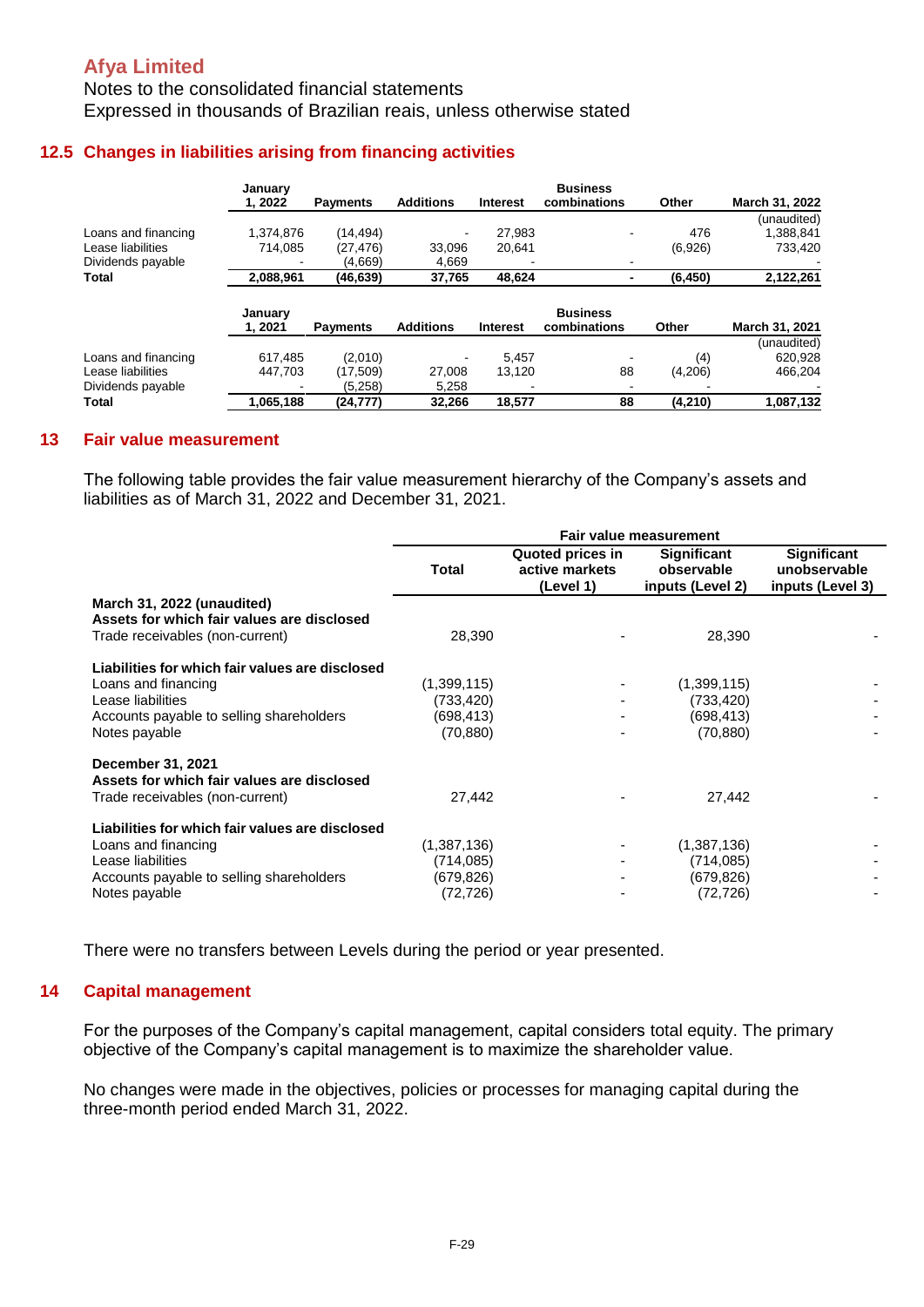Notes to the consolidated financial statements Expressed in thousands of Brazilian reais, unless otherwise stated

#### **15 Labor and social obligations**

#### **a) Variable compensation (bonuses)**

The Company recorded bonuses related to variable compensation of employees and management in cost of services and general and administrative expenses of R\$6,519 and R\$3,733 in the threemonth periods ended March 31, 2022 and 2021, respectively.

#### **b) Afya Limited share-based compensation plan**

The stock options plan approved on August 30, 2019 as a result of the IPO will govern the issuance of equity incentive awards with respect to Company's Class A common shares. The fair value of the stock options was estimated at the grant date using the Binomial pricing model, taking into account the terms and conditions on which the stock options were granted. The Company accounts for the stock options plan as an equity-settled plan.

On July 29, 2020, the board of directors approved a change in the strike price of the current sharebased compensation plan. The strike price is now measured in Brazilian Reais (where the Company's operations are located and valuated) adjusted by CDI rate instead of U.S. dollar adjusted by T-Bond. Furthermore, the first tranche had its vesting period extended from May 2020 to May 2021, including one year lock-up period after the vesting period. This change was assessed as a modification by the Company and was accounted in accordance with IFRS 2.

As result, the expense related to the share-based payment of the Company reflects the cost of the original award at grant date over the vesting period plus the incremental fair value of the repriced options at modification date over the vesting period of the options.

No additional stock options were granted in the three-month period ended March 31, 2022.

The following table illustrates the number and movements in stock options during the period:

|                                | Weighted average exercise | <b>Number of stock options</b> |           |  |
|--------------------------------|---------------------------|--------------------------------|-----------|--|
|                                | price (in Reais)          | 2022                           | 2021      |  |
| Outstanding at January 1       | 92.33                     | 3,086,728                      | 2,510,983 |  |
| Granted                        | ۰                         | ۰                              | 610,000   |  |
| Forfeited                      | 103.13                    | (267, 485)                     | ٠         |  |
| <b>Outstanding at March 31</b> | 94.81                     | 2,819,243                      | 3,120,983 |  |

The share-based compensation expense recognized in general and administrative expenses in the interim statement of income for the three-month period ended March 31, 2022 was R\$2,929 (March 31, 2021: R\$14,009).

#### **16 Equity**

#### **a) Share capital**

As of March 31, 2022, the Company's share capital was R\$ 17 (R\$ 17 as of December 31, 2021) represented by 93,722,831 shares comprised by 47,920,068 class A common shares and 45,802,763 class B common shares.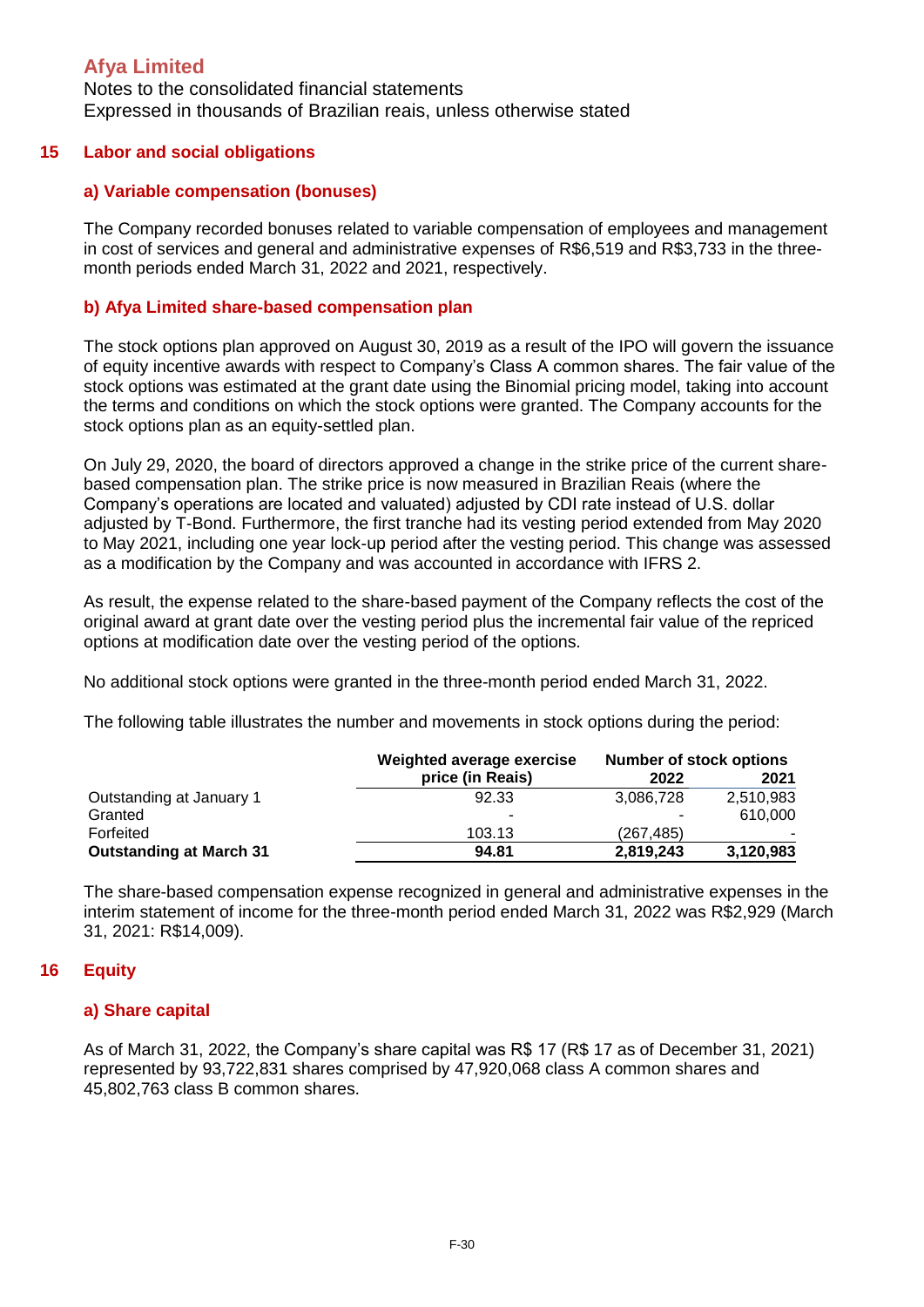Notes to the consolidated financial statements Expressed in thousands of Brazilian reais, unless otherwise stated

#### **b) Dividends**

In the three-month period ended March 31, 2021, CCSI approved the payment of interim dividends of R\$11,673, which R\$7,004 was distributed to Afya and R\$4,669 to non-controlling shareholders.

### **c) Buy-back program**

On December 23, 2020, the Company announced that its Board of Directors has approved a share buy-back program. Under the share buyback program, Afya may repurchase up to 1,015,844 of its outstanding Class A common shares in the open market, based on prevailing market prices, over a period beginning on December 24, 2020 continuing until the earlier of the completion of the repurchase or December 31, 2021, depending upon market conditions.

On October 27, 2021, the Company's board of directors approved a new share repurchase program. Afya may repurchase up to 1,383,108 of its outstanding Class A common shares in the open market, based on prevailing market prices, beginning on October 28, 2021 until the earlier of the completion of the repurchase or December 31, 2022, depending upon market conditions. The share buy-back program takes place in accordance with the conditions established by the Board of Directors. Afya intends to repurchase the shares to execute the Stock Option Program for the executives of the Company. This program was concluded on October 21, 2021.

On January 27, 2022, the Company's board of directors approved a new share repurchase program. Afya may repurchase up to 1,874,457 of its outstanding Class A common shares in the open market, based on prevailing market prices, beginning on January 27, 2022 until the earlier of the completion of the repurchase or December 31, 2022, depending upon market conditions.

The following table illustrates the number and movements in treasury shares during the three-month periods ended March 31, 2022 and 2021:

|                                      | shares    | Number of Average price (in Brazilian<br>Reais) |
|--------------------------------------|-----------|-------------------------------------------------|
| Outstanding at January 1, 2021       | -         |                                                 |
| Repurchased                          | 521,117   | 124.26                                          |
| <b>Outstanding at March 31, 2021</b> | 521,117   | 124.26                                          |
| Outstanding at January 1, 2022       | 1,654,927 | 92.23                                           |
| Repurchased                          | 1,204,424 | 73.70                                           |
| Outstanding at March 31, 2022        | 2,859,351 | 84.78                                           |

### **17 Earnings per share (EPS)**

Basic EPS is calculated by dividing net income attributable to the equity holders of the Company by the weighted average number of common shares outstanding during the period.

Diluted EPS is calculated by dividing net income attributable to the equity holders of the parent by the weighted average number of common shares outstanding during the period plus the weighted average number of shares that would be issued on conversion of all potential shares with dilutive effects.

Diluted earnings per share are computed including stock options granted to key management using the treasury shares method when the effect is dilutive. The Company has the stock option plan in the category of potentially dilutive shares.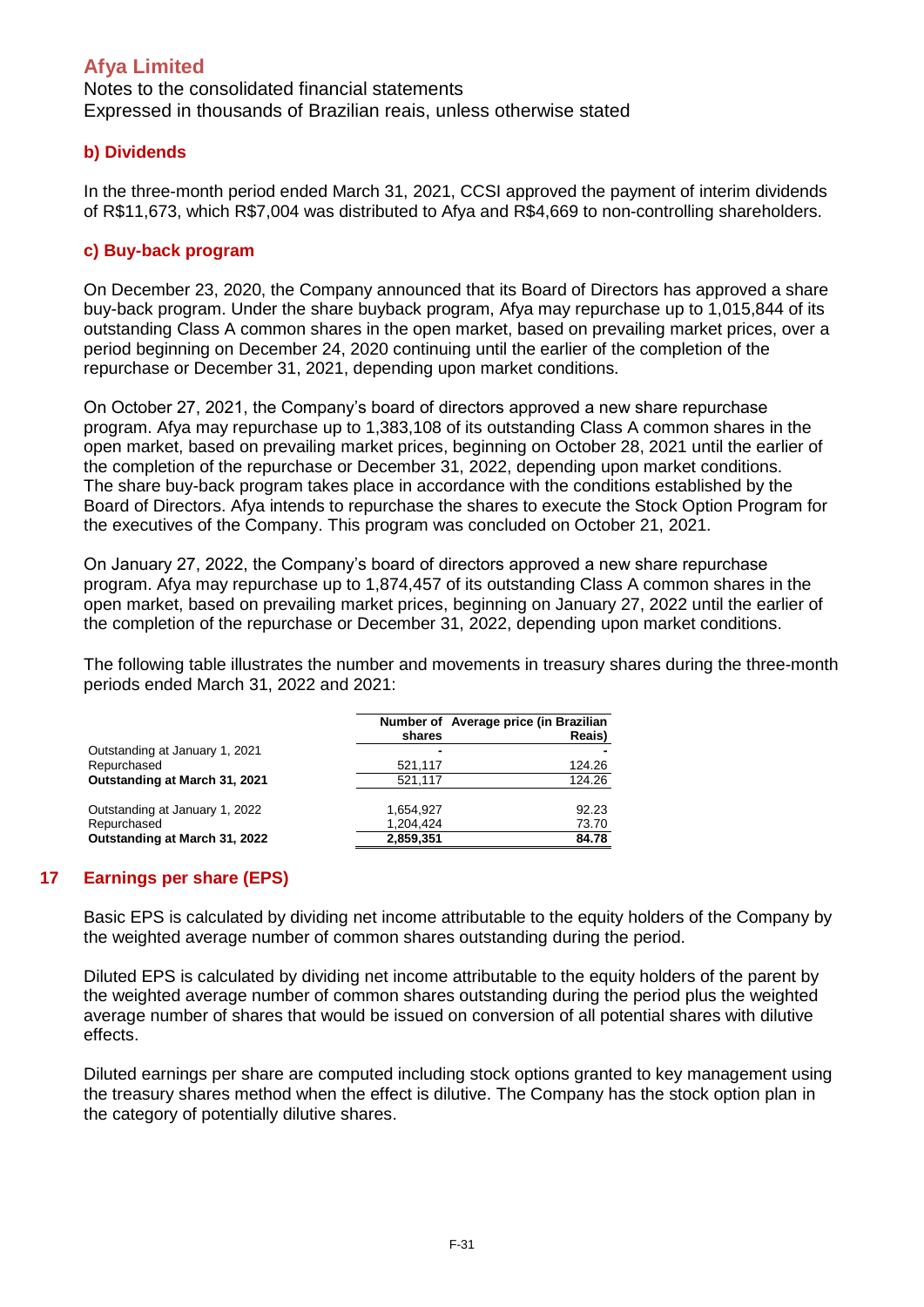Notes to the consolidated financial statements Expressed in thousands of Brazilian reais, unless otherwise stated

The following table reflects the net income and share data used in the basic and diluted EPS calculations:

|                                                                                         | March 31, 2022 | <b>March 31, 2021</b> |
|-----------------------------------------------------------------------------------------|----------------|-----------------------|
| <b>Numerator</b>                                                                        | (unaudited)    | (unaudited)           |
| Net income attributable to equity holders of the<br>parent                              | 129,610        | 108,090               |
| <b>Denominator</b>                                                                      |                |                       |
| Weighted average number of outstanding shares<br>Effects of dilution from stock options | 91,341,924     | 93,344,455<br>883,263 |
| Weighted average number of outstanding shares<br>adjusted for the effect of dilution    | 91.341.924     | 94,227,718            |
| Basic earnings per share (R\$)<br>Diluted earnings per share (R\$)                      | 1.42<br>1.42   | 1.16<br>1.15          |
|                                                                                         |                |                       |

#### **18 Revenue**

|                                                      | March 31, 2022 | March 31, 2021 |
|------------------------------------------------------|----------------|----------------|
|                                                      | (unaudited)    | (unaudited)    |
| Tuition fees                                         | 696,197        | 444.129        |
| Other                                                | 53,682         | 57,086         |
| <b>Deductions</b>                                    |                |                |
| Granted discounts                                    | (65, 528)      | (35,136)       |
| Early payment discounts                              | (20, 864)      | (11, 965)      |
| Returns                                              | (20, 839)      | (5,719)        |
| Taxes                                                | (24, 325)      | (17, 483)      |
| <b>PROUNI</b>                                        | (51, 999)      | (36, 561)      |
| Net revenue from contracts with customers            | 566,324        | 394,351        |
| Timing of revenue recognition of net revenue         |                |                |
| from contracts with customers                        |                |                |
| Tuition, digital content and app subscription fees - |                |                |
| Transferred over time                                | 541,566        | 353,980        |
| Other - Transferred at a point in time               | 24,758         | 40,371         |

The Company`s revenue from contracts with customers are all in Brazil. The Company is not subject to the payment of the social integration program tax (Programa de Integração Social, or PIS) and the social contribution on revenues tax (Contribuição para o Financiamento da Seguridade Social, or COFINS) on the revenue from under graduation degrees under the PROUNI program.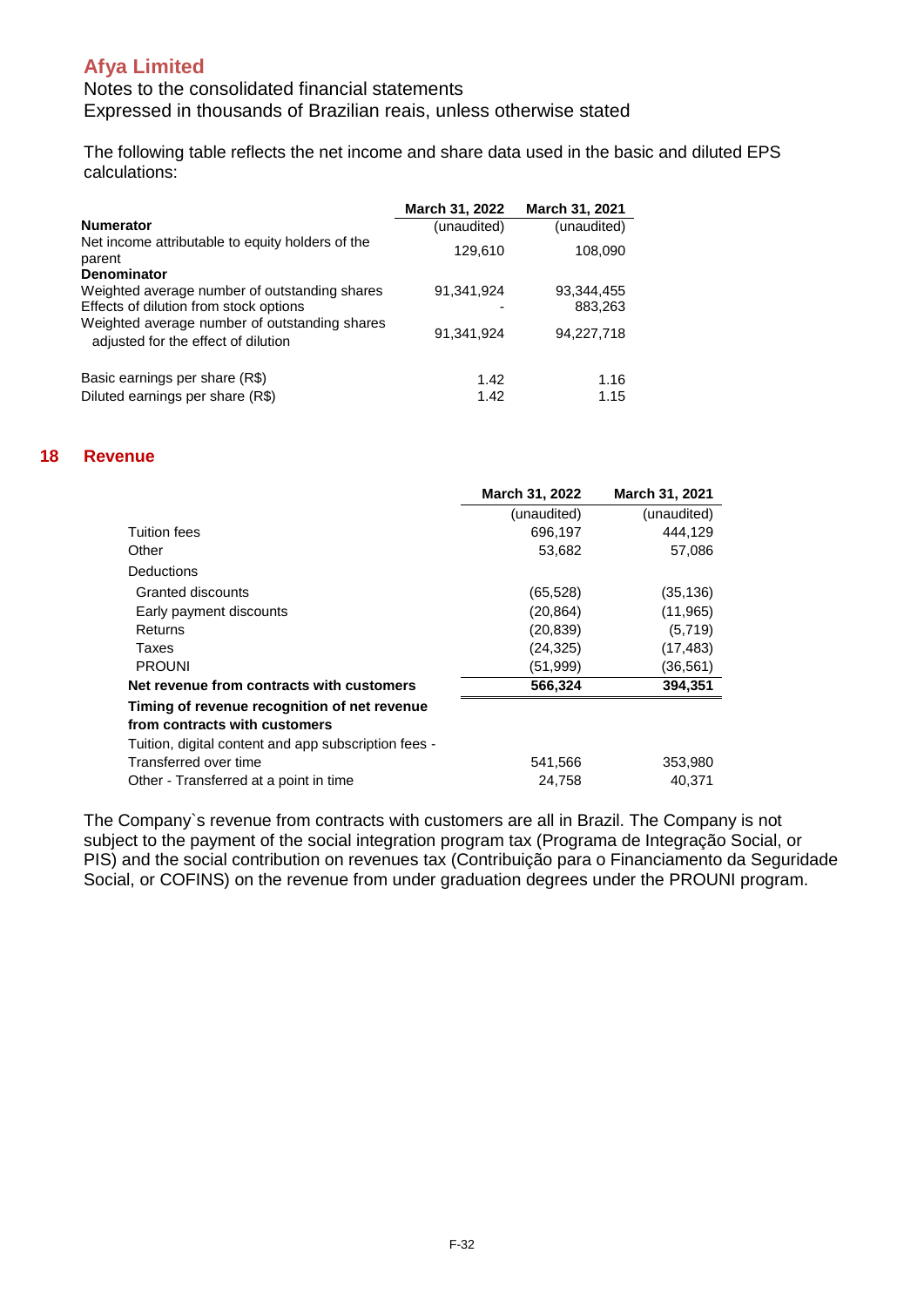### Notes to the consolidated financial statements Expressed in thousands of Brazilian reais, unless otherwise stated

The following table presents statements of income for the Company's operating segments for threemonth periods ended March 31, 2022 and 2021:

| Revenue by segment             | <b>Undergrad</b> | <b>Continuing</b><br><b>Education</b> | <b>Digital</b><br><b>Services</b> | <b>Elimination</b><br>(inter-segment<br>transactions) | March 31, 2022 |
|--------------------------------|------------------|---------------------------------------|-----------------------------------|-------------------------------------------------------|----------------|
|                                |                  |                                       |                                   |                                                       | (unaudited)    |
| Types of services or goods     | 495.395          | 23.851                                | 47,477                            | (399)                                                 | 566,324        |
| <b>Tuition fees</b>            | 491.521          | 23,851                                |                                   |                                                       | 515,372        |
| Other                          | 3.874            |                                       | 47.477                            | (399)                                                 | 50,952         |
| Timing of revenue              |                  |                                       |                                   |                                                       |                |
| recognition                    | 495.395          | 23.851                                | 47.477                            | (399)                                                 | 566,324        |
| Transferred over time          | 491.521          | 23.851                                | 26,194                            |                                                       | 541,566        |
| Transferred at a point in time | 3.874            |                                       | 21.283                            | (399)                                                 | 24.758         |

|                                |           | <b>Elimination (inter-</b> |                 |               |                |
|--------------------------------|-----------|----------------------------|-----------------|---------------|----------------|
|                                |           | <b>Continuing</b>          | <b>Digital</b>  | segment       |                |
| Revenue by segment             | Undergrad | <b>Education</b>           | <b>Services</b> | transactions) | March 31, 2021 |
|                                |           |                            |                 |               | (unaudited)    |
| Types of services or goods     | 321,852   | 19.288                     | 53,538          | (327)         | 394.351        |
| <b>Tuition fees</b>            | 319.619   | 19.285                     | 1,056           |               | 339,960        |
| Other                          | 2,233     | 3                          | 52,482          | (327)         | 54,391         |
| Timing of revenue              |           |                            |                 |               |                |
| recognition                    | 321,852   | 19.288                     | 53,538          | (327)         | 394,351        |
| Transferred over time          | 319.619   | 19.288                     | 15,073          |               | 353,980        |
| Transferred at a point in time | 2,233     |                            | 38.465          | (327)         | 40.371         |

#### **19 Expenses and costs by nature**

|                                     | March 31, 2022 | March 31, 2021 |
|-------------------------------------|----------------|----------------|
|                                     | (unaudited)    | (unaudited)    |
| Cost of services                    | (186, 730)     | (126, 492)     |
| General and administrative expenses | (178,514)      | (130,404)      |
| Total                               | (365, 244)     | (256, 896)     |
|                                     |                |                |
| Payroll                             | (194, 912)     | (130, 448)     |
| Hospital and medical agreements     | (12, 433)      | (9, 140)       |
| Depreciation and amortization       | (48, 387)      | (31, 651)      |
| Lease expenses                      | (2,319)        | (853)          |
| <b>Utilities</b>                    | (3,992)        | (1,802)        |
| Maintenance                         | (15, 442)      | (8,715)        |
| Share-based compensation            | (2,929)        | (14,009)       |
| Tax expenses                        | (1,650)        | (2, 853)       |
| Pedagogical services                | (13,989)       | (7,615)        |
| Sales and marketing                 | (12,814)       | (8,063)        |
| Allowance for doubtful accounts     | (14,983)       | (11,065)       |
| Travel expenses                     | (2,655)        | (923)          |
| Consulting fees                     | (5,704)        | (6,901)        |
| Other                               | (33,035)       | (22,858)       |
| Total                               | (365,244)      | (256,896)      |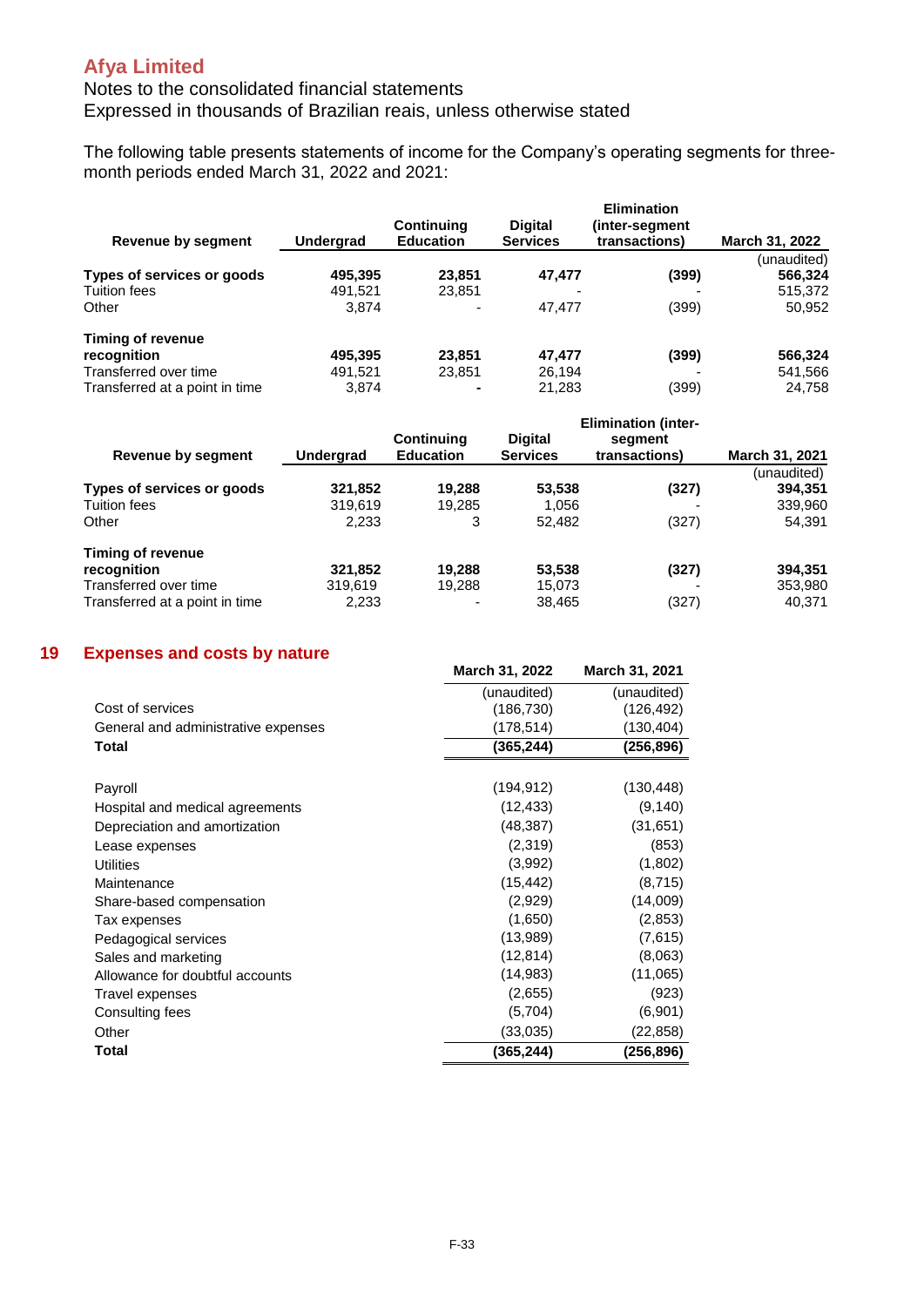Notes to the consolidated financial statements Expressed in thousands of Brazilian reais, unless otherwise stated

#### **20 Finance result**

|                                             | March 31, 2022 | March 31, 2021 |
|---------------------------------------------|----------------|----------------|
|                                             | (unaudited)    | (unaudited)    |
| Income from financial investments           | 14,990         | 3,768          |
| Interest received                           | 7,687          | 5,037          |
| Foreign exchange differences                |                | 3,988          |
| Other                                       | 1,892          | 1,022          |
| <b>Finance income</b>                       | 24,569         | 13,815         |
|                                             |                |                |
| Interest expense                            | (46, 106)      | (12, 285)      |
| Interest expense on lease liabilities       | (20, 641)      | (13, 120)      |
| Financial discounts granted                 | (7,682)        | (3,585)        |
| Bank fees                                   | (2, 121)       | (1, 912)       |
| Foreign exchange differences                | (126)          |                |
| IOF taxes (taxes on financial transactions) | (139)          | (95)           |
| Other                                       | (4,476)        | (2,675)        |
| <b>Finance expenses</b>                     | (81,291)       | (33,672)       |
| <b>Finance result</b>                       | (56,722)       | (19,857)       |

#### **21 Income taxes**

Income taxes are comprised of taxation over operations in Brazil, related to Corporate Income Tax ("IRPJ") and Social Contribution on Net Profit ("CSLL"). According to Brazilian tax legislation, income taxes and social contribution are assessed and paid by legal entity and not on a consolidated basis.

#### Reconciliation of income taxes expense

The following is a reconciliation of income tax expense to profit (loss) for the period, calculated by applying the combined Brazilian statutory rates at 34% for the three-months periods ended March 31, 2022 and 2021:

|                                                          | March 31, 2022 | March 31, 2021 |
|----------------------------------------------------------|----------------|----------------|
|                                                          | (unaudited)    | (unaudited)    |
| Income before income taxes                               | 148,289        | 122,022        |
| Combined statutory income taxes rate - %                 | 34%            | 34%            |
| Income taxes at statutory rates                          | (50, 418)      | (41, 487)      |
| Reconciliation adjustments:                              |                |                |
| Tax effect on loss from entities not subject to taxation | (6, 592)       | (4,699)        |
| PROUNI - Fiscal Incentive (a)                            | 72,470         | 48,160         |
| Unrecognized deferred tax assets                         | (29, 627)      | (13, 597)      |
| Presumed profit income tax regime effect (b)             | (40)           | 2,057          |
| Permanent adjustments                                    | (103)          | (108)          |
| Other                                                    | 963            | 1,000          |
| Income taxes expense – current                           | (13, 347)      | (8,674)        |
| <b>Effective rate</b>                                    | $9.0\%$        | 7.1%           |

(a) The Company adhered to PROUNI, established by Law 11,096 / 2005, which is a federal program that exempt companies of paying income taxes and social contribution.

(b) Brazilian tax law establishes that companies that generate gross revenues of up to R\$ 78,000 in the prior fiscal year may calculate income taxes as a percentage of gross revenue, using the presumed profit income tax regime. The effect of the presumed profit of certain subsidiaries represents the difference between the taxation based on this method and the amount that would be due based on the statutory rate applied to the taxable profit of the subsidiaries.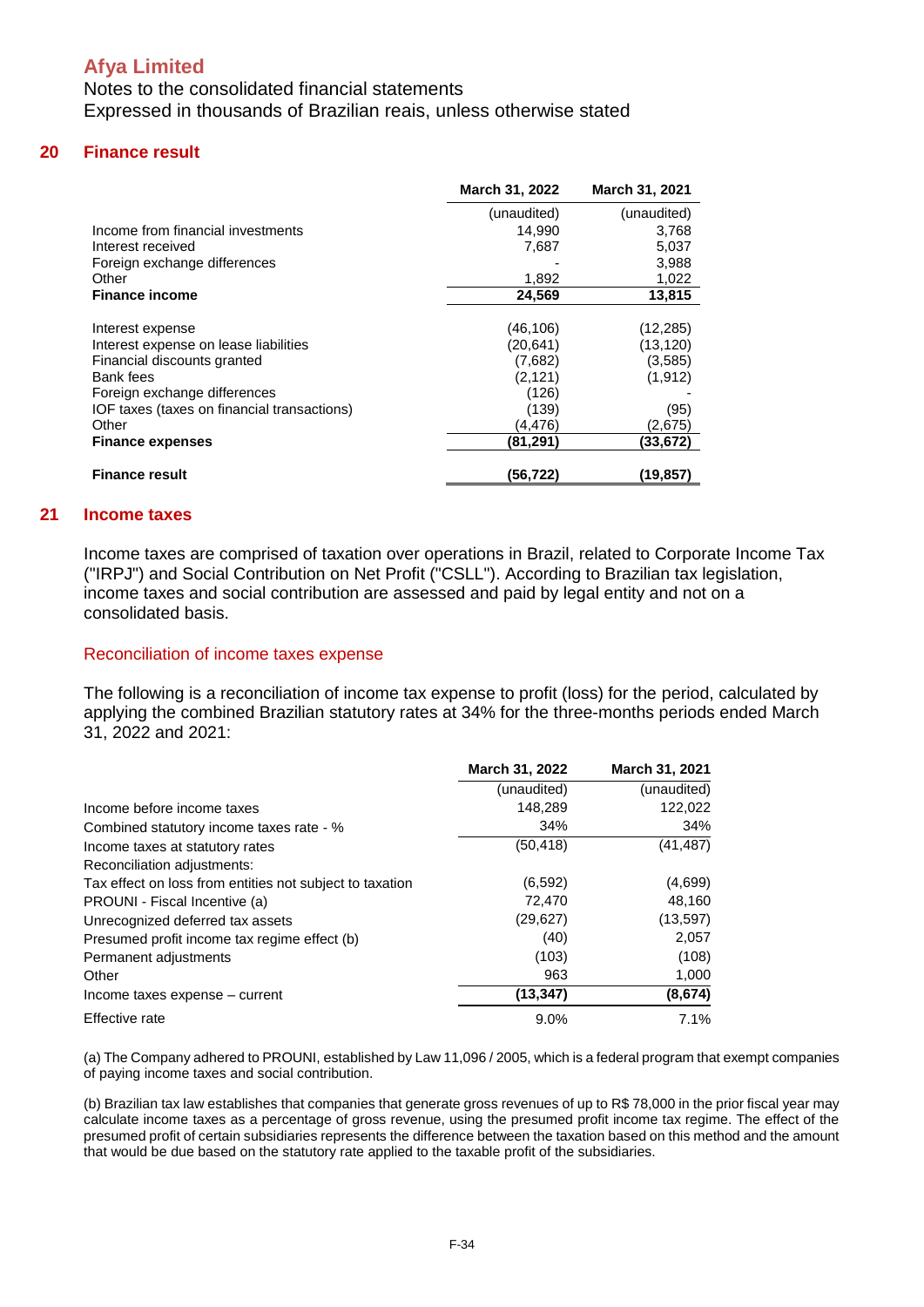Notes to the consolidated financial statements Expressed in thousands of Brazilian reais, unless otherwise stated

#### Deferred income taxes

As of March 31, 2022, the Company had unrecognized deferred income tax assets on temporary differences and tax losses in the amount of R\$521,739 (tax-basis) (R\$ 432,226 (tax-basis) as of December 31, 2021) which does not have any tax planning opportunities available that could support the recognition of these temporary differences as deferred tax assets. Accordingly, the Company did not recognize deferred tax assets.

#### **22 Insurance contracts and contingencies**

#### **a) Insurance contracts**

The Company and its subsidiaries have a risk management program with the purpose of delimiting the risks, seeking in the market coverage compatible with its size and operations.

#### **b) Legal proceedings and contingencies**

The provisions related to labor, civil and taxes proceedings whose likelihood of loss is assessed as probable are as follows:

|                                                                        | Labor                  | Civil                    | <b>Taxes</b>               | Total                       |
|------------------------------------------------------------------------|------------------------|--------------------------|----------------------------|-----------------------------|
| Balances as of December 31, 2020<br>Business combinations<br>Additions | 4.519<br>2,759         | 13.280<br>807            | 35,340<br>1,252<br>2,668   | 53,139<br>1,252<br>6,234    |
| Balances as of March 31, 2021<br>(unaudited)                           | 7,278                  | 14,087                   | 39,260                     | 60,625                      |
| Balances as of December 31, 2021<br>Additions<br>Reversals             | 25.490<br>256<br>(657) | 22.928<br>3,755<br>(692) | 99.869<br>2,281<br>(1,124) | 148.287<br>6,292<br>(2,473) |
| Balances as of March 31, 2022<br>(unaudited)                           | 25,089                 | 25,991                   | 101,026                    | 152,106                     |

There are other civil, labor, taxes and social security proceedings assessed by Management and its legal counsels as possible risk of loss, for which no provisions are recognized, as follows:

|                           | March 31, 2022 | <b>December 31, 2021</b> |
|---------------------------|----------------|--------------------------|
|                           | (unaudited)    |                          |
| Labor                     | 5.421          | 5.098                    |
| Civil                     | 56,099         | 56,501                   |
| Taxes and social security | 4.836          | 4.459                    |
| Total                     | 66.356         | 66.058                   |

The Company has judicial deposits recorded in other assets (non-current) in the amount of R\$19,171 as of March 31, 2022 (December 31, 2021: R\$ 18,825).

Under the terms of the Share Purchase and Sale Agreements ("Agreements") between the Company and the selling shareholders of the subsidiaries acquired, the Company assesses that the selling shareholders are exclusively responsible for any provisions (including labor, tax and civil), which are or will be the subject of a claim by any third party, arising from the act or fact occurred, by action or omission, prior to or on the closing dates of the acquisitions.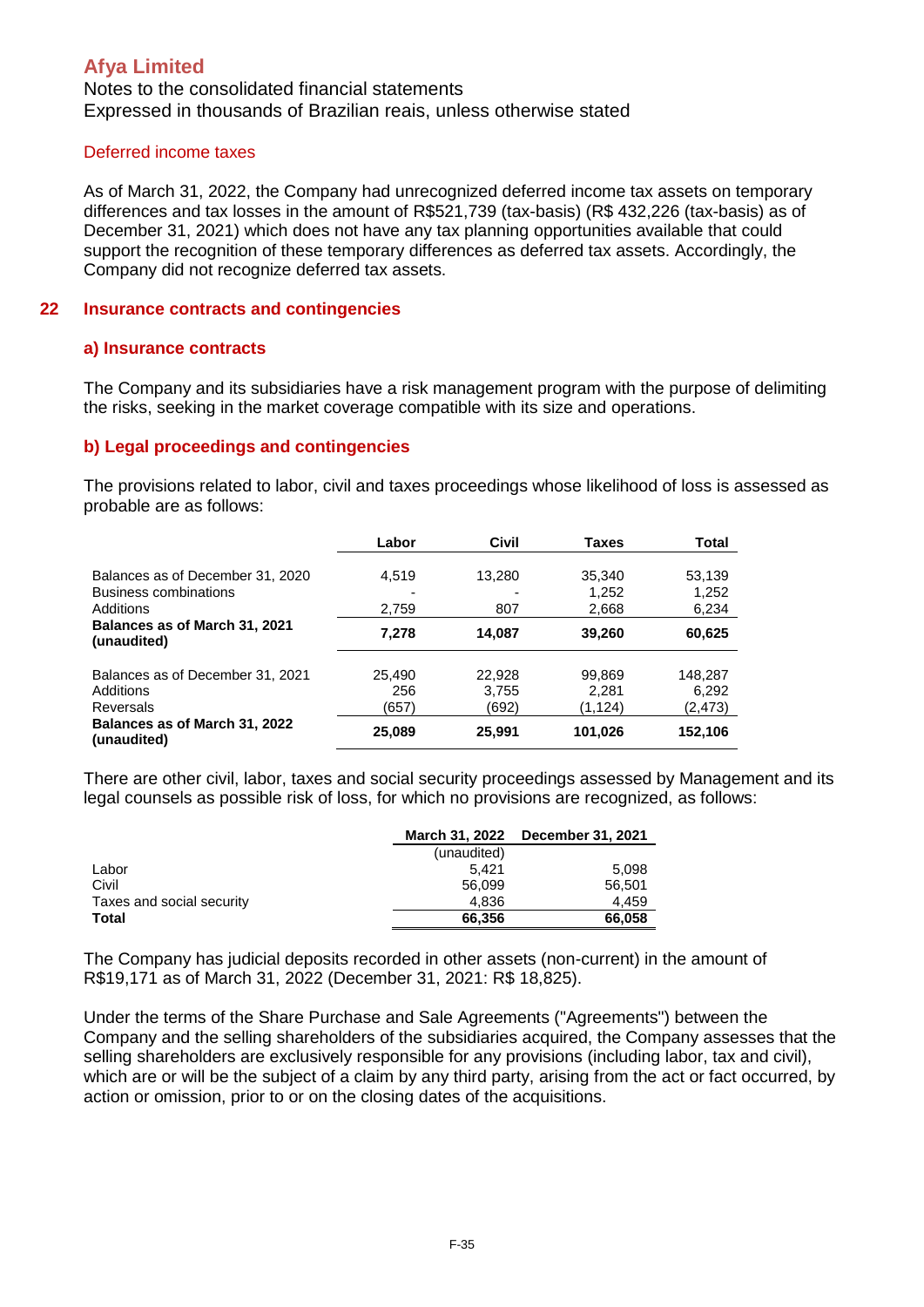Notes to the consolidated financial statements Expressed in thousands of Brazilian reais, unless otherwise stated

Accordingly, and considering that the provisions for legal proceedings recorded by the Company that result from causes arising from events occurring prior to the closing dates of the acquisitions, any liability for the amounts to be disbursed, in case of their effective materialization in loss, belongs exclusively to the selling shareholders. In this context, the Agreements state that the Company and its subsidiaries are indemnified and therefore exempt from any liability related to said contingent liabilities and, therefore, the provision amounts related to such contingencies are presented in the non-current liabilities and the correspondent amount of R\$136,089 (December 31, 2021: R\$ 135,355) is presented in non-current other assets.

### **23 Non-cash transactions**

During the three-month periods ended March 31, 2022 and 2021, the Company carried out noncash transactions which are not reflected in the statement of cash flows. The main non-cash transactions in 2022 were additions and remeasurements of right-of-use assets and lease liabilities. The main non-cash transactions in 2021 were the issuance of shares for the acquisition of iClinic, addition of the provision for legal proceedings with corresponding indemnification assets, additions and remeasurements of right-of-use assets and lease liabilities.

### **24 Subsequent events**

### **a) Acquisition of CardioPapers**

On April 5, 2022, Afya Brazil announced the acquisition of 100% of the total share capital of Cardiopapers Soluções Digitais Ltda. ("CardioPapers").

CardioPapers is the main medical content and education platform in the Cardiology field, offering courses and books developed by physicians and for physicians, covering all phases of the medical career, aligned with Afya's overall business strategy.

The aggregate purchase price was R\$35,000 paid in cash. An earn-out of up to R\$15,000 can be paid related to gross revenue achievements for 2023 and 2024.

The acquisition date fair value of each major class of consideration, including the allocation of the purchase price has not been completed by the Company as of the issuance date of these interim financial statements. The impact on revenue and profit or loss of the combined entity for the current reporting period as if the acquisition date had been as of the beginning of the reporting period is not available as the Company did not conclude this acquisition by March 31, 2022. Therefore, these financial statements do not include this information. The transaction costs to date amounted to R\$248. Any goodwill generated in the transaction is not expected to be deductible for tax purposes.

#### **b) Bertelsmann Completes Increase of Stake in Afya**

On May 5, 2022, Afya was notified of the closing of the transaction where Bertelsmann SE& Co. KGaA, or "Bertelsmann" acquired 6,000,000 Class B common shares of Afya at the purchase price of US\$26.90 per share, from Nicolau Carvalho Esteves, Rosângela de Oliveira Tavares Esteves and NRE Capital Ventures Ltd (together with Nicolau Carvalho Esteves and Rosângela de Oliveira Tavares Esteves, the "Esteves Family"). As a result of the closing of the transaction, Bertelsmann and the Esteves family will beneficially own ~57.5% and ~33.0% voting interest, and ~31.0% and ~18.0% of the total shares, respectively, in Afya.